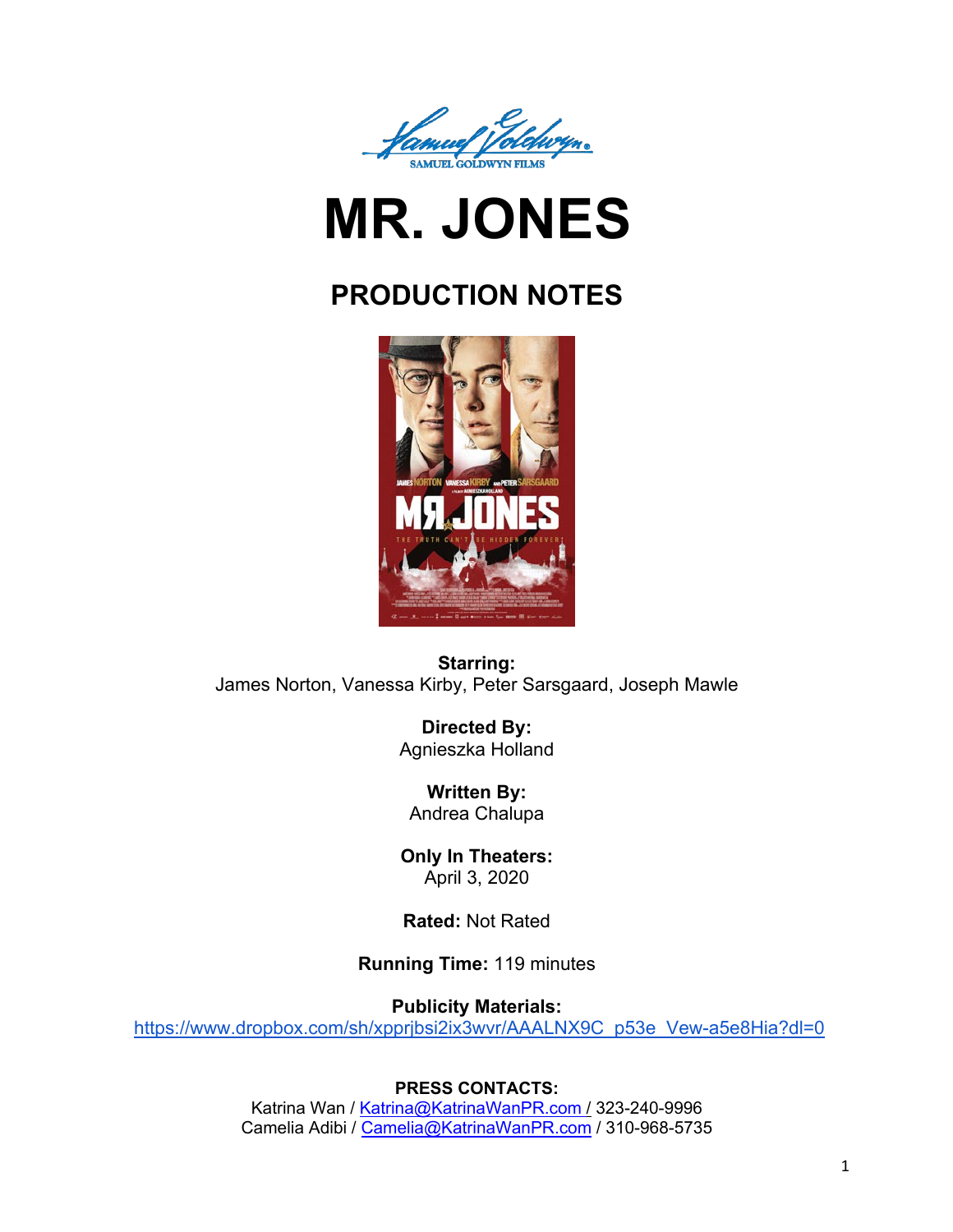# **SYNOPSIS**

Agnieszka Holland's thriller, set on the eve of WWII, sees Hitler's rise to power and Stalin's Soviet propaganda machine pushing their "utopia" to the Western world. Meanwhile an ambitious young journalist, Gareth Jones (Norton) travels to Moscow to uncover the truth behind the propaganda, but then gets a tip that could expose an international conspiracy, one that could cost him and his informant their lives. Jones goes on a life-or-death journey to uncover the truth behind the façade that would later inspire George Orwell's seminal book Animal Farm.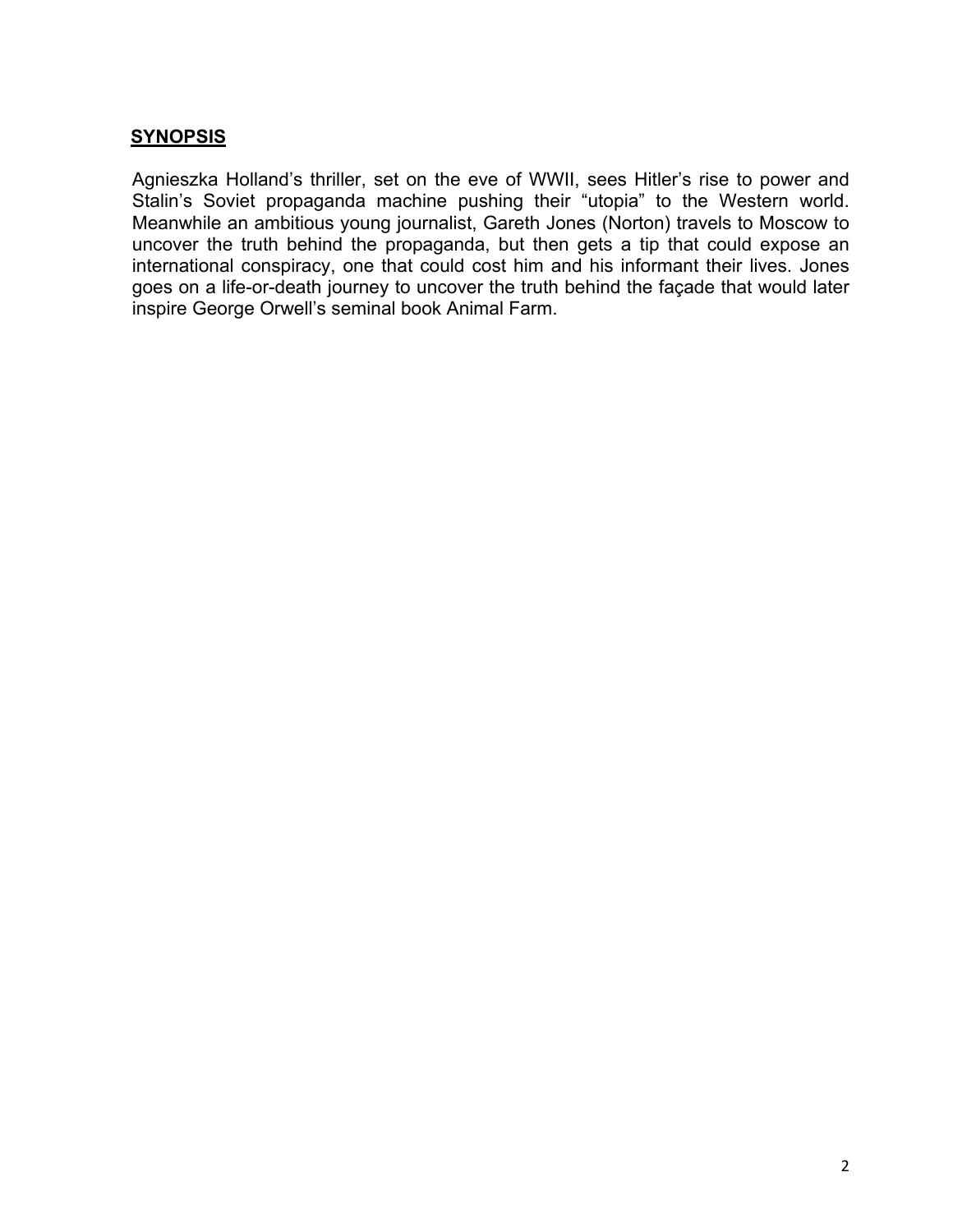# **DIRECTOR'S STATEMENT**

Our main character, the young journalist Gareth Jones, becomes famous after publishing an article about his ride on an airplane with the new Chancellor of Germany - Adolph Hitler. Jones uses his political position in the British government as a foreign affairs advisor to David Lloyd George to get privileged access to the Soviet Union. There he searches for his next big story, scrutinizing the political and economic situation in Russia.

In Moscow, Jones learns of government-induced hunger in Ukraine carefully kept secret by the Soviets. He manages to go to Ukraine and document the atrocities he witnesses. He also faces fear and hypocrisy experienced not only by Soviet citizens, but also by Western correspondents and politicians who sold the truth for fame and profits.

We wanted to describe the whole mechanism of Jones entering consecutive circles of hell, confronting brutal reality with his idealism, youthfulness and courage, in an evocative way, yet simply and straightforwardly. No journalistic and informative obviousness, no sentimental blackmail and explicit happy ending. Nobody wanted to listen to the truth about Stalin's atrocities which Jones exposed.

Neither was it in the interest of British politics, nor in the interest of the mighty of that world. The truth about Soviet reality, the truth about the Holodomor – Stalin's man-made famine, as well as the truth about the Holocaust were gagged by the politically and morally corrupted West. The conclusions which can be drawn from this simple story showing  $-$  in a very subjective and sensitive way  $-$  the untold reality of those years is incredibly valid today when Ukraine is at war provoked by Stalin's heirs, when Europe is in danger of thousands of internal and external threats and is not able to confront the truth and unite to protect its values.

The key to the story for me was the story line of George Orwell writing his famous allegorical dystopian novel – *Animal Farm*. Jones discovering the truth about the mass murder of Ukrainian peasants somehow inspires Orwell's story and becomes a part of it. We wanted the movie to be simple and real; the stylistic devices we used are mostly invisible, except when we want to express Jones' motion, energy, his appetite for truth – then we use inspiration from the Soviet avant-garde.

The film finds its substance thanks to the four main actors playing Orwell (Joseph Mawle); Walter Duranty (Peter Sarsgaard), the *New York Times* Moscow Bureau Chief; the reporter Ada Brooks (Vanessa Kirby), and Gareth Jones (James Norton). And the most difficult is the task of James Norton; he carries all the weight of the story, bringing to life the courage, honesty, and ideas of Mr. Jones – together with his humor, intelligence, and integrity.

We knew, when shooting this film, that we are telling an important timeless story. But only after I realized how relevant is today this tale about the fake news, alternative realities, corruption of the media, cowardness of governments, indifference of people.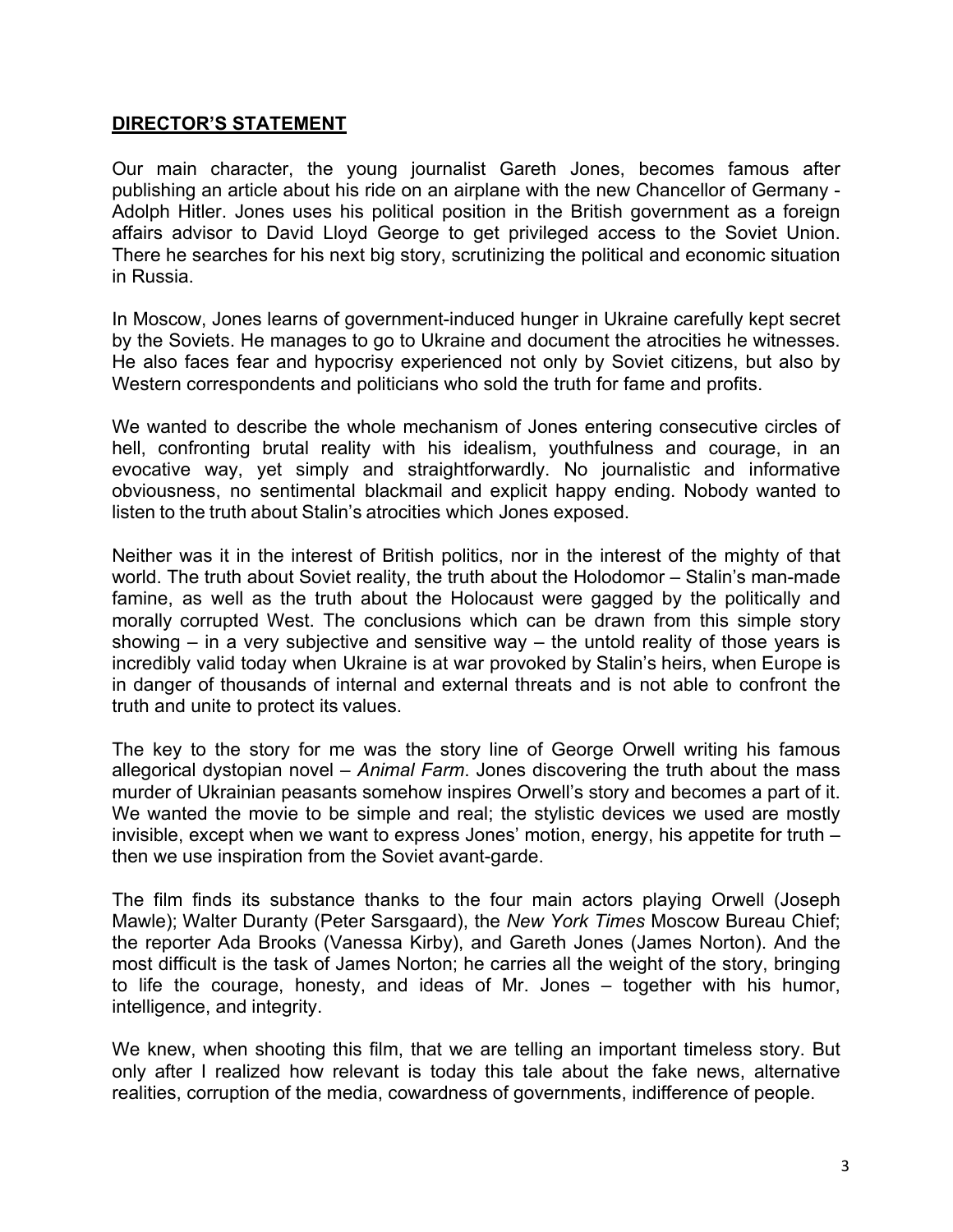The clash of Jones's courage and determination against Duranty's cynical opportunism and cowardice is still valid as well. Today, we don't lack corruptible conformists and egoists; we lack Orwells and Joneses. That is why we brought them back to life.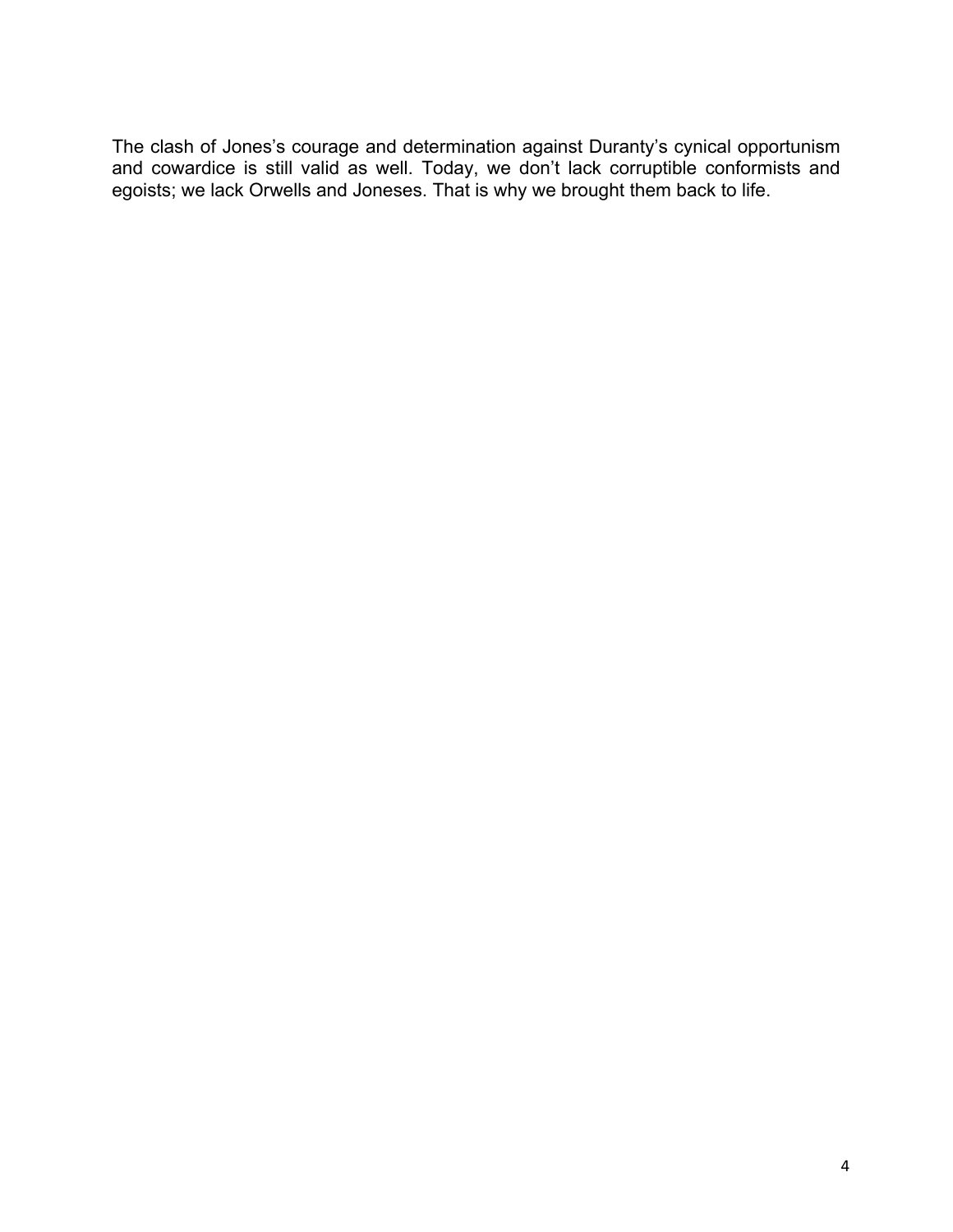# **WRITER'S STATEMENT**

When I was growing up in Northern California, my grandfather Olexji was the world to me. Born in Donbas, a region in eastern Ukraine currently being invaded by Russia, my grandfather witnessed the Russian Revolution fought on his family farm as a small boy; survived the Holodomor, Stalin's genocide famine that killed, by conservative estimates, at least 4 to 5 million people; and as a young father was arrested and tortured by the Soviet secret police during Stalin's purges. Shortly before he passed away at the age of 83, my grandfather wrote down his life story, showing the events Orwell allegorized in *Animal Farm* through the eyes of a survivor.

It was for my grandfather and the countless others who suffered under the Soviet regime that I wrote and produced this film. The idea first came to me in my final year of university and followed me to Ukraine after college and to a road trip through Wales shortly before my wedding, and many research trips for several years after. I wanted to tell a story that would honor the millions of victims of Stalin, who has been resurrected under Putinism as a great hero, and expose how Kremlin propaganda works sometimes with the help of corrupt Western journalists and political leaders.

Fifteen years ago, I never imagined this film would be relevant. It was always my intention to unearth buried history not hold up a mirror to our own times. As surreal as this journey has been against the backdrop of growing authoritarianism around the world, I have been heartened by how our story has brought together so many talented, fearless people determined to fight for the truth. Our director, Agnieszka Holland, a master filmmaker and moral leader against conformity and corruption, has brought together an incredible cast who have so much heart and conviction. The conversations on set with James Norton, Vanessa Kirby, Peter Sarsgaard, and Joseph Mawle carried so much passion and hope that one can clearly see that inspiring energy in their remarkable performances. James himself seemed divinely cast to play Gareth: he was the first and only actor I found myself writing for, having always followed the real Gareth Jones around in my head as I wrote. As soon as we cast James, he appeared instead of Gareth, as though Gareth himself was saying: "You found the right guy."

Agnieszka, who survived prison under Soviet occupation and lost loved ones to the regime, put so much of herself into this masterpiece. Never could I have written in detail the rich wonderland that she created on screen, poetically guiding the audience through an adventure, while giving greater context to the challenges the world faces today. It has been a testament of faith that this film came together with these brave artists, and the timing for its release could not be more urgent.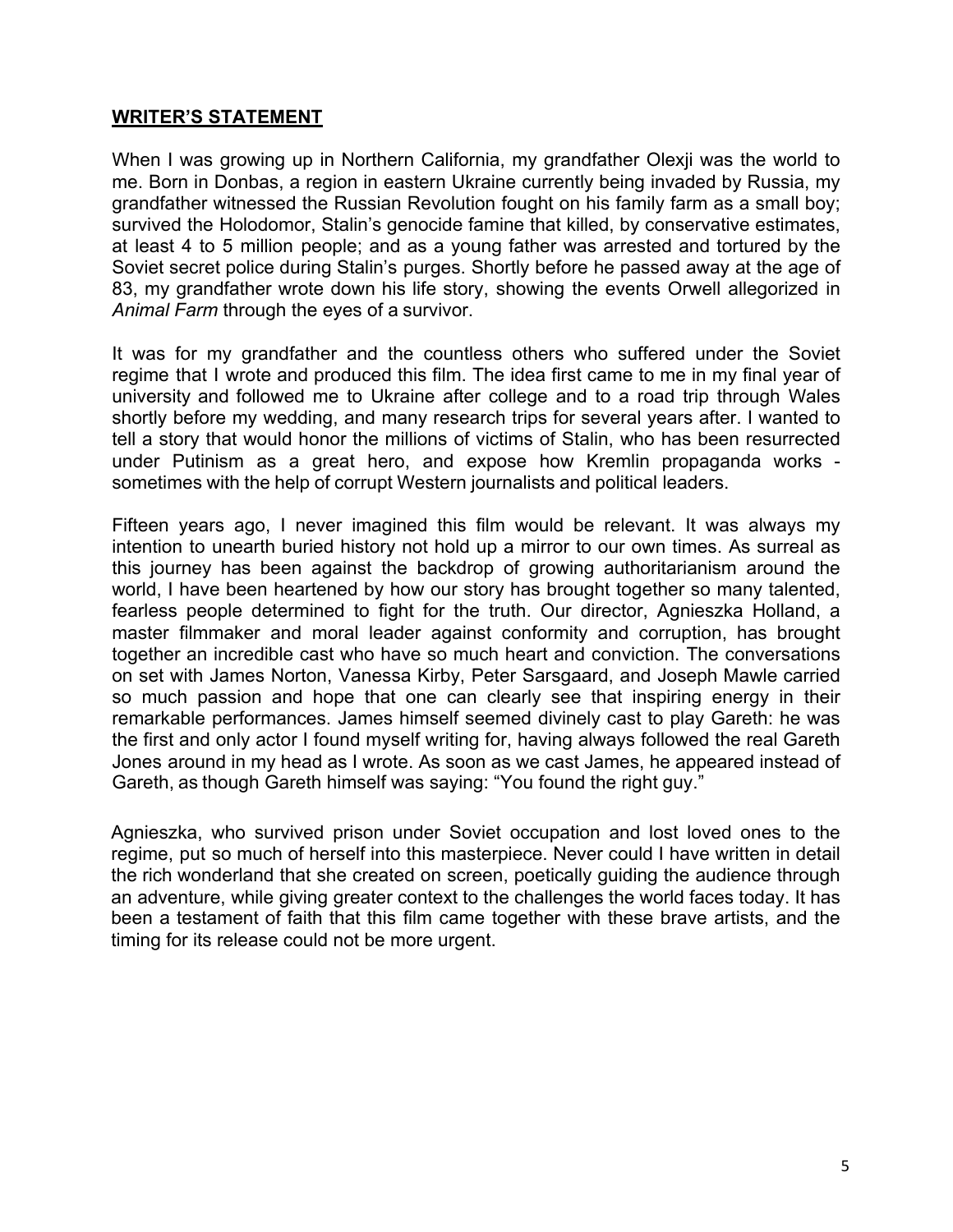# **CAST BIOGRAPHIES**

# **JAMES NORTON (Gareth Jones)**

After graduating from Cambridge University, James immediately went on to study at RADA. He is a bright star in the British acting landscape which was confirmed when he was selected by Screen International to be one of their highly prestigious 'Stars of Tomorrow'.

Norton was most recently seen starring opposite Sophie Cookson and Ellie Bamber in the role of 'Stephen Ward' in BAFTA award-winning novelist Amanda Coe's six-part drama for BBC One, THE TRIAL OF CHRISTINE KEELER. The series takes a fresh look at one of the most infamous British stories: the chain of events in the 1960s that came to be known as the Profumo Affair. February 2020 saw James star as an intrepid journalist in Agnieszka Holland's politically charged new film MR JONES. Based on fact, the dramatic thriller is set in the 1930s and James portraysthe title role - Welsh journalist 'Gareth Jones'. The story chronicles his travels deep into the Soviet Union to attempt to interview Dictator Joseph Stalin and unearth an international conspiracy. His life-or-death journey inspires George Orwell's 1945 novel 'Animal Farm'. Vanessa Kirby and Peter Sarsgaard also star.

The end of 2019 saw James reunite with Sony for the Greta Gerwig-helmed film adaptation of Louisa May Alcott's renowned 19th century classic LITTLE WOMEN, recently nominated for an Academy Award for 'Best Picture'. The story explores the lives of four sisters, coming of age in America in the aftermath of the Civil War. Starring alongside Meryl Streep, Emma Watson, Timothée Chalamet, Saoirse Ronan, Eliza Scanlen and Florence Pugh, the film was nominated for 'Best Picture' at the 2020 Academy Awards.

James has a plethora of exciting projects coming up. He will star opposite Amanda Seyfried in the Netflix thriller THINGS HEARD AND SEEN, directed by Shari Springer Bergman and Robert Pulcini. The story follows a young couple, haunted by murders that occurred in their new home, hiding secrets of their own. Also forthcoming is NOWHERE SPECIAL, a poignant drama directed by Uberto Pasolini. James plays 'John', a 35-yearold window cleaner who has dedicated his life to bringing up his son after the child's mother left them soon after giving birth. When John is diagnosed with a terminal illness, he must source the perfect new family for his son. Norton has also been announced as 'Hugo Swann' in THE NEVERS, an HBO drama series following a gang of Victorian women who find themselves with unusual abilities and a mission that might change the world. He will also join the voices of Michael Sheen, Andrew Scott and Matthew Rhys in Gerald Conn's HEART OF DARKNESS, based on Joseph Conrad's novel 'Marlow'.

In 2019, James was seen reprising the role of 'Sidney Chambers' in his fourth and final series of the much-loved ITV series GRANTCHESTER, the TV adaptation of the James Runcie novel SIDNEY CHAMBERS AND THE SHADOW OF DEATH. The series follows vicar turned sleuth Sidney Chambers, a man with a love for women, jazz and warm beer.

2018 saw James return to the stage alongside Imogen Poots in the Donmar Warehouse's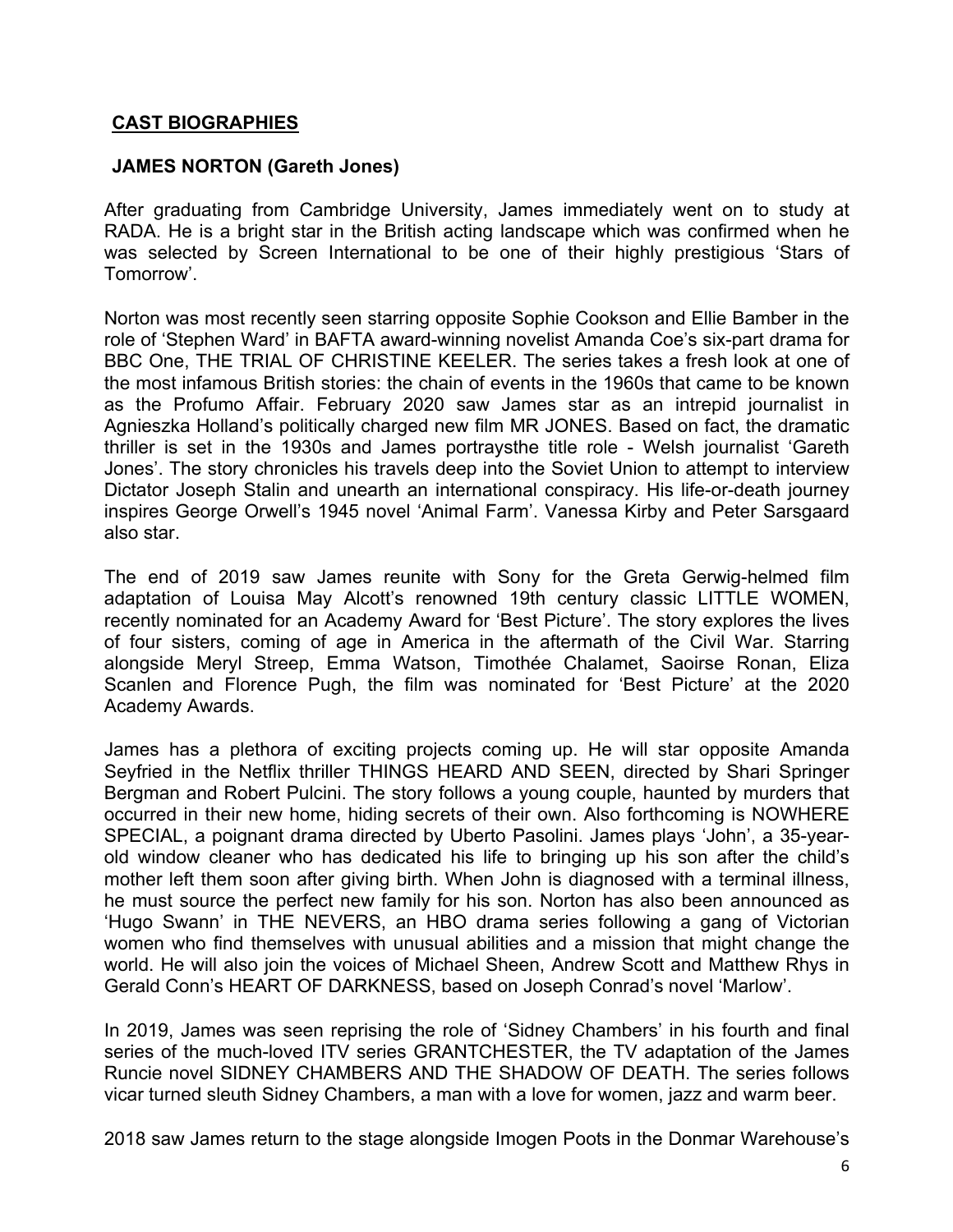production of BELLEVILLE, penned by Amy Herzog. Directed by Michael Longhurst, the pair played American expatriates whose marriage violently unravels when they move to Paris. Faith Alabi and Malachi Kirby rounded out the production.

January of the same year kicked off with James starring in the hugely successful AMC/BBC One crime drama MCMAFIA. Written by Hossein Amini and directed by James Watkins, the story follows Alex Godman the English-raised son of Russian exiles with a mafia history, who has spent his life trying to escape the shadow of that criminal past, building his own legitimate business and forging a life with his girlfriend Rebecca.

September 2017 saw James on the big screen in FLATLINERS, the reboot of the hit 1990 sci-fi horror. He starred alongside Ellen Page, Diego Luna and Nina Dobrev as the character of would-be doctor 'Jamie'. The story follows a group of medical students who conduct near-death experiments in order to explore the afterlife. James also took a supporting role in HAMPSTEAD. The story was inspired by the true story of an American widow who becomes involved with an unkempt man. The film also stars Diane Keaton and Brendan Gleeson.

In 2016, James returned to the stage in Tracy Lett's play BUG at Found 111. James took the lead role opposite Kate Fleetwood. The play received wide acclaim and was given an extended run. James was also seen in the eagerly anticipated second series of Sally Wainright's HAPPY VALLEY, for which he received a BAFTA TV nomination and caught the attention of both critics and the nation alike. This compelling crime thriller for the BBC sees James reprise the role of 'Tommy' opposite Sarah Lancashire.

In January 2016, James played the role of 'Prince Andrei Bolkonsky' alongside Lily James and Paul Dano in the critically acclaimed BBC mini-series WAR AND PEACE. The series, directed by Tom Harper, also featured key performances by Gillian Anderson, Jim Broadbent and Stephen Rea. The series aired on the BBC and A+E. James also appeared in the new series of BLACK MIRROR. He starred opposite Bryce Dallas Howard in Nosedive, one of the six new episodes of the anthology series about tech paranoia.

In 2015 James was seen in the BBC adaptation of LADY CHATTERLEY'S LOVER in which he starred alongside Richard Madden and Holiday Grainger in the role of 'Sir Clifford Chatterley'. Prior to this he was seen in the BBC series LIFE IN SQUARES. This 3 part serial about the Bloomsbury Group, explores the exceptionally close and often fraught relationship of sisters Vanessa Bell and Virginia Wolf enduring a sexually complicated alliance with gay artist Duncan Grant. The series was written by Amanda Coe and directed by Simon Kaijser.

2014 saw James star in Mike Leigh's film, TURNER, which looks at the life of the renowned British artist J.M.W Turner (played by Tim Spall) and NORTHMEN: A VIKING SAGA.

December 2013 saw James star in DEATH COMES TO PEMBERLEY, the adaptation of the P.D. James novel. James played the lead role of 'Henry Alveston' alongside a stellar cast including Matthew Rhys, Matthew Goode, Anna Maxwell-Martin and Jenna Coleman.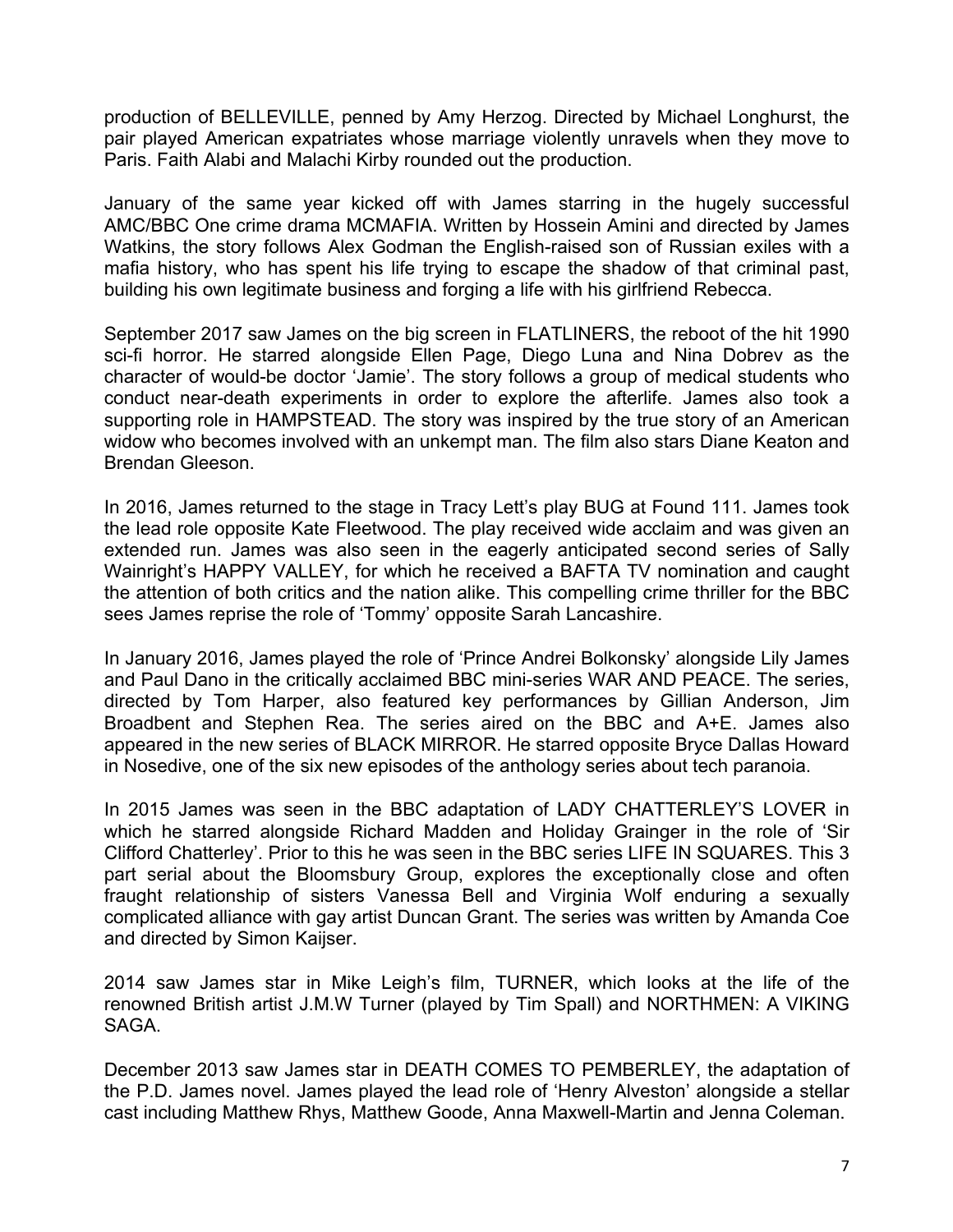2013 was also a busy year for James, along with various television credits (DR. WHO, BLANDINGS, BY ANY MEANS, OUR STORY), James also had a small role in Ron Howard's latest film, RUSH. This highly anticipated film premiered in Toronto, along with another of James's films, BELLE which released in the UK in June of the same year. Directed by BAFTA award winner Amma Asante and produced by Damian Jones, the film was inspired by the true story of Dido Elizabeth Belle, a mixed-race girl raised in an aristocratic family in England at the end of the 18th century. The cast included Gugu Mbatha-Raw, Tom Wilkinson and Emily Watson.

In 2012 James appeared in the BBC's RESTLESS (with Hayley Atwell and Rufus Sewell) and INSPECTOR GEORGE GENTLY (with Martin Shaw and Lee Ingleby), as well as playing the lead role of 'Owen' in Donald Rice's CHEERFUL WEATHER FOR THE WEDDING, alongside a stellar cast including Mackenzie Crook, Elizabeth McGovern and Felicity Jones. His first professional role was alongside Carey Mulligan, in Lone Sherfig's hugely successful AN EDUCATION.

Norton's first role out of drama school (for which he left RADA early) was in Laura Wade's critically acclaimed POSH at the Royal Court Theatre. He quickly went on to star opposite Frances Barber in THAT FACE at the Sheffield crucible, directed by Richard Wilson. James's West-End debut was playing the lead role of 'Stanhope' in David Grindley's epic production of JOURNEY'S END, for which he earned a host of fantastic reviews (including the Independent stating that "James Norton is stunning"). He was also seen in the role of 'Geoffrey' in Trevor Nunn's production of THE LION IN WINTER at the Theatre Royal Haymarket, alongside Joanna Lumley and Robert Lindsay.

# **VANESSA KIRBY (Ada Brooks)**

BAFTA award winning actress Vanessa started her career in a series of hugely successful theatre roles for director David Thacker. She first appeared as Ann in Arthur Miller's ALL MY SONS for which she received the BIZA Rising Star Award at the Manchester followed by Henrik Ibsen's GHOSTS.

Vanessa went on to secure roles in the National Theatre's WOMEN BEWARE WOMEN and the West Yorkshire Playhouse's AS YOU LIKE IT. In 2011 her role in THE ACID TEST at the Royal Court Theatre received rave reviews, and she was described as "a significant new talent" by The Guardian and "a star if ever I saw one" by The Independent.

Vanessa made her TV debut shortly after this in the BBC series THE HOUR alongside Ben Whishaw and Dominic West. She then went on to play Estella in the BBC's adaption of GREAT EXPECTATIONS alongside Ray Winstone, Gillian Anderson and Douglas Booth. Vanessa's performance was described by Variety – "the inscrutable Estella (played with perilous magnetism as a young woman by Vanessa Kirby)"

She played the lead role of Alice in Ridley Scott's mini-series adaptation of Kate Mosse's novel LABYRINTH in 2012, and then went on to star in CHARLIE COUNTRYMAN alongside Shia LeBeouf, Evan Rachel Wood and Mads Mikkelson. Later that year, Vanessa appeared in THREE SISTERS at the Young Vic, earning rave reviews. Time Out said, "In a super cast given license to shine, Kirby stands out."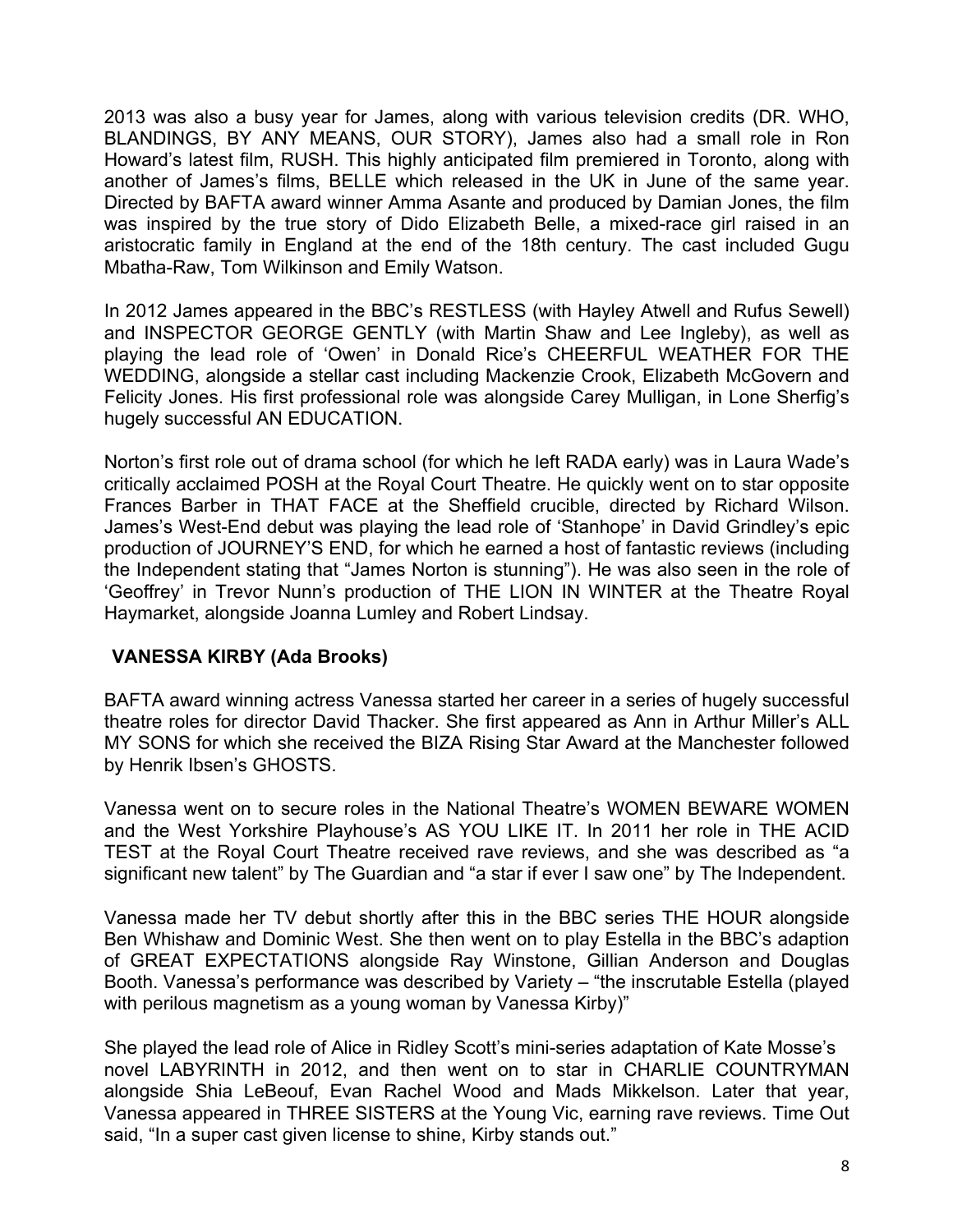In 2013, Vanessa appeared in Richard Curtis' ABOUT TIME alongside Domhnall Gleeson, Rachel McAdams and Bill Nighy. In 2014, she also starred in QUEEN AND COUNTRY the hilarious follow-up to John Boorman's HOPE AND GLORY starring Callum Turner and David Thewlis.

In 2014 Vanessa won the Best Supporting Actress award at the WhatsOnStage awards for her performance alongside Gillian Anderson and Ben Foster, as Stella in A STREETCAR NAMED DESIRE at The Young Vic.

In early 2015 Vanessa starred in the Wachowski sibling's JUPITER ASCENDING alongside Mila Kunis, Channing Tatum and Eddie Redmayne, and BONE IN THROAT, which premiered at SXSW in March and also stars Ed Westwick, Tom Wilkinson and Neil Maskell. The film is based on Anthony Bourdain's novel of the same name.

In late 2015, Vanessa starred in BBC2's highly anticipated one-off drama, THE DRESSER, alongside Anthony Hopkins and Sir Ian McKellen. The two-hour drama was based on the play of the same name by Ronald Harwood and directed by Richard Eyre.

Vanessa also appeared opposite Sean Bean in ITV's THE FRANKENSTEIN CHRONICLES, which tells the story of a fearless detective on the hunt for a crazed killer through the dark recesses of Regency London.

In February 2016, Vanessa played Yelena in UNCLE VANYA at The Almeida theatre alongside Jessica Brown Findlay, Tobias Menzies, Paul Rhys, Richard Lumsden, Hilton McRae and Ann Queensberry. She then reprised her role as Stella in A STREET CAR NAMED DESIRE alongside Gillian Anderson and Ben Foster on Broadway.

In 2016, Vanessa appeared as the lead role in science-fiction film KILL COMMAND and she also starred alongside Emilia Clarke, Sam Claflin and Charles Dance in Thea Sharrock's ME BEFORE YOU.

In 2016 and 2017, Vanessa starred as Princess Margaret in Netflix's award-winning series, THE CROWN. Vanessa stars alongside Claire Foy (Queen Elizabeth) and Matt Smith (Prince Philip). The first series explores the story of the British Royal family from 1947 to 1955 and Princess Margaret's ill-fated engagement to Peter Townsend. The second series, set in the 1960s, examines Princess Margaret's relationship and marriage with photographer Antony Armstrong-Jones (Lord Snowdon).

Vanessa's performance as Princess Margaret earned her a Supporting Actress nomination at the British Academy Television Awards 2017, and again in 2018, where she won. Vanessa was also nominated in the Supporting Actress Category at the Primetime Emmy Awards 2018.

Vanessa returned to the big screen in MISSION IMPOSSIBLE: FALLOUT alongside Tom Cruise, Henry Cavill and Rebecca Ferguson. The film was released in 27th July 2018 and was the sixth instalment of the film franchise was a global box office hit, pulling in over \$735 million globally, to date.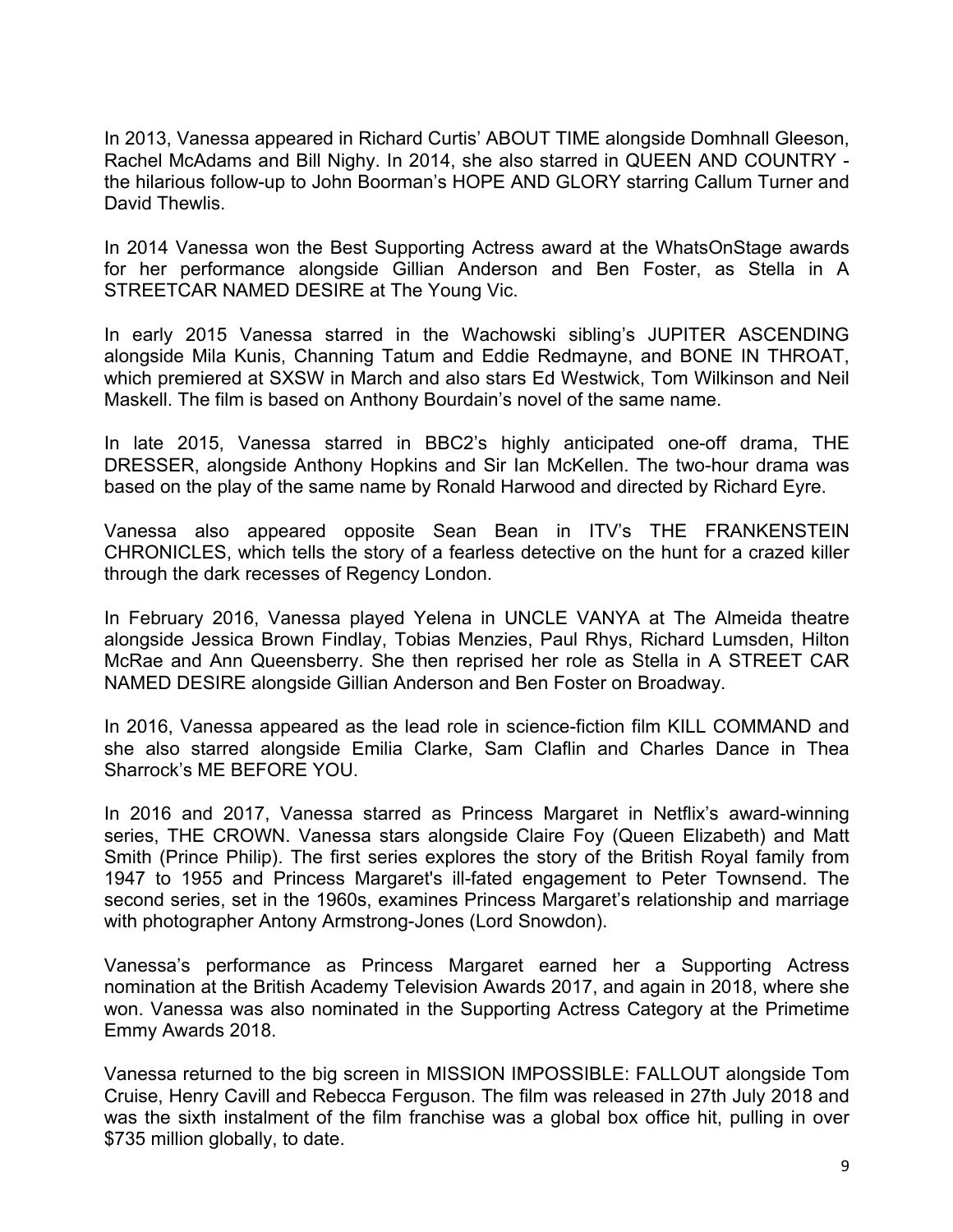From June to September in 2018, Vanessa played the titular role in Carrie Cracknell's JULIE at London's National Theatre. A Polly Stenham adaptation of the classic play Miss Julie, Vanessa received rave reviews for her performance, being described as a 'tour de force performance' (London Theatre) and 'sensational' (Financial Times). Last summer, Vanessa starred in FAST AND FURIOUS PRESENTS: HOBBS AND SHAW, a spin-off from the Fast and Furious franchise. Vanessa plays Hattie Shaw, the sister to Jason Statham's character, Deckard Shaw. The cast also includes Dwayne Johnson, Idris Elba and Helen Mirren. The film pulled in just over \$730 million at the box office, to date.

At the end of last year, Vanessa wrapped filming THE WORLD TO COME, an independent film which tells the story of two women who forge a close connection despite their isolation in the mid- 19th century American frontier. Directed by Mona Fastvold, Vanessa is joined by Casey Affleck and Katherine Waterston.

Up next is MR JONES, a film about a Welsh journalist who travels to Moscow in WW2 with the intention of interviewing Stalin, but instead stumbles upon a story of a man-made famine in Ukraine. Vanessa stars along James Norton and Peter Sarsgaard. The film will be released in April.

Vanessa is also a Global Ambassador for WAR CHILD, a charity which supports children from across the world who are affected by war and conflict. www.warchild.org.uk

# **PETER SARSGAARD (Walter Duranty)**

PETER SARSGAARD continues to remain an actor renowned for his range and ability to access what is behind the often-complicated facades of the characters he plays.

Sarsgaard can next be seen in Interrogation, a crime series centered around an interrogation of people who might be involved in a murder case. The show will premiere on CBS on February 6th.

Additionally upcoming, he will appear in the in foreign film Mr. Jones, loosely based on a Wales journalist Gareth Jones, who travels to the Soviet Union to uncover Stalin's unpleasant truths and their economic expansion. The film will be released in the United States in April 2020. Sarsgaard will also star in Human Capital, the remake of the Italian film by Paolo Virzì, loosely based on the Stephen Amidon novel. The film revolves around two different families that collide when their children's relationship leads to a tragic accident. It premiered at the 2019 Toronto International Film Festival and will have its theatrical release on March 20th.

It was recently announced that he was cast in the new Batman movie opposite Robert Pattison and Zoe Kravitz. The film goes into production this year and it set to debut on June 25 th, 2021.

Other projects include The Sound of Silence, the drama film follows Peter Lucian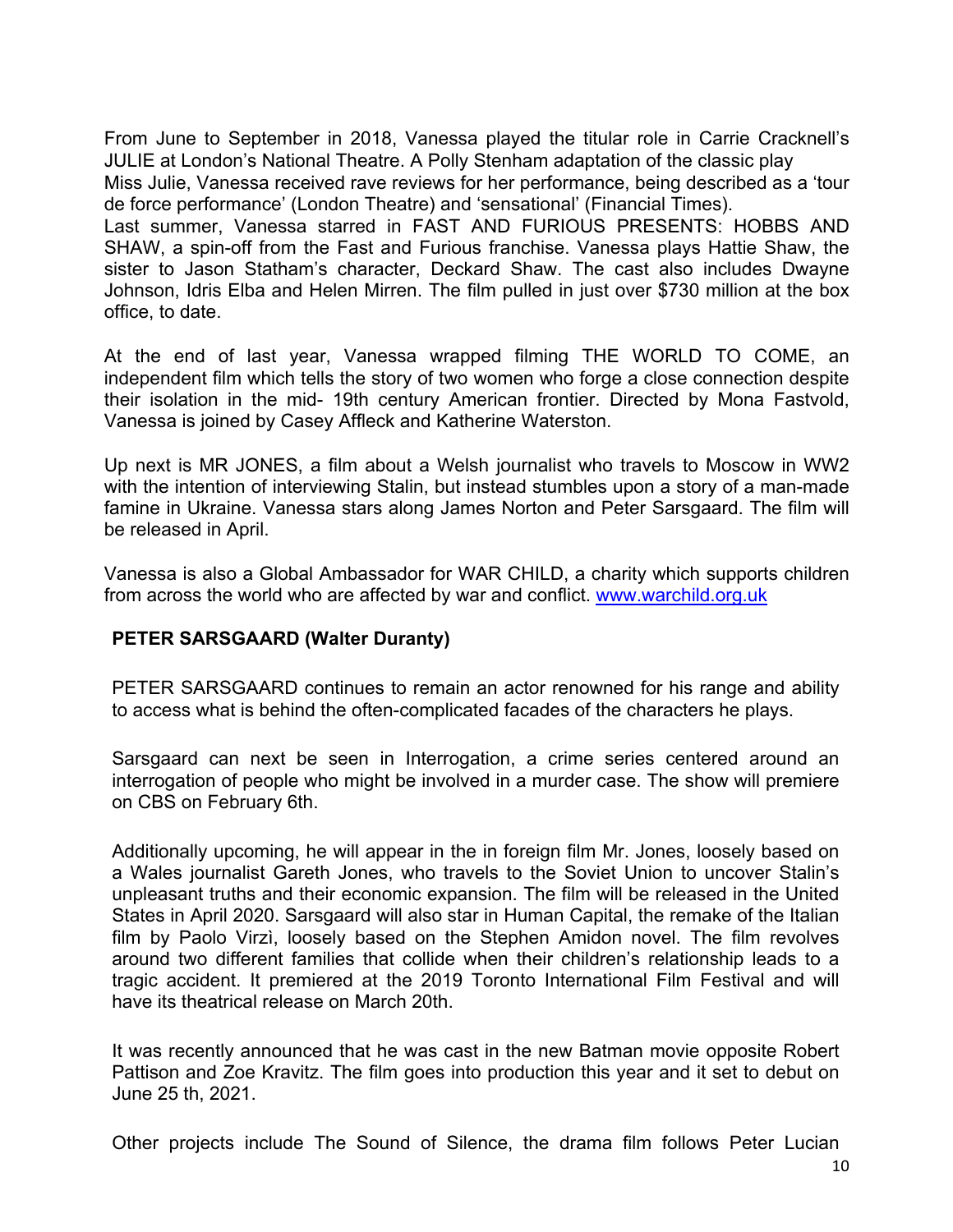(Sarsgaard) as he meets a client with home he just can't quite calibrate. In television he appeared in Hulu's The Looming Tower, based on the Pulitzer Prize-winning expose by Lawrence Wright on the in-fighting between the FBI and CIA in the years leading up to 9/11. The show co-stars Jeff Daniels, Michael Stuhlbarg and Bill Camp and is executive produced by Dan Futterman, Alex Gibney and Legendary Television. The Netflix sixpart story, Wormwood, which tells the true story of Frank Olson's (Sarsgaard) sixty-year journey to uncover the truth about his father's mysterious death. And Pablo Larrain's award-winning film, Jackie, Sarsgaard played Robert F. Kennedy opposite Natalie Portman. The film follows the First Lady, Jacqueline Kennedy, in the immediate aftermath of John F. Kennedy's assassination in 1963.

In fall of 2016, he starred in Antoine Fuqua's The Magnificent Seven opposite Denzel Washington, Ethan Hawke, Chris Pratt and Haley Bennett. The film tells the story of seven gunmen in the old west who gradually come together to help a poor village against savage thieves. Sarsgaard also starred in Norman Lear's EPIX Documentary Series American Divided alongside Common, America Ferrera, Rosario Dawson and Amy Poehler. The series documents the group's travels around the nation exploring the socioeconomic issues plaguing today's America. And in 2015, he garnered great reviews for his portrayal of famed psychologist Stanley Milgram in Experimenter opposite Winona Ryder. The film, directed by Michael Almereyda, world premiered at the 2015 Sundance Film Festival.

Other previous film credits include: Scott Cooper's Black Mass, Ed Zwick's Pawn Sacrifice, Kelly Reichardt's Night Moves, Woody Allen's Blue Jasmine opposite Cate Blanchett, Lovelace opposite Amanda Seyfried, Green Lantern, Knight and Day, An Education, Orphan, In the Electric Mist, Elegy and Rendition. Other film credits include: Year of the Dog directed by Mike White; Jarhead directed by Sam Mendes; Flightplan opposite Jodie Foster; The Dying Gaul opposite Campbell Scott and Patricia Clarkson; Kinsey directed by Bill Condon and starring Liam Neeson and Laura Linney; Garden State opposite Zach Braff and Natalie Portman; Shattered Glass opposite Hayden Christensen, for which he was nominated for a Golden Globe and K-19 Widowmaker opposite Harrison Ford and Liam Neeson.

On the big screen, Sarsgaard first received wide acclaim for his role as John Lotter, the tormenter and rapist in Kimberly Pierce's Boys Don't Cry. Starring opposite Hilary Swank and Chloe Sevigny, he received critical praise for his searing portrayal of the violent ex-con ill-equipped to deal with a startling discovery.

In 1995, Sarsgaard made his theatrical debut in the Off-Broadway production of Horton Foote's Laura Dennis, which was directed by James Houghton. In 2008 Sarsgaard made his Broadway debut as Trigorin in Anton Chekov's The Seagull opposite Kristin Scott Thomas and Carey Mulligan. This was the beginning of his critically acclaimed Anton Chekov run, which was followed by an off-Broadway run of Uncle Vanya and culminated with Three Sisters both starring opposite Maggie Gyllenhaal. Three Sisters was nominated for a Lucille Lortel Award for Outstanding Achievement Off-Broadway and a Drama Desk Award. In April 2015, he completed a six-week run of Hamlet at the Classic Stage Company which found him reunited with his Three Sisters and Uncle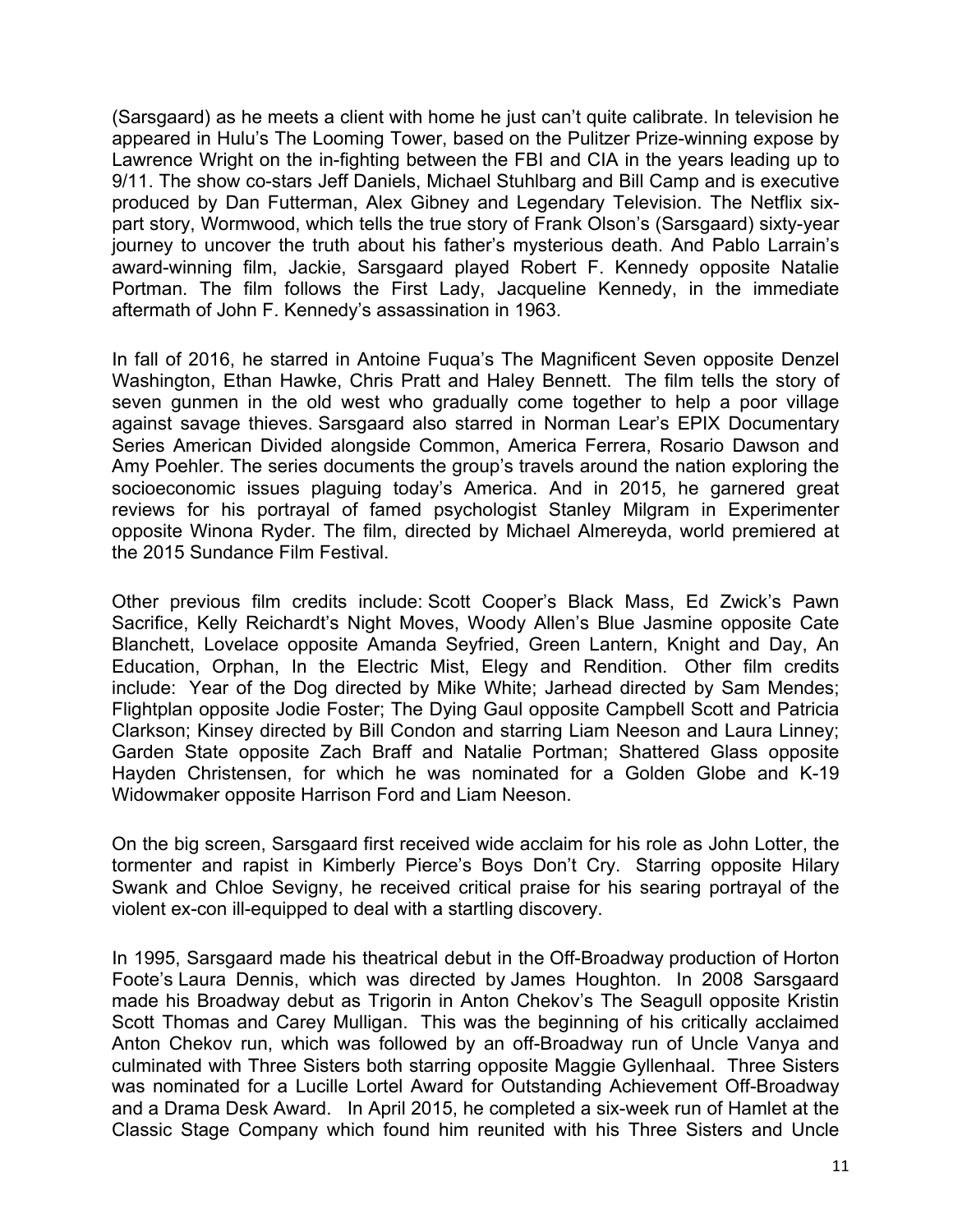Vanya director, Austin Pendleton.

Sarsgaard attended the Actors' Studio Program at Washington University in St. Louis, Missouri and currently resides in Brooklyn with his wife, actress Maggie Gyllenhaal, and their two children.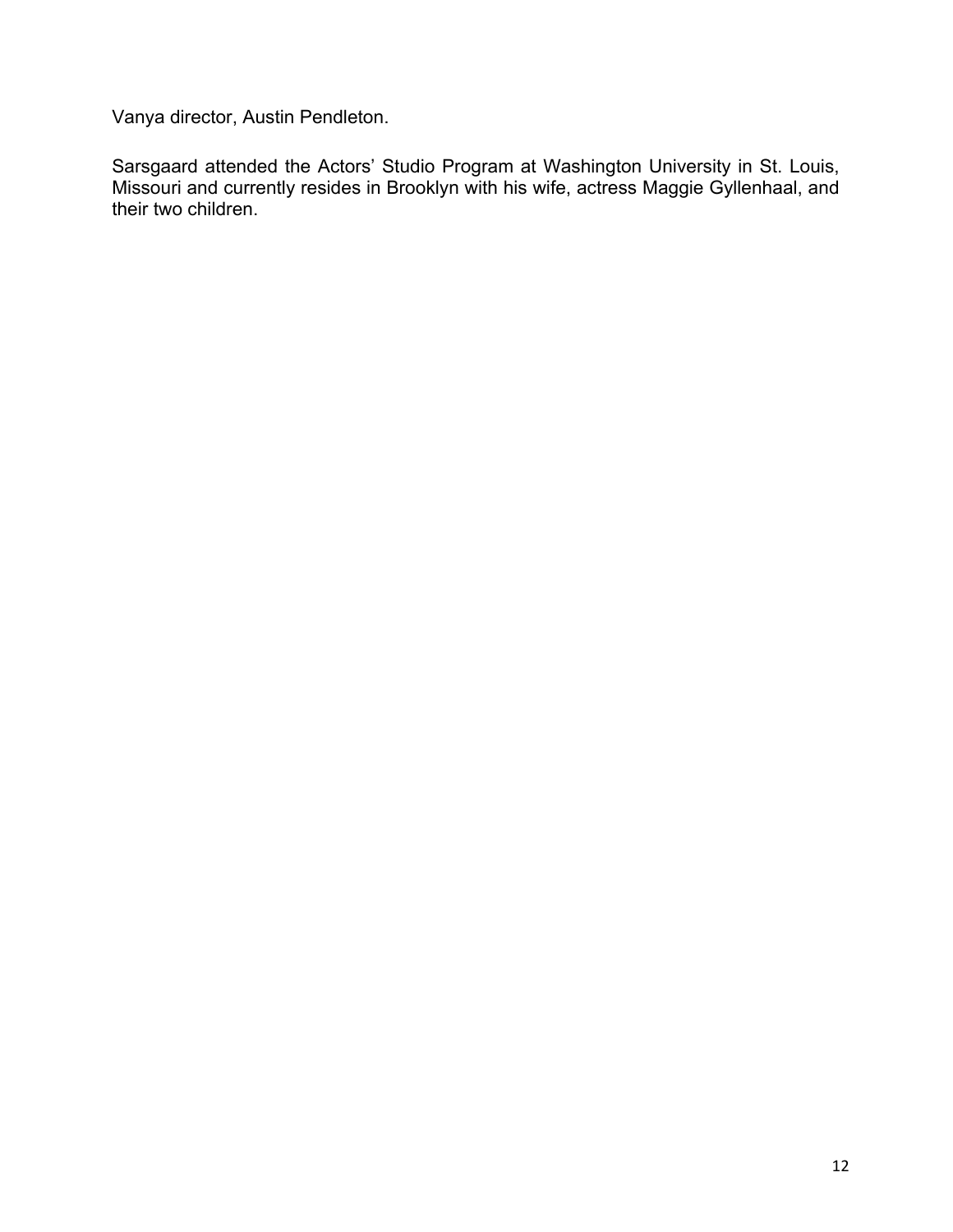## **CREW BIOGRAPHIES**

# **AGNIESZKA HOLLAND (Director)**

Agnieszka Holland was born into an intellectual family in Warsaw, Poland. She graduated from FAMU, the Film and TV School of the Academy of Performing Arts in Prague in 1971. She returned to Poland and began her film career working with Krzysztof Zanussi as an assistant director, and joined the group of promising young Polish directors, "the filmmakers of moral unrest," associated with her mentor, the acclaimed Polish filmmaker, Andrzej Wajda. Earlier in her career, she also directed in the theatre, sometimes with her husband, Laco Adamik. Her TV film debut was "An Evening at Abdon's"(1975) and her first feature film was "Provincial Actors" (1978), one of the flagship pictures of the "cinema of moral disquiet" and the winner of the International Critics Prize at the Cannes Film Festival in 1980. Next came the films, "Fever" (1980) and "The Lonely Woman" (1981), which she finished shortly before the declaration of the state of emergency in Poland resulting in the film being taken out of distribution because of its social critique. While she was outside Poland promoting her movie, martial law was imposed in December 1981 and Holland decided not to return and emigrated to France.

Her films often continued to have political and/or Polish themes and earned a great deal of critical acclaim. Holland received an Academy Award nomination for best foreign language film for "Angry Harvest" (1985). Subsequently she directed "To Kill a Priest" (1988) and "Europa Europa" (1990), for which she won a Golden Globe and received her second Academy Award nomination for best screenplay. Holland's later films include "Olivier, Olivier" (1992), "The Secret Garden" (1993), "Total Eclipse" (1995), "Washington Square" (1997), and "Julia Walking Home" (2001). "Copying Beethoven" (2006) marked her third collaboration with Ed Harris, followed by "In Darkness" (2011), for which she received her third Oscar nomination. Recent films include "Spoor" aka "Pokot" (awarded The Silver Bear in The 2016 Berlinale, based on the novel Drive Your Plow over the Bones of the Dead by Nobel Prize winner Olga Tokarczuk), "Mr. Jones" (2017-2018) and "Charlatan" (2018-2019) both of which also premiered at The Berlinale. As a screenwriter she collaborated with her close friend, Krzysztof Kieslowski, on the screenplay of his acclaimed trilogy, "Three Colours" (1993) and wrote several scripts for her longtime friend and mentor, Andrzej Wajda.

Agnieszka has also worked extensively in television. Holland directed "Red Wind" as part of the "Fallen Angels" limited series (1994) and several years later, she directed "Shot in the Heart" for HBO (2001). She also directed numerous episodes of the lauded series, "The Wire," created by David Simon, also for HBO. Her credits also include several acclaimed episodes of the AMC series, "The Killing," as well as episodes of "Cold Case." She was asked by Simon and his team to direct the pilot of the first season of his new HBO series "Treme" for which she received an Emmy nomination (2009). She also directed the finale of season one and the series finale as well. Most recently she directed the mini-series, "Burning Bush" (2013) for HBO-Europe, which also premiered theatrically in the Czech Republic and was accepted into the Telluride, Toronto and New York Film festivals, highly unusual for a mini-series . She most recently directed and produced the pilot for the Hulu series "The First" and was director on the pilot and was the Executive Producer on the Netflix series "1983."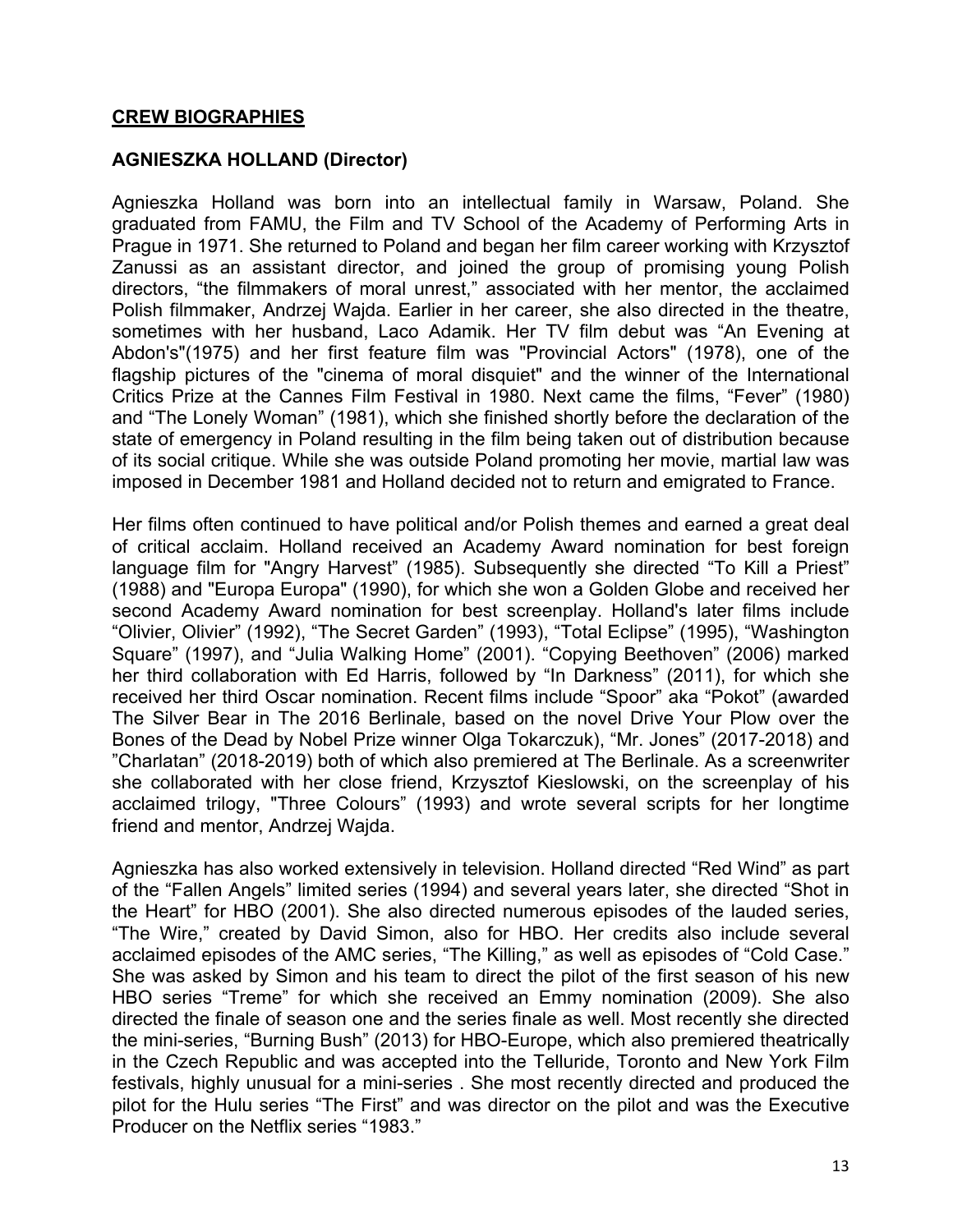Holland's body of work often reflects her Jewish and Catholic roots, dealing with issues of faith and mysticism. She often portrays people looking for a way out, striving for selffulfillment, pursuing happiness and failing or being forced to settle for a dubious compromise and her work poses the question of how human beings morally deal with critical situations.

# **KLAUDIA SMIEJA-ROSTWOROWSKA (Producer)**

Klaudia is an award-winning Polish film producer, focusing mostly on international coproductions. She collaborated with producers from France, Greece, Iceland and Lithuania on films that premiered at festivals such as Cannes, Berlin and Sundance. Films she produced include *Les Innocentes* directed by Anne Fontaine, *Rams* by Grímur Hákonarson, *Park* by Sofia Exarchou, *Porto* by Gabe Klinger and *High Life* by Claire Denis. Klaudia was also the Polish location manager on Steven Spielberg film *Bridge of Spies*.

# **STANISLAW DZIEDZIC (Producer)**

Stanislaw received his education in the United States, where he began his career as a freelancer in Los Angeles. He is the co-producer of *Scaffolding* directed by Matan Yair, *Radiogram* by Rouzie Hassanova, *Ilegitim* by Adrian Sitaru, *Sweet Home* by Rafa Martinez, *Chemia* by Bartek Prokopowicz and the producer of animations, documentaries and short films. He is currently the founder and owner of Film Produkcja, one of the largest production houses in Poland, specializing in TV commercials and social campaigns.

# **ANDREA CHALUPA (Producer and Screenwriter)**

A New York based writer, Andrea Chalupa graduated from the University of California, Davis with High Honors in History and studied at the Harvard Ukrainian Research Institute. She co-hosts a popular political podcast about the threat of authoritarianism in the U.S. and around the world called Gaslit Nation. Her co-host is Sarah Kendzior, the *New York Times*-bestselling author of *The View from Flyover Country: Dispatches from a Forgotten America* and a regular MSNBC contributor. A 2015 Aspen Ideas Scholar, Chalupa has spoken about international affairs in the Council of Europe, at the National Press Club in Washington, D.C., the National Arts Club in New York City, the Personal Democracy Forum at New York University, and other leading institutions. She is the author of *Orwell and The Refugees: The Untold Story of Animal Farm*, a historical nonfiction taught in high schools in Canada through the arts and human rights education initiative OrwellArt (OrwellArt.org). MR. JONES is the first film she wrote and produced and was inspired by her grandfather Olexji who survived Stalin's famine in Ukraine. For a genocide education initiative sponsored by the Canadian government, Chalupa wrote and directed a short documentary on the famine called *Stalin's Secret Genocid*e, featuring interviews with the Pulitzer Prize-winning historian Anne Applebaum; Timothy Snyder, author of the bestselling books *Bloodlands: Europe Between Hitler and Stalin* and *On Tyranny*; and other leading historians of the period. *Stalin's Secret Genocide*  premiered in the U.S. in the fall of 2016 at the United Nations.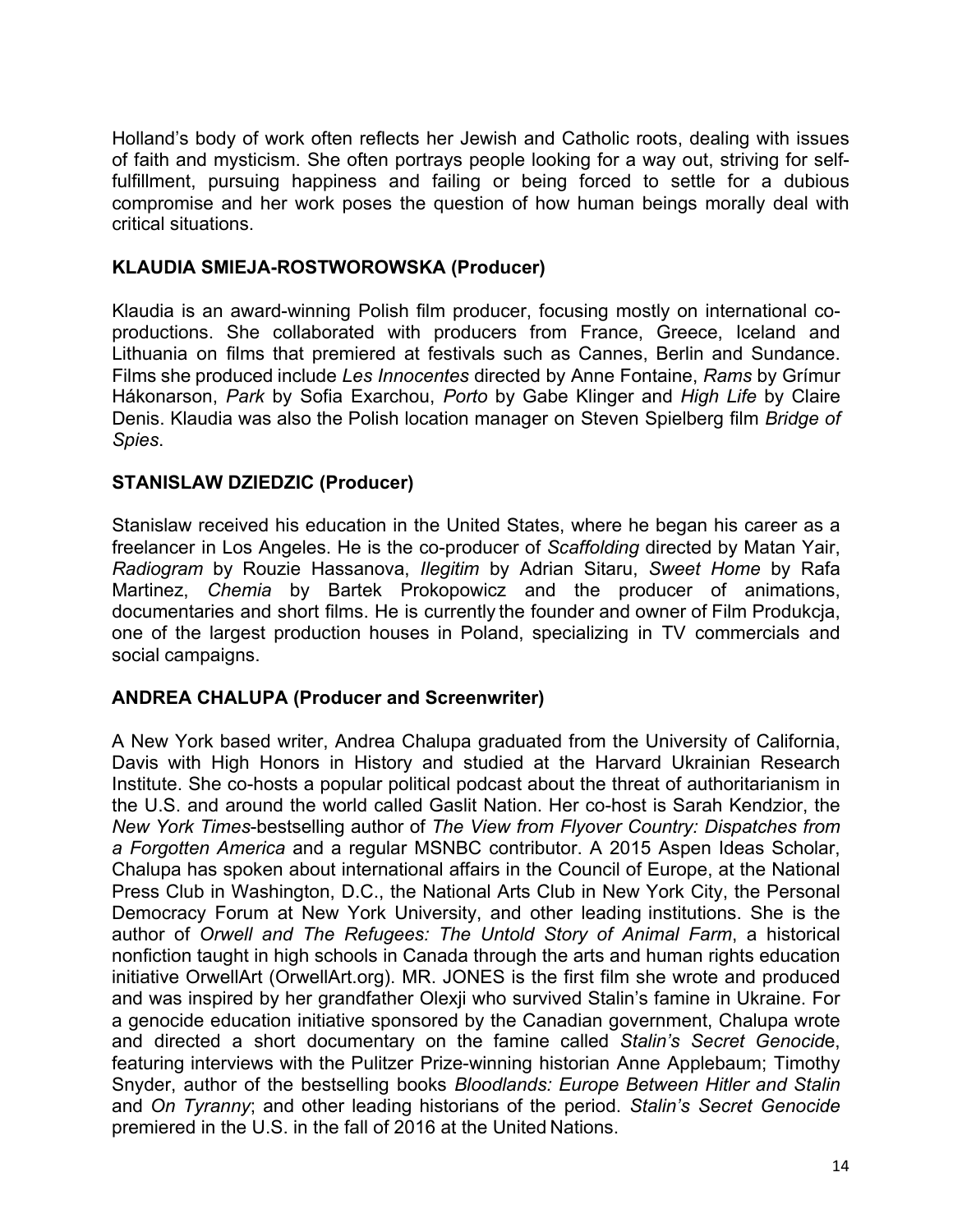#### **CREDITS**

FILM PRODUKCJA And PARKURST Present

In-coproduction with KINOROB JONES BOY FLM

In association with KRAKOW FESTIVAL OFFICE STUDIO PRODUKCYJNE ORKA KINO SWIAT SILESIA FILM INSTITUTE IN KATOWICE

Production co-financed by POLISH FILM INSITITUTE UKRAINIAN FILM STAGE AGENCY CREATIVE SCOTLAND

With special thanks to JAMES TEMERTY NIGEL COLLEY MARGARET SIRIOL COLLEY

Directed by AGNIESZKA HOLLAND

MR. JONES

JAMES NORTON

VANESSA KIRBY

PETER SARSGAARD

JOSEPH MAWLE

KENNETH CRANHAM

CELYN JONES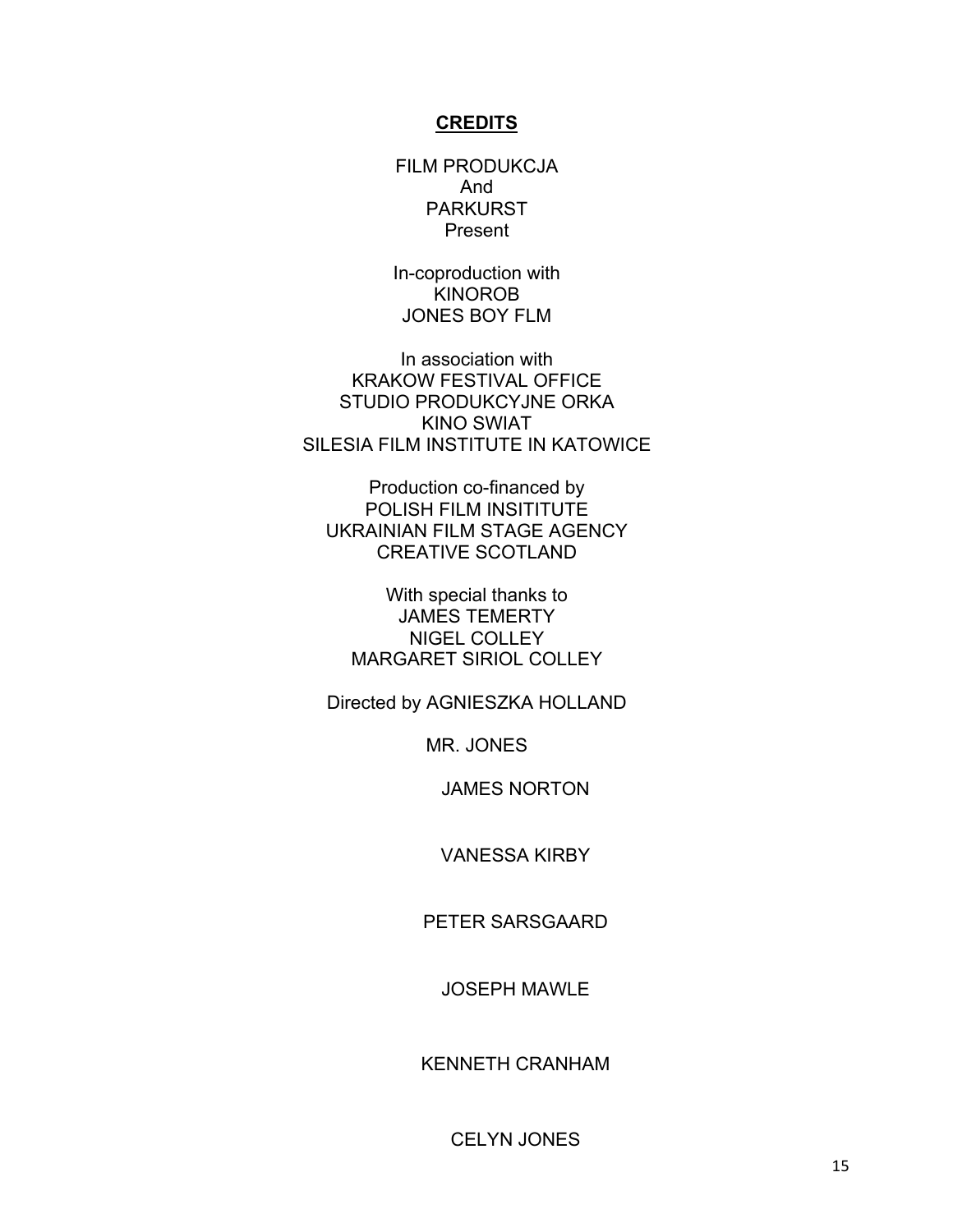# KRZYSZTOF PIECZYŃSKI FENELLA WOOLGAR

Directed by AGNIESZKA HOLLAND

Second Unit Director OLGA CHAJDAS

Story and screenplay by ANDREA CHALUPA

Produced by STANISŁAW DZIEDZIC ANDREA CHALUPA KLAUDIA ŚMIEJA-ROSTWOROWSKA

- Co-Produced by EGOR OLESOV ANGUS LAMONT
- In association with MARCIN PIASECKI TOMASZ KARCZEWSKI IZABELA HELBIN PATRYK TOMICZEK MAGDALENA ZIMECKA JACEK KULCZYCKI
- Executive Producer LEAH TEMERTY-LORD

Line Producer BOGNA SZEWCZYK

Director of Photography TOMASZ NAUMIUK PSC

Original Music by ANTONI KOMASA-ŁAZARKIEWICZ

Sound Supervisor WOJCIECH MIELIMĄKA Production Sound Mixer MARCIN MATLAK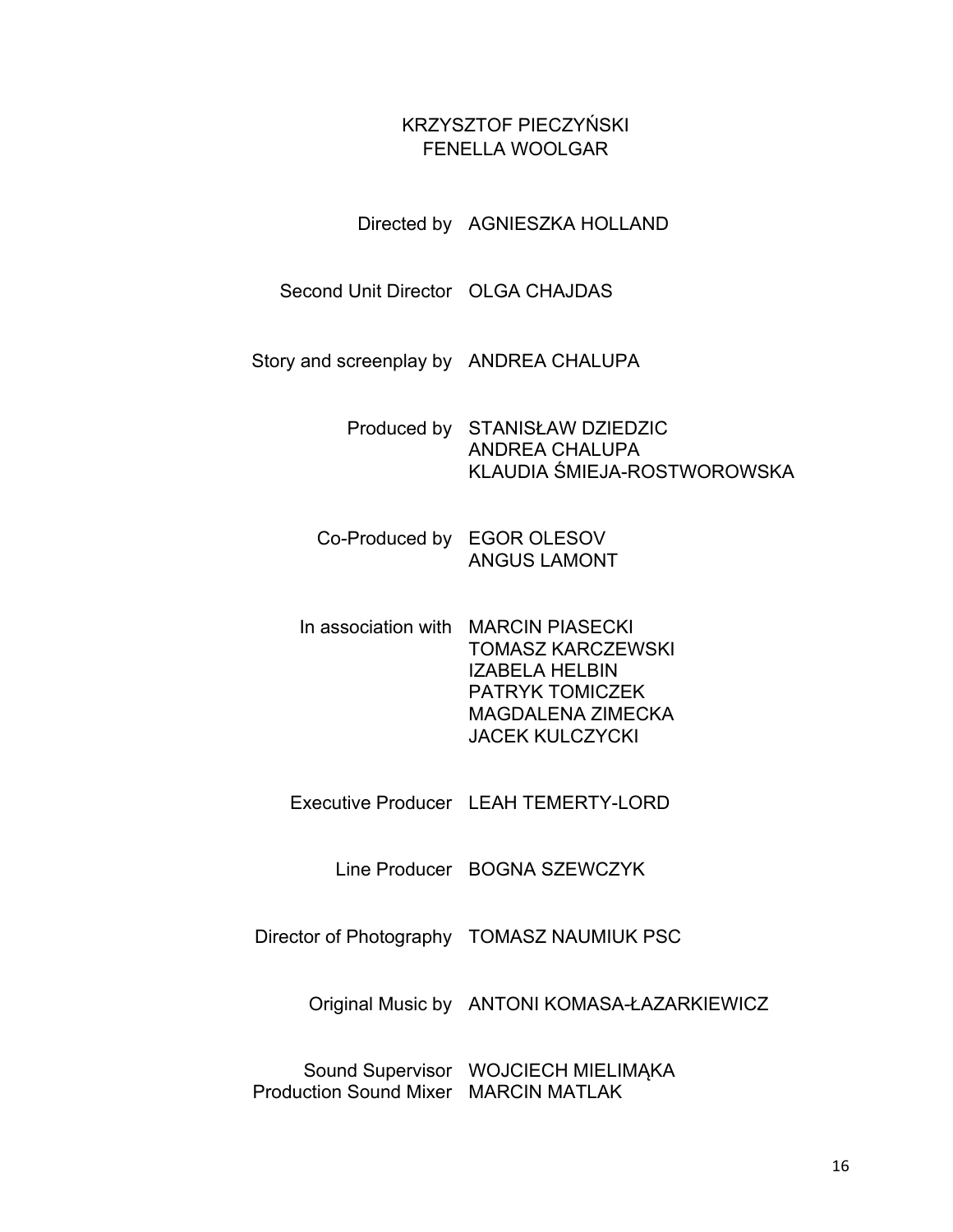## Edited by MICHAŁ CZARNECKI

## Production Design by GRZEGORZ PIĄTKOWSKI

Costume Design by ALEKSANDRA STASZKO

Makeup and Hair Design by JANUSZ KALEJA

With special thanks to JAMES TEMERTY NIGEL COLLEY MARGARET SIRIOL COLLEY

### CAST

| James Norton    |
|-----------------|
| Vanessa Kirby   |
| Peter Sarsgaard |
| Joseph Mawle    |
|                 |

Cast in order of appearance

| MISS STEVENSON           |
|--------------------------|
| <b>SIR ERNEST BENNET</b> |
| J. E. B SEELY            |
| LLOYD GEORGE             |
| YUHA                     |
| HOTEL RECEPTIONIST       |
| <b>EUGENIE LYONS</b>     |
| <b>PAUL KLEB</b>         |
| <b>JOHN CUSHNY</b>       |
| <b>SOVIET SOLDIER</b>    |
| JOURNALIST               |
| REPORTERS                |
|                          |

JAZZ BAND MUSICIANS Marcin Masecki

Fenella Woolgar Martin Bishop John Edmondson Kenneth Cranham Michalina Olszańska Olena Leonenko-Głowacka Edward Wolstenholme **Marcin Czarnik Barry Mulkerns** Piotr Szostak Alexander Bozhko **Oleh Kyryliv** Roman Skorovskiy Serhiy Bachyk SOVIET POLICEMEN Anton Andryuschenko Alexander Markin L. C. THORNTON Martin Hugh Henley Jan Emil Młynarski Jerzy Rogiewicz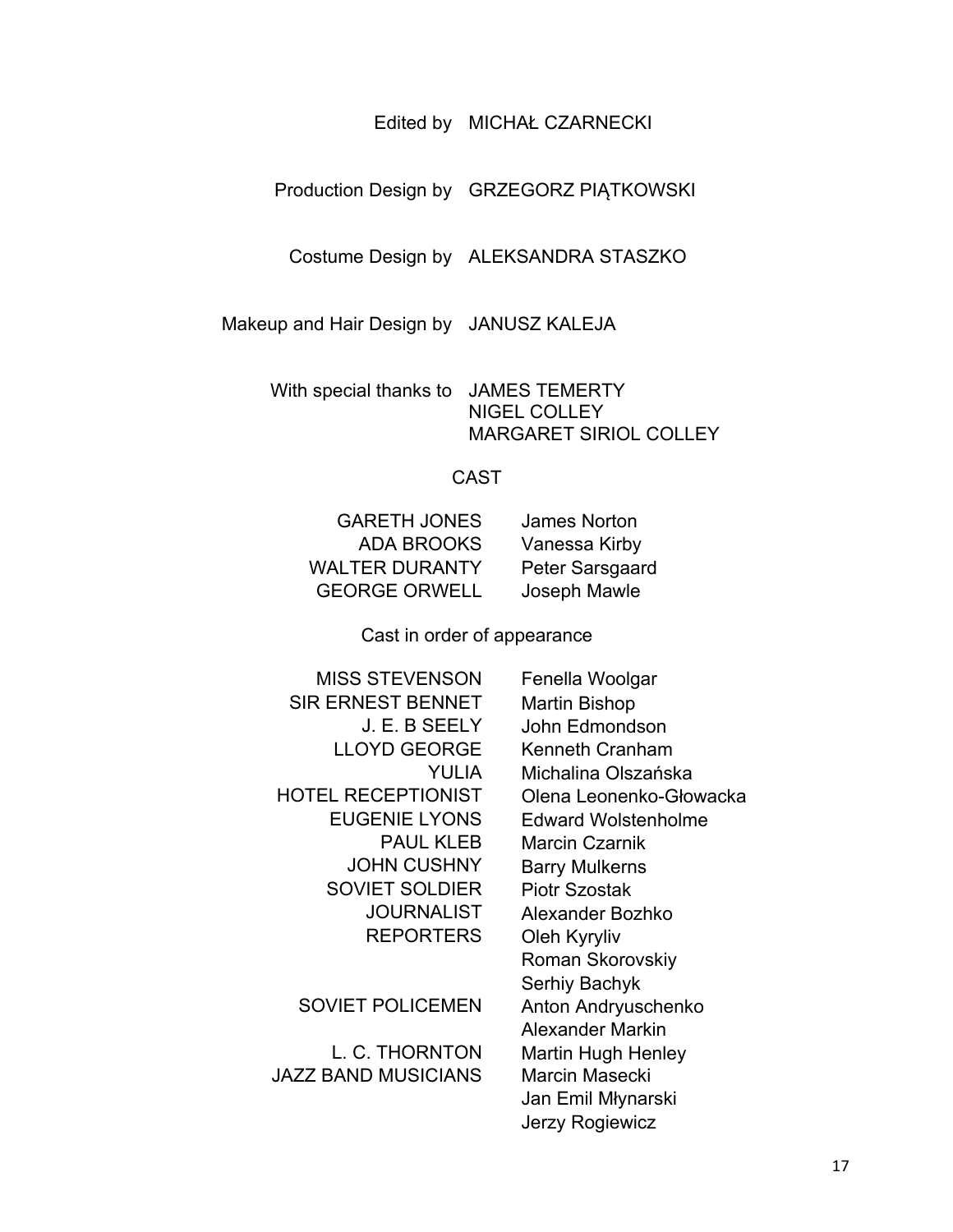RALPH BARNES Marcin Latałło HOTEL ODESSA MANAGER Mikhail Klymchenko MAXIM LITVINOW Krzysztof Pieczyński HUNGRY MEN Anatoliv Kislov PEASANT SELLING GOAT Alexander Gerasymchuk SOLDIERS AT TRAIN STATION Valery Teleshov THIN AND RAGGED MAN Evgeniy Maluha TERRIFIED PEASANT Yury Mihno WOMEN STEALING GRAIN Sofiya Ostromogylskaya OLD VILLAGE WOMAN Maria Protsiv UKRAINIAN ORPHANS Matvey Berezyuk RHEA CLYMAN Beata Poźniak KONSTANTIN UMANSKY Wojciech Urbański SOVIET PRISON GUARD Michał Siudek LEONARD MOORE Jacob Krichefski DURANTY'S SON Sebastian Bielawski MATTHEW Celyn Jones POLICE OFFICER Richard Elfyn WESTERN MAIL PHOTOGRAPHER Maciej Nawrocki

RUSSIAN GIRL Hanna Wojak MALCOM MUGGERIDGE Michael O'Donnell BONNIE Patricia Volny PETRO Alexander Pozharsky ADA'S NEIGHBOUR Nadezhda Kamenskaya LEONID Oleh Drach Alexander Gorodetsky Cyril Bunin Vita Tavrika Zahar Dvornik Olga Gorbach Bogdan Ostromogylsky Tymofiy Skurativsky Lev Sobolev Maria Zhuk Alexander Zhuranov CART DRIVER Alexander Tarelko LARYSA Alina Kovalskaya ANDRIY Makar Yershov ZHENYA Anastasia Chala OLYA Anna Shaydyuk MICHAIL Vladimir Fedoruk VLAD Yakоv Tkachenko KATYA Ksenia Matsuk THE MAJOR Julian Lewis Jones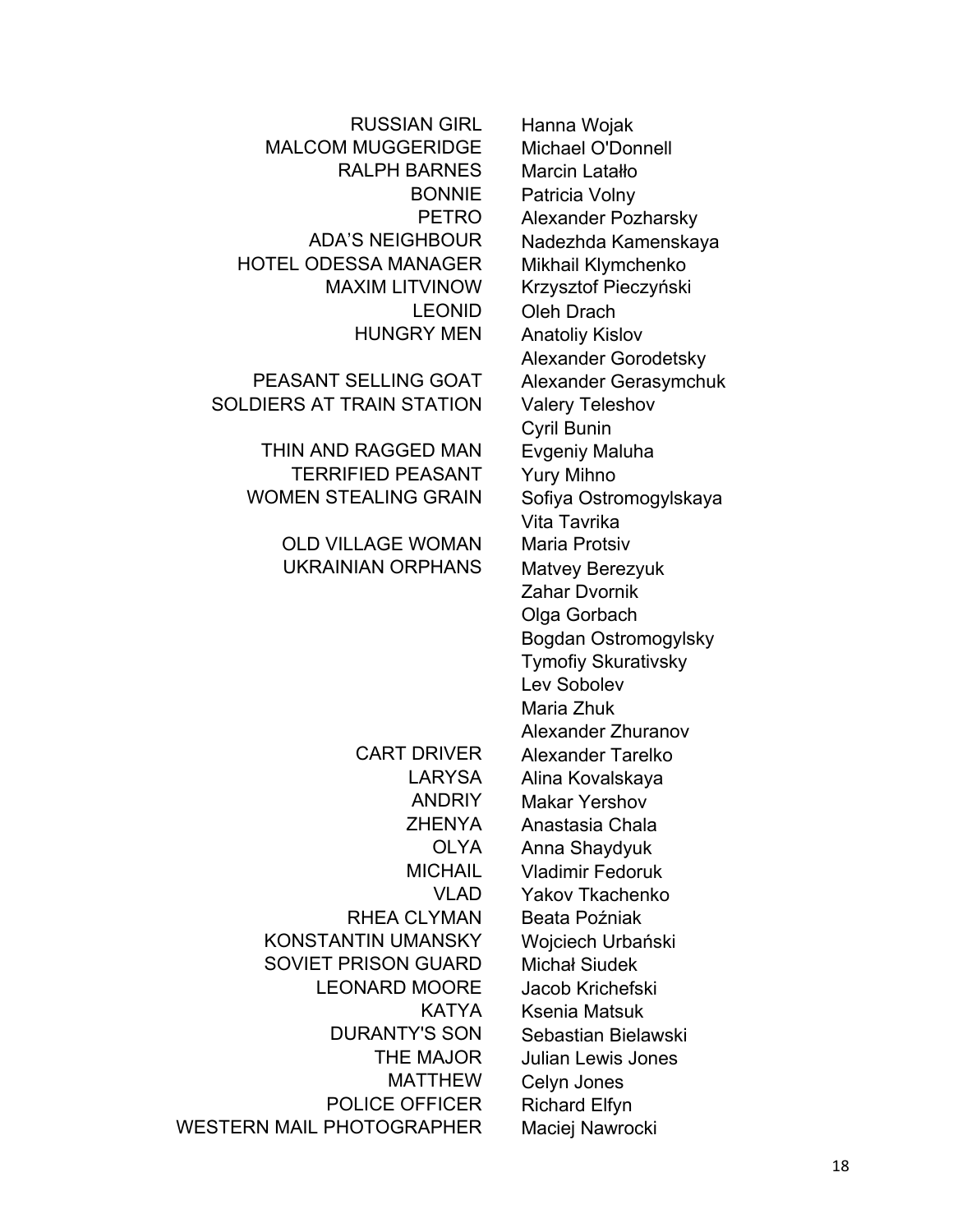| <b>ERES</b>                          | Jane How                           |
|--------------------------------------|------------------------------------|
| <b>BODY DOUBLES FOR MR. NORTON</b>   | <b>Robert Pałka</b><br>Nazar Borys |
|                                      | Vladislav Zavoruiev                |
| STAND IN FOR MR. NORTON              | Alexander Bozhko                   |
| STAND IN FOR MRS, KIRBY              | Anastasiya Mikhalchyk              |
| STAND IN / BODY DOUBLE FOR MS. KIRBY | Marta Bartczak                     |
|                                      |                                    |

# Co-starring

Paweł Zdeb, Tadeusz Dylawerski, Franc Zalewski, Elżbieta Sielawa, Adam Dubiel, Witold Koprucha, Hiroshi Kurotaki, Gaweł Kownacki, Fernando Fidalgo, Piotr Spyra, Nikolas Karampotis, Jadwiga Stadler, Dorota Dziewit, Wojciech Trela, Nina Galena, Oleksandr Panichuk, Krzysztof Pietrzyk, Jacek Łukaszewski, Andera Cattaneo, Arkadiusz Wilczak, Piotr Majchrzak, Maria Czaus, Rymma Onadskaya, Olga Poznyakovaya, Jan Mensik, Jonathan Keeble

# **CREW**

| STORY AND SCREENPLAY BY    | Andrea Chalupa                                                                                                         |
|----------------------------|------------------------------------------------------------------------------------------------------------------------|
| <b>DIRECTED BY</b>         | Agnieszka Holland                                                                                                      |
| <b>2ND UNIT DIRECTOR</b>   | Olga Chajdas                                                                                                           |
| PRODUCED BY                | <b>Stanisław Dziedzic</b><br>Andrea Chalupa<br>Klaudia Śmieja-Rostworowska                                             |
| <b>CO-PRODUCED BY</b>      | <b>Egor Olesov</b><br>Angus Lamont                                                                                     |
| <b>EXECUTIVE PRODUCER</b>  | Leah Temerty-Lord                                                                                                      |
| <b>ASSOCIATE PRODUCERS</b> | Marcin Piasecki<br>Tomasz Karczewski<br>Natalia Woda<br><b>Patryk Tomiczek</b><br>Magdalena Zimecka<br>Jacek Kulczycki |
| <b>LINE PRODUCER</b>       | Bogna Szewczyk                                                                                                         |
| <b>PRODUCERS ASSISTANT</b> | Paulina Dębińska                                                                                                       |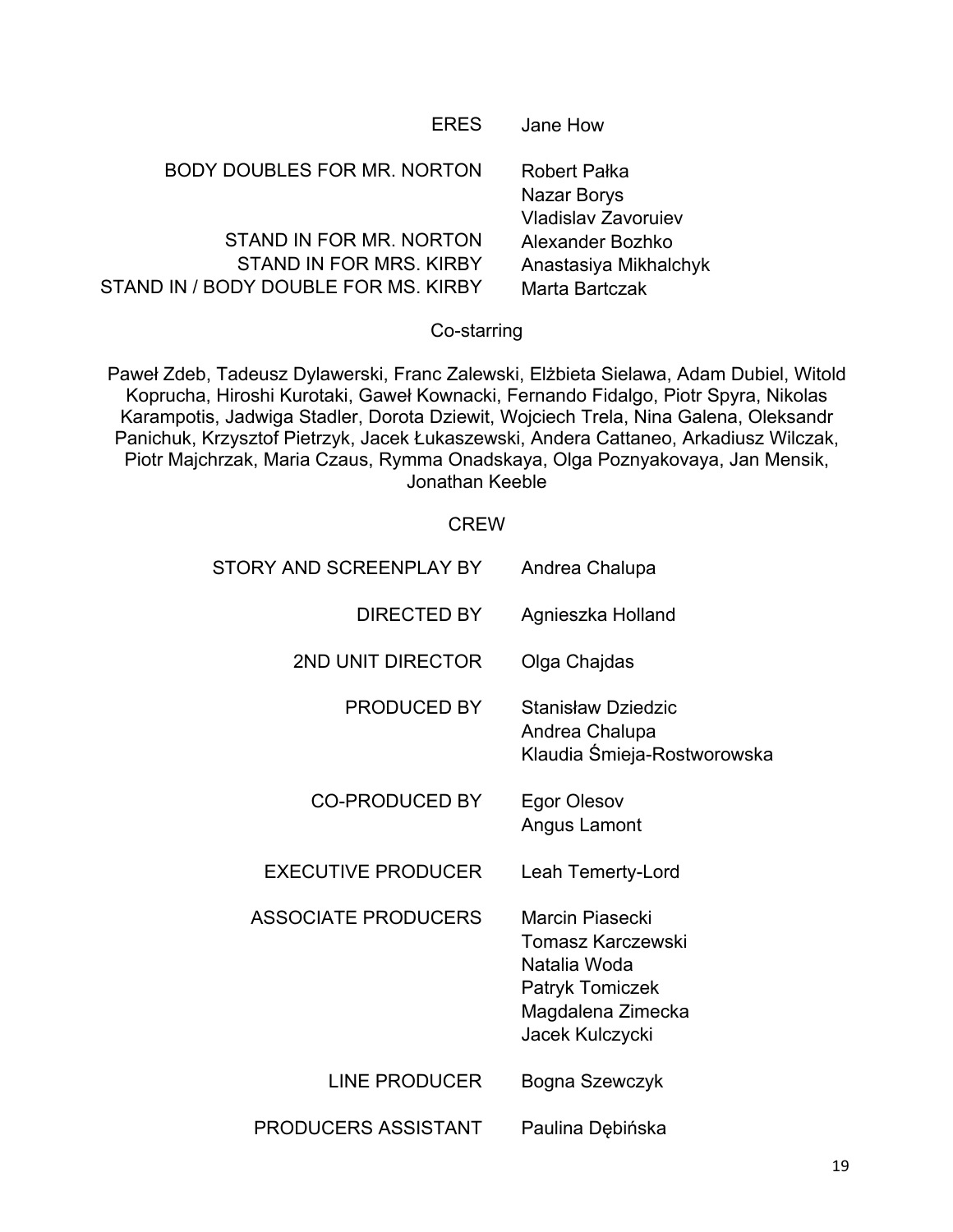CASTING DIRECTOR Colin Jones CASTING DIRECTOR POLAND Magdalena Szwarcbart PRODUCTION DESIGN BY Grzegorz Piątkowski ART DIRECTOR POLAND Katarzyna Sikora SET DECORATOR Kinga Babczyńska 2ND ART DIRECTORS Agata Adamus

STANDBY ART DIRECTOR Katarzyna Śląska ASSISTANT SET DECORATOR Urszula Korwin-Kochanowska GRAPHIC DESIGNERS Marta Artyfikiewicz

ART DEPARTMENT ASSISTANT Łucja Stachurska PROPERTY MASTER Grzegorz Rzepecki 2ND PROPERTY MASTER Tomasz Lewandowski STANDBY PROPMAN Jakub Żuberek STANDBY PROPMAN - SEASONAL SHOT Mateusz Lipiński ASSISTANTS TO PROPERTY MASTER Andrzej Rokicki

CONSTRUCTION MANAGERS Ryszard Idzik

CONSTRUCTION COORDINATOR Piotr Symela CARPENTERS Dariusz Hytroś

EDITED BY Michał Czarnecki COMPOSER Antoni Komasa-Łazarkiewicz Dominika Kobylińska 2ND SET DECORATOR Paulina Korwin-Kochanowska Dorota Pabel Maria Wilk Jarosław Niebrzydowski Łukasz Koput Grzegorz Nawrocki SWING GANG Krzysztof Zalewski Piotr "Grzała" Sturlis Jakub Pączek Rajmund Stawarz Dariusz Konieczny Paweł Jekiełek Tomasz Wawro Mariusz Feluś Jan Sumień Krzysztof Dulak Sławomir Mazurek Piotr Betnerowicz Piotr Betnerowicz junior Marek Maciaś Robert Drag Paweł Mucha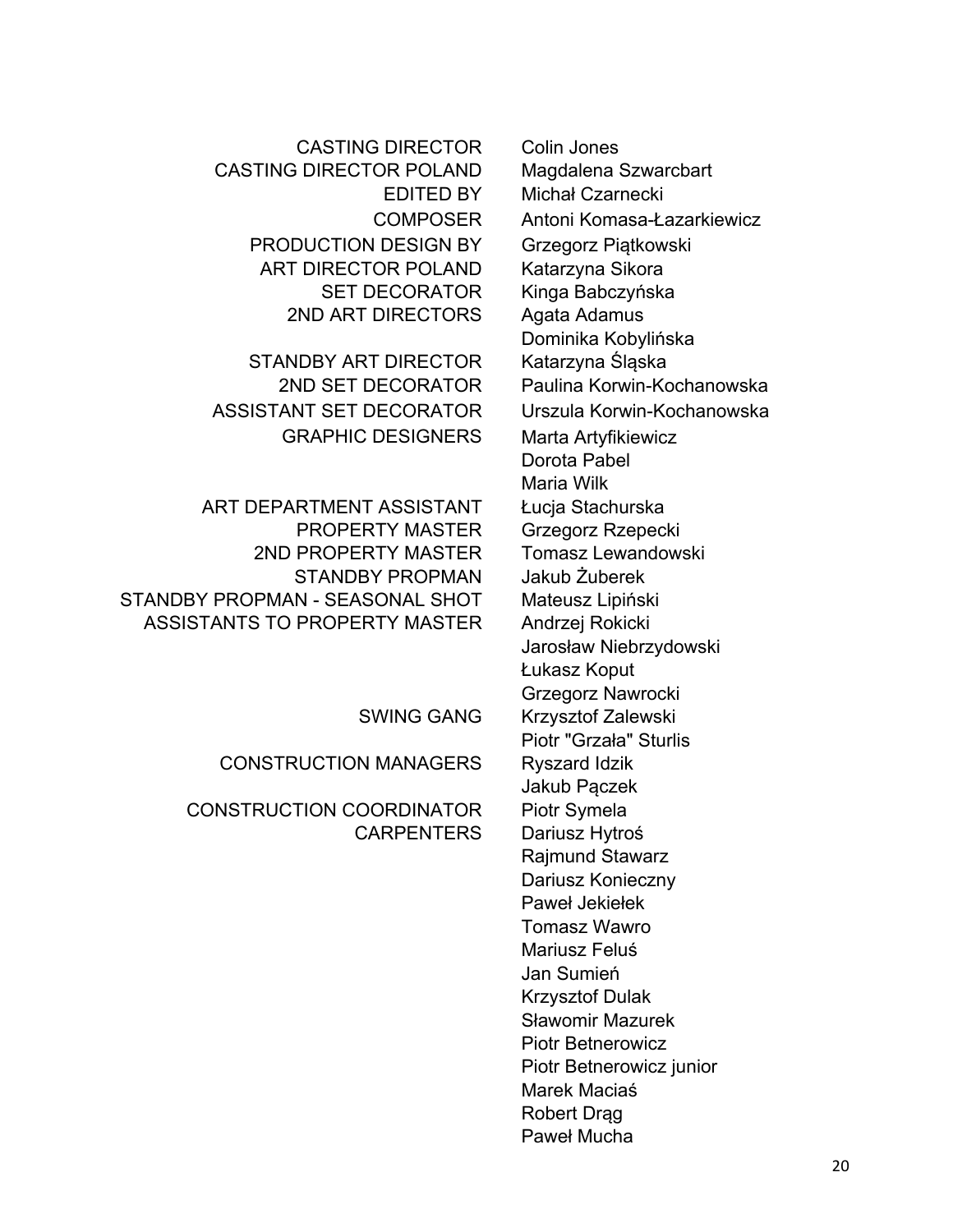|                                     | Bogdan Dulak<br><b>Tomasz Miechurski</b><br><b>Marcin Nosal</b> |
|-------------------------------------|-----------------------------------------------------------------|
| <b>FOOD STYLIST</b>                 | Gabriela Sowa                                                   |
| <b>ASSISTANT TO FOOD STYLIST</b>    | Martyna Wala                                                    |
| <b>PAINTINGS</b>                    | Karolina Lizurej                                                |
|                                     | Dariusz Ludwisiak                                               |
| <b>SCULPTOR</b>                     |                                                                 |
| PRODUCTION DESIGNERS IN DEVELOPMENT | <b>Robert Dyrcz</b><br>Anna Anosowicz                           |
|                                     |                                                                 |
|                                     | Anja Muller                                                     |
| PICTURE VEHICLES CONSULTANT         | Adrian Kiczyński                                                |
| <b>PICTURE VEHICLES DRIVERS</b>     | Mateusz Kiczyński                                               |
|                                     | Kazimierz Kiczyński                                             |
| <b>SFX COORDINATOR</b>              | Tomasz Bykowski                                                 |
| <b>SFX TECHNICIAN</b>               | Jacek Bykowski                                                  |
| <b>SFX ASSISTANTS</b>               | Krzysztof Buczek                                                |
|                                     | Dariusz Chimkowski                                              |
|                                     | Błażej Litwiński                                                |
|                                     | Jarosław Miksa                                                  |
|                                     | Bartosz Rośczak                                                 |
|                                     | Michał Wićko                                                    |
| <b>COSTUME DESIGN BY</b>            | Aleksandra Staszko                                              |
| 2ND COSTUME DESIGNERS               | Magdalena "Ciotka" Adamczyk                                     |
|                                     | Justyna Stolarz                                                 |
| <b>COSTUMER TO MR. NORTON</b>       | Agata Maciak                                                    |
| <b>COSTUME ASSISTANTS</b>           | Anna Janowska                                                   |
|                                     | Edyta Jakubowska                                                |
|                                     | Weronika Lewandowska                                            |
|                                     | Agnieszka Sobiecka                                              |
|                                     | Dominika Żłobińska                                              |
| <b>TAILORS</b>                      | Janusz Oklesiński                                               |
|                                     |                                                                 |
|                                     | Katarzyna Raszyńska<br>Liliana Sadowska                         |
|                                     |                                                                 |
| <b>MAKEUP AND HAIR DESIGN BY</b>    | Janusz Kaleja                                                   |
| <b>MAKEUP AND HAIR ARTISTS</b>      | Stanisław Doliński                                              |
|                                     | Błażej Pintara                                                  |
| <b>MAKEUP AND HAIR ASSISTANTS</b>   | Krystyna Adamska                                                |
|                                     | Anna Dąbrowska                                                  |
|                                     | Barbara Dworakowska                                             |
|                                     | Milena Jura                                                     |
|                                     | Irena Kowal                                                     |
|                                     | Agnieszka Rębecka                                               |
|                                     |                                                                 |
|                                     |                                                                 |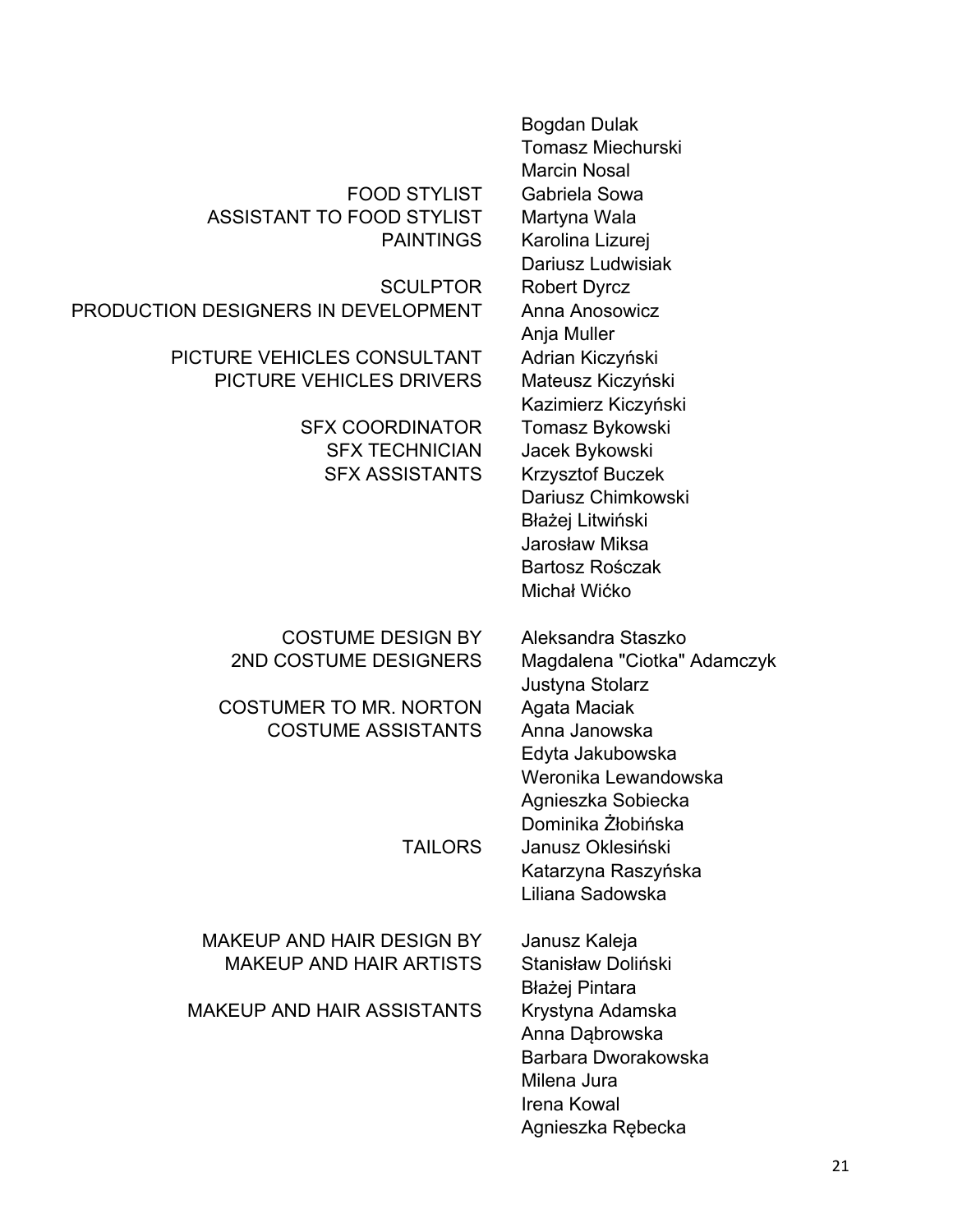| Beata Rółkowska<br>Zuzanna Stefańska<br>Liliana Gałązka<br>Wiktoria Rynkiewicz<br>Marek Leśniak<br>Dorota Świderska<br>Zuzanna Rynkiwicz<br><b>BGI Supplies</b> |
|-----------------------------------------------------------------------------------------------------------------------------------------------------------------|
| <b>Tomasz Naumiuk PSC</b><br>Rafał Paradowski<br>Anna Rzepka-Szmaus                                                                                             |
| <b>Tomasz Naumiuk PSC</b><br>Rafał Paradowski<br>Anna Rzepka-Szmaus                                                                                             |
| Adam Jedynak<br>Zbigniew Gustowski<br>Radosław Kokot<br>Katarzyna Świetlikowska                                                                                 |
| Ajith Krishnamoorthy Nair                                                                                                                                       |
| <b>Karol Masiarz</b>                                                                                                                                            |
| <b>Maksim Najdienow</b>                                                                                                                                         |
| Maciej Zdrojewski                                                                                                                                               |
| <b>Robert Pałka</b>                                                                                                                                             |
| Michał Sosna                                                                                                                                                    |
| Jan Topczewski                                                                                                                                                  |
| <b>Tomasz Minkiewicz</b>                                                                                                                                        |
| Jan Jałoszyński                                                                                                                                                 |
| Filip Lewandowski                                                                                                                                               |
| Łukasz Głaszczka                                                                                                                                                |
| Patryk Zadrożny                                                                                                                                                 |
| Mateusz Dybiec                                                                                                                                                  |
| Maciej Konopczyński                                                                                                                                             |
| <b>Michał Marciniak</b>                                                                                                                                         |
| <b>Bartosz Modrak</b>                                                                                                                                           |
| Rafał Seraj                                                                                                                                                     |
| Mariusz Sojak                                                                                                                                                   |
| Marcin Szychowski                                                                                                                                               |
| <b>Bartosz Szymaniak</b>                                                                                                                                        |
| Hovhannes Hovhannisyan                                                                                                                                          |
|                                                                                                                                                                 |
|                                                                                                                                                                 |
| Sebastian Frac<br>Igor Słupecki                                                                                                                                 |
|                                                                                                                                                                 |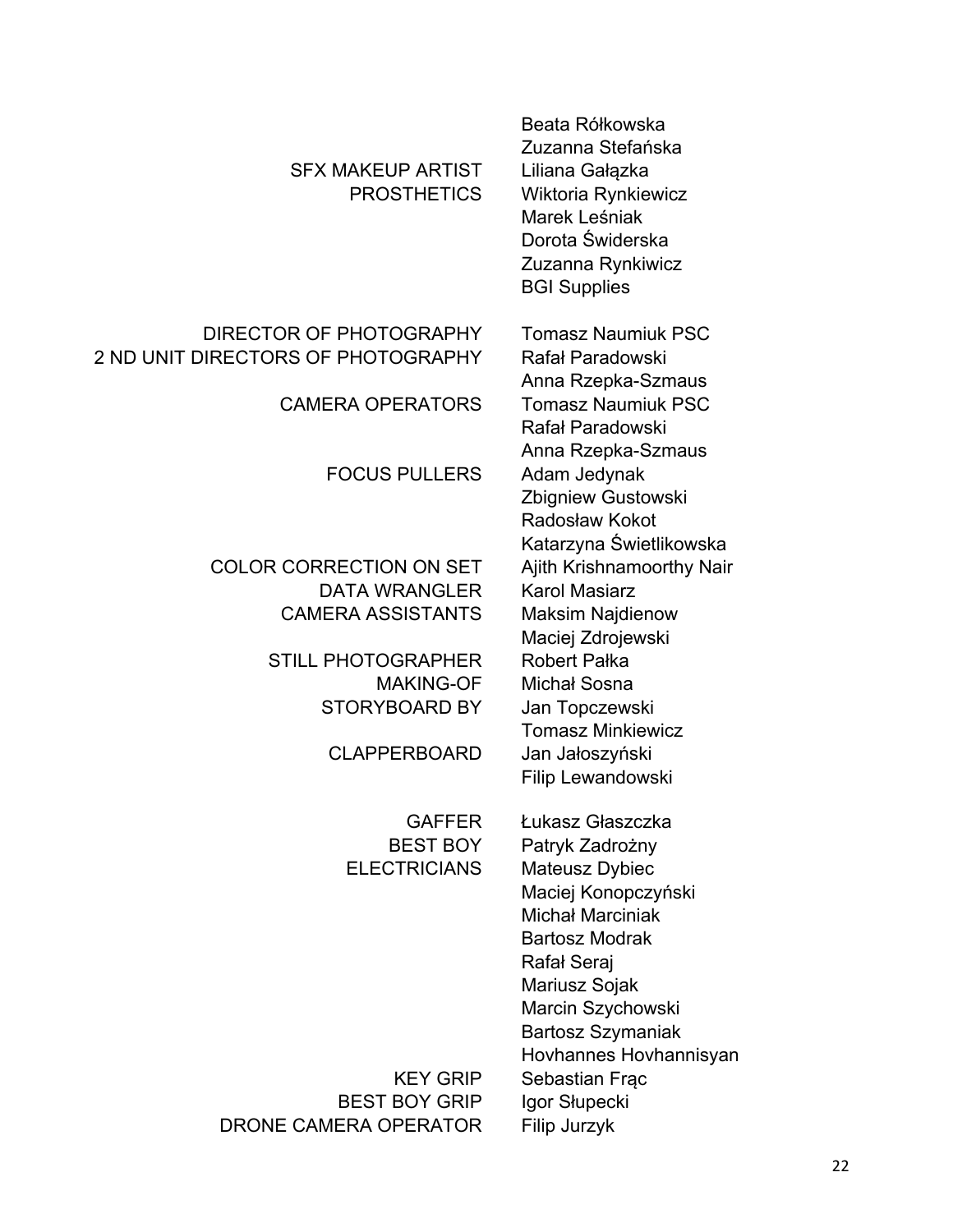| DRONE PILOT / CAMERA CAR DRIVER<br><b>CAMERA CAR ASSISTANT</b><br><b>DRONE OPERATOR</b><br><b>TECHNOCRANE OPERATORS</b><br><b>TECHNOCRANE CREW</b> | <b>Robert Romaniuk</b><br>Tomek Bartoszyński<br><b>Marcin Kukla</b><br>January Jarnot<br>Maciej Jarnot<br>Grzegorz Sankowski<br>Paweł Brzózka<br>Paweł Magolon<br><b>Marek Rumak</b> |
|----------------------------------------------------------------------------------------------------------------------------------------------------|--------------------------------------------------------------------------------------------------------------------------------------------------------------------------------------|
| <b>STEADICAM OPERATORS</b><br><b>STEADICAM ASSISTANT</b>                                                                                           | Tomasz Karnowski<br><b>Adam Mendry</b><br>Sebastian Stawowczyk<br>Agnieszka Jensz-Stawowczyk<br>Marcin Przywara<br>Jakub Różański                                                    |
| <b>SOUND RECORDIST</b>                                                                                                                             | <b>Marcin Matlak</b>                                                                                                                                                                 |
| ASSISTANT SOUND RECORDIST                                                                                                                          | Rafał Lenart                                                                                                                                                                         |
| <b>BOOM OPERATOR</b>                                                                                                                               | Krzysztof Klimko                                                                                                                                                                     |
| 2ND UNIT SOUND RECORDIST                                                                                                                           | <b>Michał Matlak</b>                                                                                                                                                                 |
| <b>PRODUCTION MANAGER</b>                                                                                                                          | <b>Tomasz Morawski</b>                                                                                                                                                               |
| <b>1ST ASSISTANT DIRECTOR</b>                                                                                                                      | Jan Mensik                                                                                                                                                                           |
| 2ND ASSISTANT DIRECTOR                                                                                                                             | Agnieszka Krawczyńska                                                                                                                                                                |
| <b>SCRIPT SUPERVISOR</b>                                                                                                                           | Karolina Foltyn-Gmerek                                                                                                                                                               |
| PRODUCTION COORDINATOR                                                                                                                             | Marek Skupień                                                                                                                                                                        |
| PRODUCTION COORDINATOR POLAND                                                                                                                      | Magdalena Pietrowska                                                                                                                                                                 |
| <b>LOCATION MANAGER POLAND</b>                                                                                                                     | <b>Michał Korynek</b>                                                                                                                                                                |
| 3RD ASSISTANT DIRECTOR<br><b>PRODUCTION ASSISTANT</b>                                                                                              | Alexei Katerynchuk<br>Wojciech Strzemiński                                                                                                                                           |
| PRODUCTION ASSISTANT POLAND                                                                                                                        | Marcin Kupiecki                                                                                                                                                                      |
| <b>SET MANAGER POLAND</b>                                                                                                                          | Jacek Strzelecki                                                                                                                                                                     |
| <b>SET MANAGER UKRAINE</b>                                                                                                                         | Dominik Czepułkowski                                                                                                                                                                 |
| <b>LOCATION ASSISTANT KRAKÓW</b>                                                                                                                   | Maciej Orlicz                                                                                                                                                                        |
| <b>ASSISTANT TO 1ST AD</b>                                                                                                                         | Jakub Gryżewski                                                                                                                                                                      |
|                                                                                                                                                    | Karolina Syska                                                                                                                                                                       |
| PRODUCTION ACCOUNTANT                                                                                                                              | Karolina Witkowska                                                                                                                                                                   |
| PRODUCTION CONTROLER                                                                                                                               | Rafał Witkowski                                                                                                                                                                      |
| PAYROLL ACCOUNTANT                                                                                                                                 | Magdalena Osęka                                                                                                                                                                      |
| <b>PRODUCTION LAWYER</b>                                                                                                                           | Aneta Posytek                                                                                                                                                                        |
| <b>LEGAL COUNSEL</b>                                                                                                                               | Kancelaria Adwokacka Czyżewscy                                                                                                                                                       |
| <b>CONSULTATION PROPOSAL</b>                                                                                                                       | American Legal Services Provided By                                                                                                                                                  |
|                                                                                                                                                    | Elsa Ramo and Chad Russo at Ramo Law                                                                                                                                                 |
|                                                                                                                                                    |                                                                                                                                                                                      |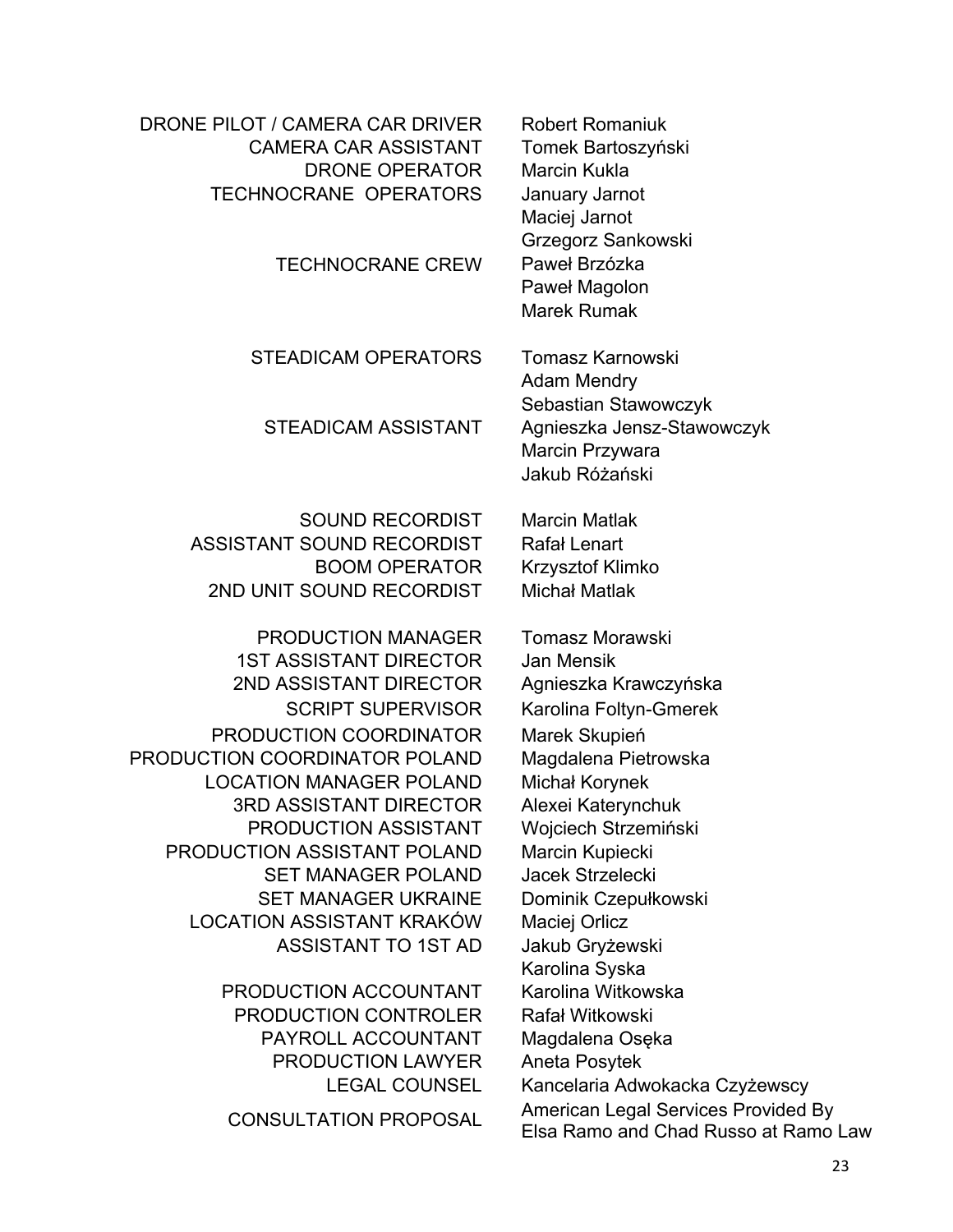| <b>LOCATION SCOUTS</b>                                                                                                            | Daniel Krajewski<br>Olga Kraszewska<br>Jarosław Łempicki<br>Magdalena Nebelska<br>Zuzanna Pereira Lopes                                                |
|-----------------------------------------------------------------------------------------------------------------------------------|--------------------------------------------------------------------------------------------------------------------------------------------------------|
| <b>RUSSIAN LANGUAGE COACH</b><br><b>WELSH DIALECT COACHES</b>                                                                     | Alexei Katerynchuk<br>Louise Jones<br>Sarah Shepherd                                                                                                   |
| <b>HISTORICAL CONSULTANT</b><br><b>HISTORICAL RESEARCHER</b>                                                                      | <b>Timothy Snyder</b><br>Benedykt Rostworowski<br>Dr. Margaret Siriol Colley, Nigel Colley, Valentina<br>Kuryliw, Marta Baziuk, and Frank Sysyn of the |
| <b>HISTORICAL ADVISERS</b>                                                                                                        | Holodomor Research and Education Consortium,<br>a project of the Canadian Institute of Ukrainian<br>Studies (CIUS) of the University of Alberta        |
| <b>EXTRAS AGENCY</b><br>PART MOVIE EXTRAS AGENCY COORDINATOR<br><b>EXTRAS AGENCY</b><br><b>OUSTIDE EXTRAS AGENCY COORDINATORS</b> | <b>Part Movie</b><br>Paulina Albiniak<br>Outside Agency - Izabela Szpilka<br>Ewelina Kukuczka<br>Jarosław Kuśmierski<br><b>Pawel Mlak</b>              |
|                                                                                                                                   | Elżbieta Szybowska                                                                                                                                     |
| <b>DANCE STUDIO</b><br><b>RE-ENACTMENT GROUP</b>                                                                                  | <b>Swing City Katowice</b><br>Grupa Rekonstrukcyjno-Filmowa GRF<br><b>Bemowo</b>                                                                       |
| RE-ENACTMENT GROUP COORDINATOR/ ARMOURER                                                                                          | Krzysztof Zawidzki                                                                                                                                     |
| <b>MS. VOLNY'S HAND DOUBLE</b>                                                                                                    | Agnieszka Gołąbek                                                                                                                                      |
| <b>MS. KIRBY'S HAND DOUBLE</b>                                                                                                    | Kseniia Pashkovska                                                                                                                                     |
| <b>ANIMAL WRANGLERS</b>                                                                                                           | Magdalena Kadłubowska                                                                                                                                  |
| ASSISTANTS TO STANISŁAW DZIEDZIC IN                                                                                               | Beata Krzemińska                                                                                                                                       |
| <b>DEVELOPMENT</b>                                                                                                                | Katarzyna Godzic<br>Szymon Ziegler                                                                                                                     |
| <b>CAR RENTAL</b>                                                                                                                 | <b>Tomasz Rokita</b>                                                                                                                                   |
| DRIVERS COORDINATOR                                                                                                               | <b>Tomasz Rokita</b>                                                                                                                                   |
| <b>DRIVERS</b>                                                                                                                    | Radosław Wieteska                                                                                                                                      |
|                                                                                                                                   | Grzegorz Rokita                                                                                                                                        |
| <b>TRANSPORT AGENCY</b>                                                                                                           | Grupa Tobi                                                                                                                                             |
| <b>MR. NORTON'S DRIVER</b>                                                                                                        | Tadeusz Rojowski                                                                                                                                       |
| <b>MS. KIRBY'S DRIVER</b>                                                                                                         | Ryszard Krawczyk                                                                                                                                       |
| <b>MS. HOLLAND'S DRIVER</b>                                                                                                       | <b>Janusz Dubiel</b>                                                                                                                                   |
|                                                                                                                                   | 24                                                                                                                                                     |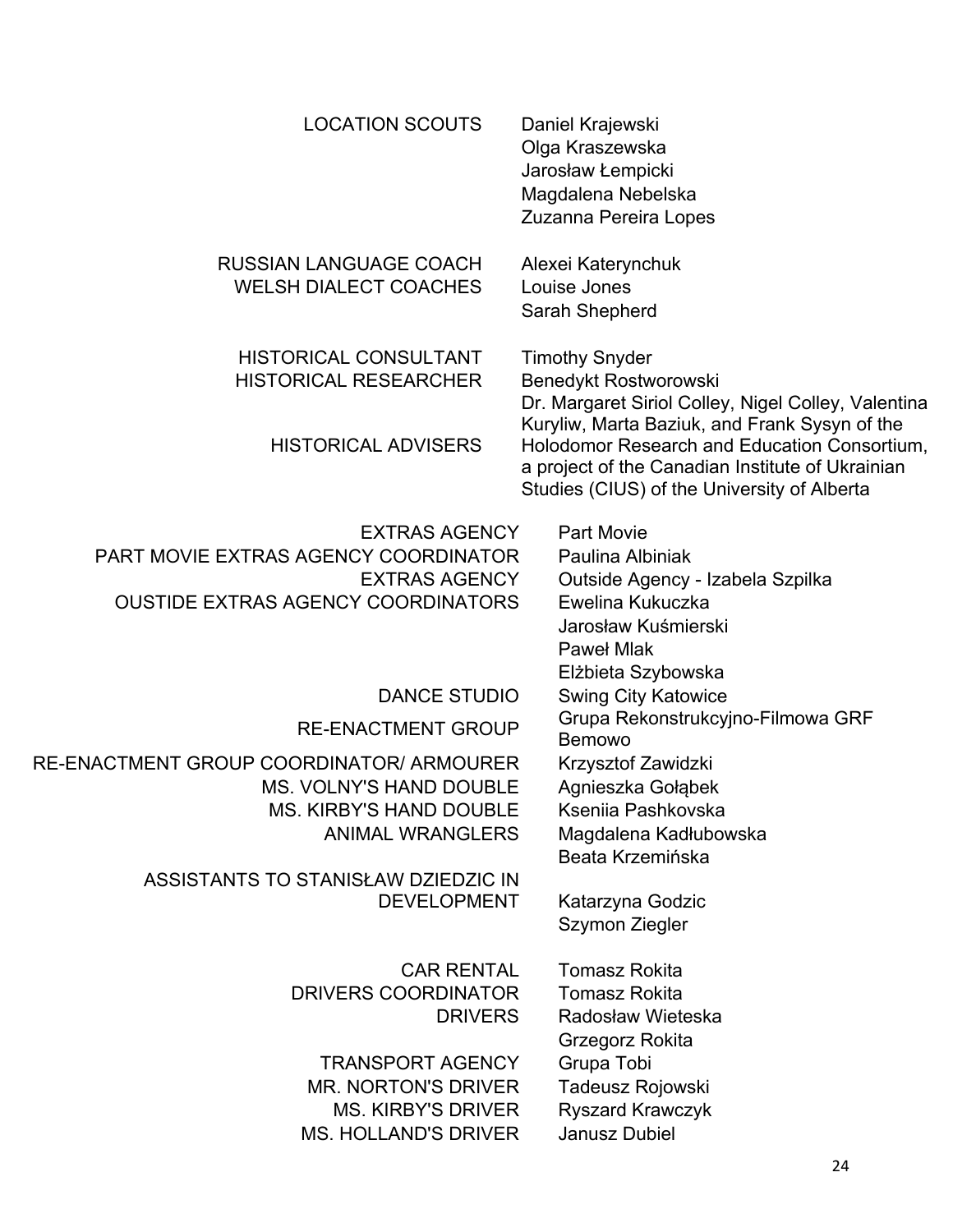| <b>GRUPA TOBI DRIVERS</b>                                         | <b>Janusz Procner</b><br><b>Marek Tomaszek</b><br>Damian Bednarek               |
|-------------------------------------------------------------------|---------------------------------------------------------------------------------|
| <b>TRAVEL AGENCY</b>                                              | Weco-Travel Sp. z o.o.                                                          |
| <b>INSURANCE</b>                                                  | MAKonLine UBEZPIECZENIA Sp. z o.o.<br>Agnieszka Komosa<br>Aneta Graff-Dąbrowska |
| <b>MEDIC</b><br><b>MEDIC CONSULTANT</b>                           | Emergency24<br>Adrianna Gawińska                                                |
| <b>OHS SPECIALIST</b><br><b>HEIGHTS SAFETY</b><br><b>SECURITY</b> | Wojciech Konkol<br><b>Arkadiusz Białas</b><br>Agencja Ochrony Hektor<br>Securom |
| <b>CAMERA EQUIPMENT</b>                                           | <b>TOOF The Out Of Frame - Piotr Karniewicz</b>                                 |
| DRONE AND CAMERA CAR                                              | Servimedia                                                                      |
| <b>LIGHTING</b>                                                   | Heliograf                                                                       |
| <b>HELIOGRAF COORDINATOR</b>                                      | Eliza Górska                                                                    |
| <b>CRANE</b>                                                      | Techno 45                                                                       |
| <b>SOUND EQUIPMENT</b><br><b>GENNY</b>                            | ProAudio 24 LTD<br>Safe Trans - Jacek Kucharski                                 |
| <b>GENNY DRIVER</b>                                               | Andrzej Strzałkowski                                                            |
|                                                                   | Dariusz Jackowicz                                                               |
| CAST TRAILERS AND MAKE-UP BUS                                     | Camp4You Andrzej Wiraszka                                                       |
| <b>CAST TRAILER DRIVER</b>                                        | Jarosław Domagała                                                               |
| <b>MAKE-UP BUS DRIVER</b>                                         | Andrzej Kupiec                                                                  |
| <b>WARDROBE TRUCK</b>                                             | Art. Service - Artur Mierzejewski                                               |
| <b>PRODUCTION CAMPER</b>                                          | Marek Kraśnicki / Orzeszek - Wojciech<br>Orzechowski                            |
| <b>HONEY WAGONS</b>                                               | Orzeszek - Wojciech Orzechowski                                                 |
| <b>WALKIE TALKIES RENTALS</b>                                     | <b>All For Movies</b>                                                           |
|                                                                   | <b>Jacek Strzelecki</b>                                                         |
| <b>CATERING</b>                                                   | Maciej Szaszkiewicz<br>Wytwórnia Filmów Fabularnych i                           |
| <b>STUDIO</b>                                                     | Dokumentalnych                                                                  |
| <b>STUDIO ELECTRICIAN</b>                                         | Lech Sadłowski                                                                  |
| <b>HELICOPTER</b>                                                 | <b>Sky Poland</b>                                                               |
| <b>HELICOPTER PILOT</b>                                           | Paweł Kocot                                                                     |
| <b>SUBTITLES BY</b>                                               | Paweł Włochacz & Simon Clare                                                    |
|                                                                   |                                                                                 |

SCOTLAND UNIT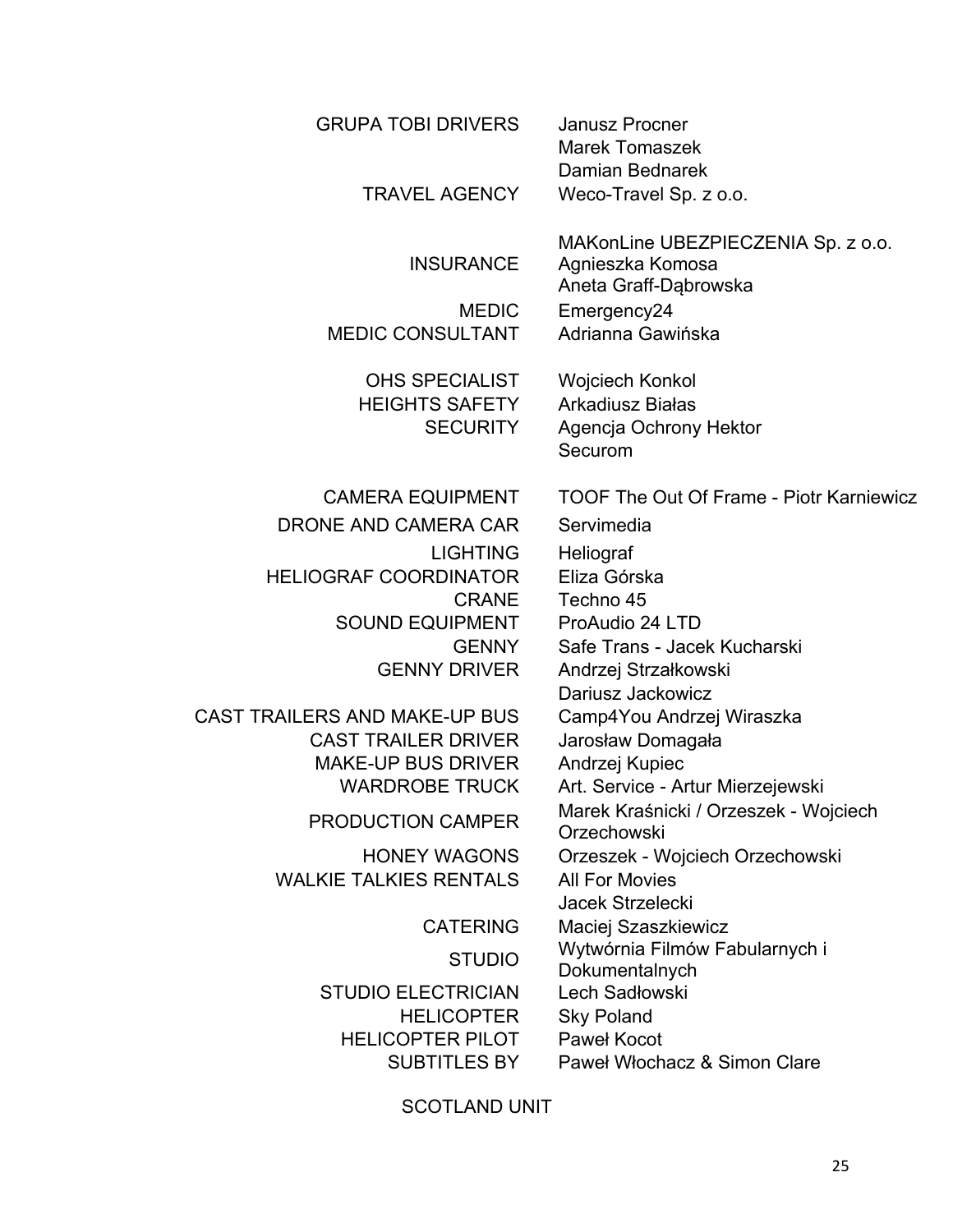CO-PRODUCER Angus Lamont UNIT PRODUCTION MANAGER Jill Pryde

PRODUCTION COORDINATOR Shona Mackenzie ASSISTANT PRODUCTION COORDINATOR Laura Pearson-Smith PRODUCTION RUNNER Louise Lyon CASTING CONSULTANT Karen Lindsay-Stewart PRODUCTION ACCOUNTANT Neil Cairns ASSISTANT PRODUCTION ACCOUNTANT Paul Zieleniec ACCOUNTS ASSISTANT Carey Bola ACCOUNTS TRAINEE Dan Cairns ART DIRECTOR Fiona Gavin PRODUCTION BUYER Natalie Astridge PETTY CASH BUYER Kirsty Mcgeagh GRAPHIC DESIGNERS Caroline Mcdonald

> DRAUGHTSPERSON Martin Kelly VEHICLE WRANGLER Jerry Organ FOOD STYLIST Philippe Avril ART DEPARTMENT ASSISTANT Nathan Elliot LOCATION MANAGERS Barry Laird

ASSISTANTS TO LOCATION MANAGER Stuart Cadenhead

LOCATION COORDINATOR Corey Townsend LOCATION ASSISTANTS Jackie Mccraith-Smith

STANDBY RIGGER lain Harrison ADDITIONAL RIGGER lain Harrison Jnr 3RD ASSISTANT DIRECTOR Fraser Malcolm FLOOR RUNNERS Demi Sutherland

CROWD 2ND ASSISTANT DIRECTOR Alison Piper CROWD PRODUCTION ASSISTANTS Katri Van Hatolo

TALENT PRODUCTION ASSISTANT Dorota Musolf 2ND ASSISTANT CAMERA Bartek Kloc CONSTRUCTION MANAGER Frank Cameron STANDBY CARPENTER Rodd Hogg

Pam Roberts SET DECORATOR Robert Wischhusen-Hayes Chloe Waugh BEST BOY Donny Campbell Mike Panikkou Martin Henderson Ryan Flynn Andrew Glen Ollie Hilton Patrick Swan Campbell Don Edward Palmer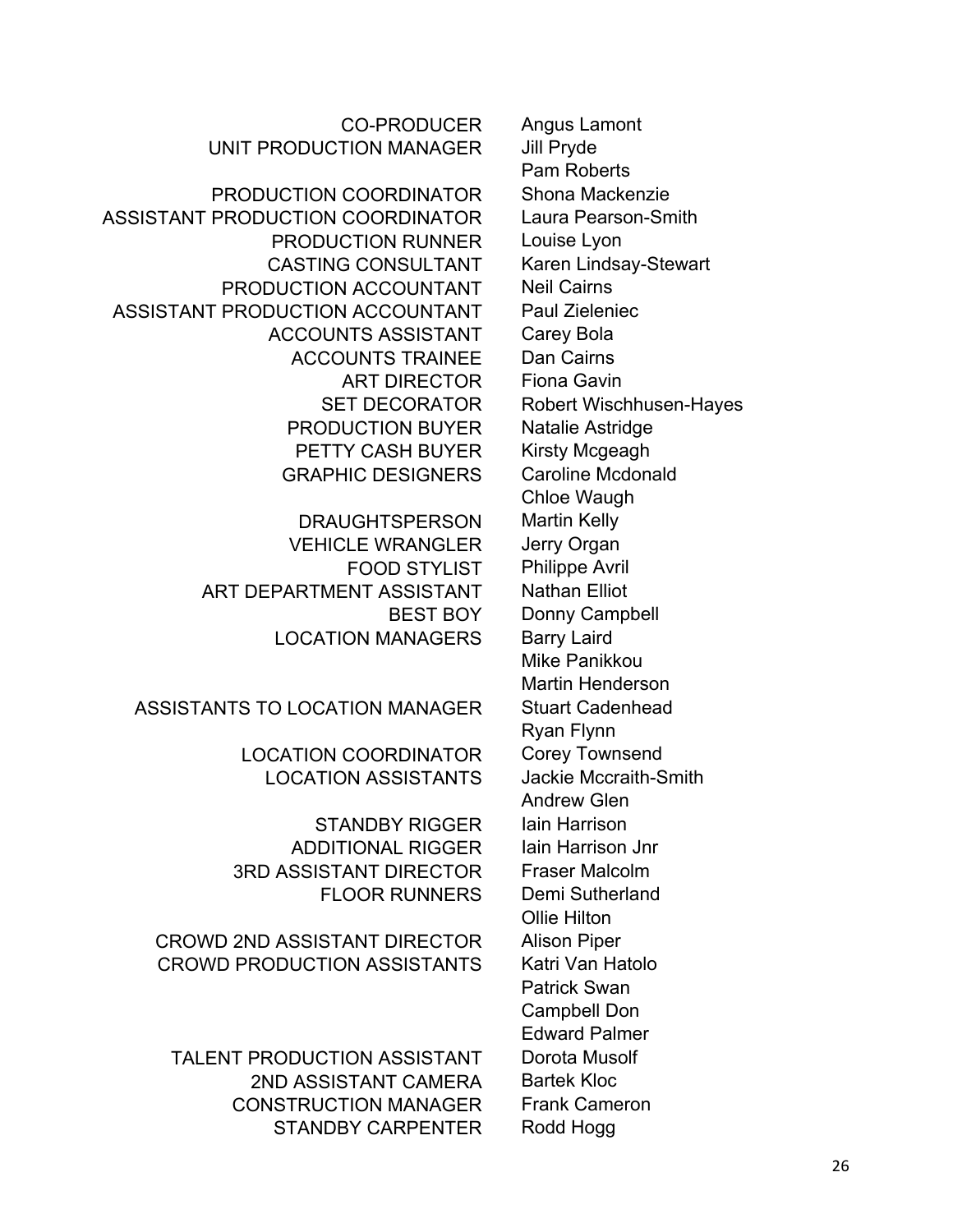| <b>ELECTRICIANS</b>                   | <b>Willy Mckean</b><br><b>Fraser Campbell</b> |
|---------------------------------------|-----------------------------------------------|
| <b>HEALTH &amp; SAFETY CONSULTANT</b> | <b>Tony Mackinnon</b>                         |
| <b>UNIT MEDIC</b>                     | <b>Pauline More</b>                           |
| <b>PROP MASTER</b>                    | <b>Billy Wilson</b>                           |
| <b>PROP STOREMAN</b>                  | David Weatherstone                            |
| <b>PROPMEN</b>                        | <b>Jim Cairns</b>                             |
|                                       | Dan Macdonell                                 |
| <b>STANDBY PROPS</b>                  | <b>Liam Collins</b>                           |
|                                       | <b>Tomasz Niewinski</b>                       |
| <b>SET DRESSERS</b>                   | Craig Castle                                  |
|                                       | Luke Oldham                                   |
|                                       | <b>Steven Westwater</b>                       |
|                                       | <b>Mark Howieson</b>                          |
|                                       | Callum B                                      |
|                                       | <b>Andy Pratt</b>                             |
|                                       | <b>Simon Guns</b>                             |
|                                       | <b>Bob Moffat</b>                             |
|                                       | <b>Red Moss</b>                               |
|                                       | <b>Country Pete</b>                           |
| <b>SFX</b>                            | <b>Scott Peters</b>                           |
|                                       | Graham Aikman                                 |
|                                       | <b>Matt Roberts</b>                           |
|                                       | Roy Smurfin                                   |
|                                       | <b>Andrew Griffiths</b>                       |
| <b>ADDITIONAL MAKEUP ARTISTS</b>      | <b>Hollie Mckenzie</b>                        |
|                                       | <b>Claire Mcandrew</b>                        |
|                                       | <b>Christopher Mann</b>                       |
|                                       | <b>Isobel Donald</b>                          |
| <b>CATERING</b>                       | <b>Really Delicious Catering</b>              |
| <b>INSURANCE</b>                      | <b>Wk Film Insurance</b>                      |
| TRANSPORT                             | <b>Driven Scotland</b>                        |
| <b>FACILITIES</b>                     | <b>Hna Facilities</b>                         |
| <b>SECURITY</b>                       | <b>Zion Security</b>                          |
| <b>SPECIAL VEHICLE SERVICES</b>       | Tony at Tow a Van                             |
| UK LEGAL SERVICES                     | Lee & Thompson                                |
|                                       |                                               |
| <b>UKRAINE UNIT</b>                   |                                               |
|                                       |                                               |

CO-PRODUCER Egor Olesov DIRECTOR OF KINOROB Nataliya Yukhno UNIT PRODUCTION MANAGER Sergey Demidov PRODUCTION COORDINATOR Iryna Horobets SENIOR LOCATION MANAGER Viktor Shevchenko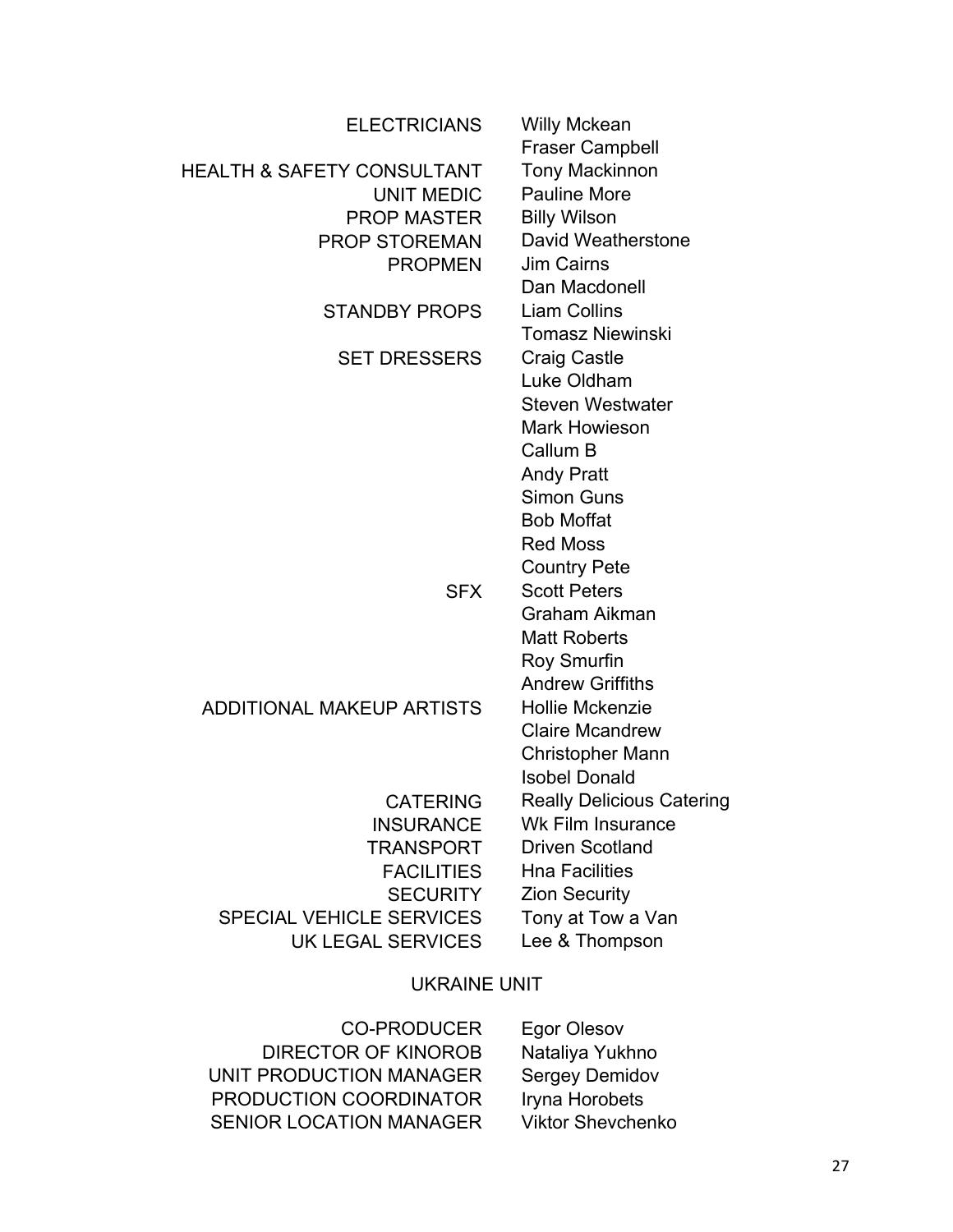| LOCATION MANAGERS               | Kirill Horobets      |
|---------------------------------|----------------------|
|                                 | <b>Andrey Shchur</b> |
| <b>1ST PRODUCTION ASSISTANT</b> | Valeria Tkachuk      |
| 2ND PRODUCTION ASSISTANT        | Nataliya Yermak      |

TRANSPORT MANAGER Aleksandr Logvinets SET MANAGER Denis Belobrov SET ASSISTANT Evgeniy Shegay

# PRODUCTION ACCOUNTANTS Tatyana Markelova ASSISTANT TO MS. KIRBY Darya Polishchuk ASSISTANT TO MR. NORTON Kristina Kostenetskaya 1ST ASSISTANT DIRECTOR Aleksey Osadchenko CASTING DIRECTOR Alla Samoylenko 3RD ASSISTANT DIRECTOR Nataliуa Gordey 1ST CAMERA ASSISTANTS Pavel Alekseenko

# 2ND CAMERA ASSISTANTS Aleksandr Bigunov

STEADICAM OPERATORS Ruslan Bogdan

BOOM OPERATORS Ivan Galadyuk

STUNT COORDINATORS Ruslan Gorely

**N MANAGERS** Kirill Horobets Andrey Shchur RUNNERS Vladimir Mironyuk Vadim Belobrov Andrey Chabanyuk Denis Kushnir Denis Astapenko CFO Inna Nedostup Kirill Kirichishin Maksim Kotenkov Anastasiya Kulikova Aleksandr Pronin Andrey Protsenko Alexey Provolovsky Pavel Shimko PLAYBACK Anton Zaporozhets Vitaly Kovgan Maxim Salo Mikhail Naskalny FOCUS PULLER Alexander Pakholok Petr Tresko STUNTS Yuliya Kostyuk Polina Kostyuk Evgeniya Kostyuk Margarita Kurilenko Zoya Vegentseva Dmitry Hreschik Vladislav Mandruk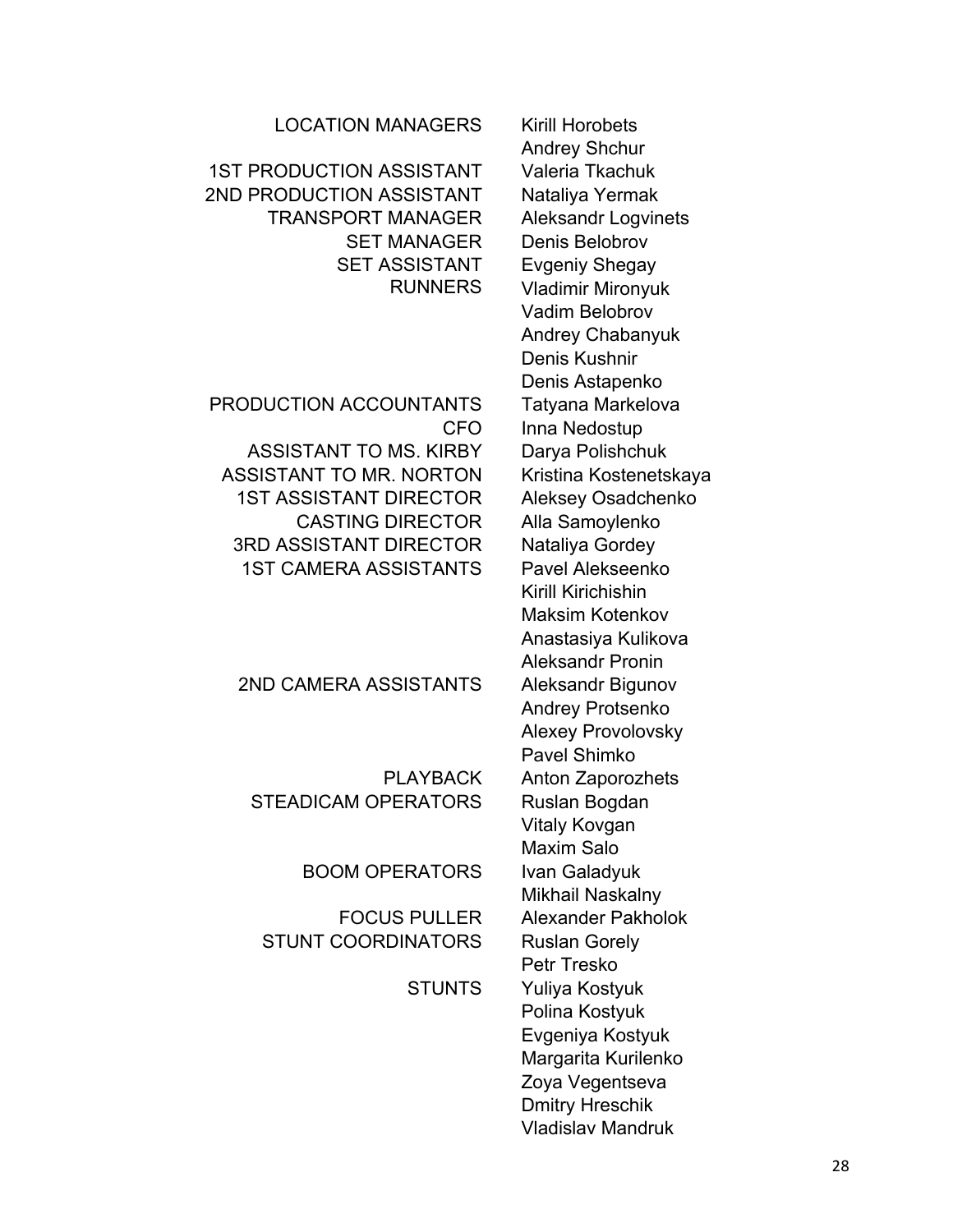# SENIOR SFX TECHNICIAN Aleksandr Suvorov SFX TECHNICIANS Yaroslav Suvorov

SFX ASSISTANT Andrey Salchuk RECONSTRUCTOR Alexey Kolesnik COSTUME DESIGNER Gala Otenko COSTUME ASSISTANTS Mariya Chernysh

LIGHTING TECHNICIANS Dmitry Zayats

Oleg Bershadsky Igor Bershadsky Karina Bershadskaya Rostislav Bershadsky Malgorzata Polyachek- Bershadskaya Arthur Polych Alexander Panichuk Svyatoslav Panichuk Evgeniya Tresko Aleksandra Tresko Anna Vlasova Viktoriya Sapronova Yury Sapronov Vladimir Suvorov Nikita Suvorov Gennady Kulakovsky Anton Tsarev Vitaliy Kofanov SFX COORDINATOR Alexander Chernyavskyy Tomash Gursky Andrey Yakubovsky Natalya Tsverava Olga Kovtun Ekaterina Kovtun Natalya Smehovskaya Marina Tenetskaya Dmitry Malakhov Andrey Sychyov Arustam Shahsovaryan Oksana Sukhomlin GAFFER Yaroslav Kutnik KEY GRIPS Evgeny Kalachnyuk Max Varava Danil Godenko ELECTRICIAN Svyatoslav Matsak Vladimir Polishchuk Nikolay Orlov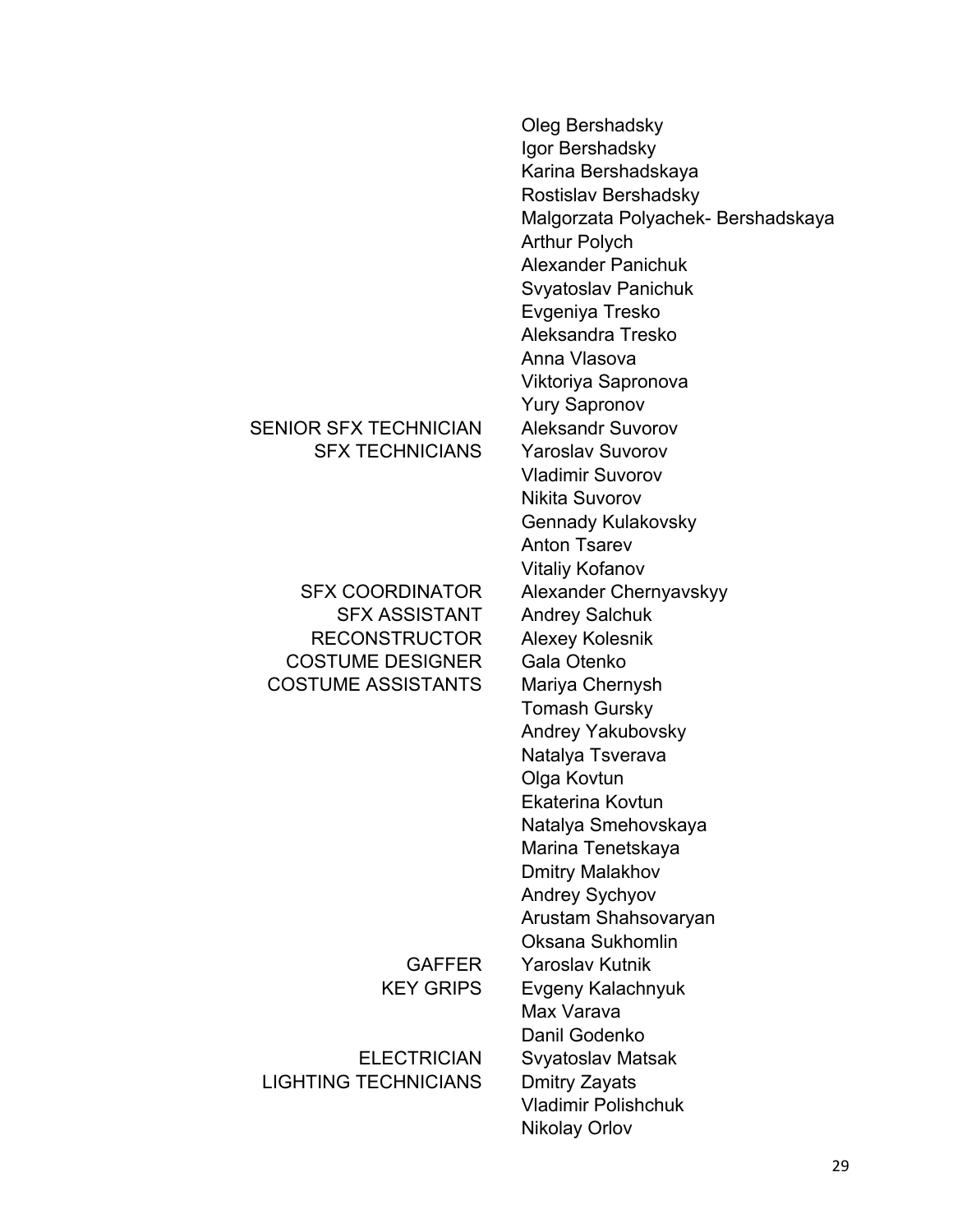| <b>GRIP ASSISTANTS</b>                                    | <b>Evgeny Doloto</b><br>Igor Moroz<br><b>Vladislav Sychev</b>                                                                    |
|-----------------------------------------------------------|----------------------------------------------------------------------------------------------------------------------------------|
| <b>SXF MAKEUP ARTISTS</b>                                 | Ekaterina Strukova<br>Oleg Tses                                                                                                  |
| <b>CROWD MAKE UP ARTISTS</b>                              | Tatyana Plyuta<br>Svetlana Kalashnik<br>Varvara Stremovskaya<br>Ekaterina Chernyshova<br>Elizaveta Grigoryeva<br>Yuliya Samozvan |
| <b>ART DIRECTOR</b>                                       | <b>Vlad Dudko</b>                                                                                                                |
| <b>PROPS MASTER</b>                                       | Valeria Dimitrenko                                                                                                               |
| <b>PROPS ASSISTANT</b>                                    | Alexey Zarzhitsky                                                                                                                |
| ART DEPARTMENT COORDINATOR<br><b>CONSTRUCTION MANAGER</b> | Oryna Stetsenko<br><b>Andrey Gontar</b>                                                                                          |
| <b>CARPENTERS</b>                                         | Vladimir Varivoda                                                                                                                |
|                                                           | <b>Vitaly Egorov</b>                                                                                                             |
|                                                           | <b>Denis Nosov</b>                                                                                                               |
|                                                           | Dmitriy Kostenko                                                                                                                 |
|                                                           | Daniil Shiryaev                                                                                                                  |
|                                                           | <b>Anatoly Kalyuzhny</b>                                                                                                         |
|                                                           | <b>Yury Koshlaty</b>                                                                                                             |
| <b>EXTRAS AGENCY</b><br><b>EXTRAS CASTING COORDINATOR</b> | CinemaKiev                                                                                                                       |
| <b>EXTRAS CASTING ASSISTANTS</b>                          | Igor Shanyuk<br>Marina Turmanidze                                                                                                |
|                                                           | Anastasiya Gusar                                                                                                                 |
|                                                           | Natalya Marchenko                                                                                                                |
|                                                           | <b>Bogdan Orlov</b>                                                                                                              |
|                                                           | <b>Nazar Orlov</b>                                                                                                               |
|                                                           | Natalya Doroshenko                                                                                                               |
|                                                           | Aleksandr Doroshenko                                                                                                             |
|                                                           | Galina Korol                                                                                                                     |
| <b>DRIVERS</b>                                            | Andrey Vdovichenko                                                                                                               |
|                                                           | Bogdan Balatsky                                                                                                                  |
|                                                           | Sergey Kutovoy<br><b>Artur Pivak</b>                                                                                             |
|                                                           | <b>Dmitry Usenko</b>                                                                                                             |
|                                                           | <b>Vyacheslav Dontsov</b>                                                                                                        |
|                                                           | Andrey Boyko                                                                                                                     |
| <b>EQUIPMENT RENTALS</b>                                  | <b>Patriot Rental House</b>                                                                                                      |
|                                                           | <b>FILMOTECHNIC</b>                                                                                                              |
| <b>SPECIAL TRANSPORT</b>                                  | <b>STARWAGEN</b>                                                                                                                 |
| <b>SFX</b>                                                | <b>Tornado SFX</b>                                                                                                               |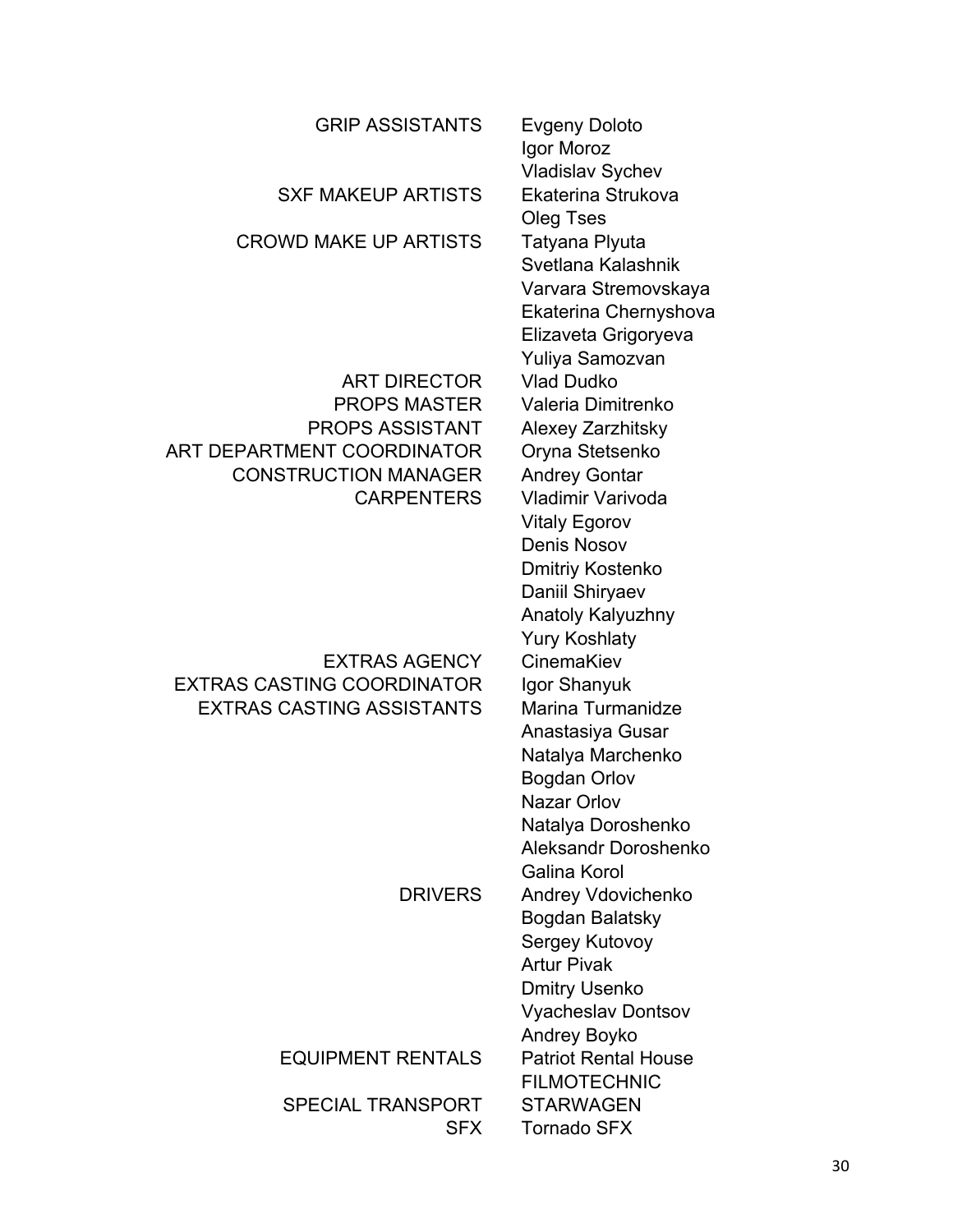| <b>CATERING</b>                                                                                                                            | Zapikanka                                                                                                                                            |  |
|--------------------------------------------------------------------------------------------------------------------------------------------|------------------------------------------------------------------------------------------------------------------------------------------------------|--|
| POST-PRODUCTION                                                                                                                            |                                                                                                                                                      |  |
| <b>COLORIST</b>                                                                                                                            | Ajith Krishnamoorthy Nair                                                                                                                            |  |
| <b>ASSISTANT EDITOR</b>                                                                                                                    | Krzysztof Korybut-Daszkiewicz                                                                                                                        |  |
| POST-PRODUCTION STUDIO<br>POST PRODUCTION COORDINATOR<br>SOUND POST-PRODUCTION STUDIO<br>POST-PRODUCTION SOUND SUPERVISOR                  | Studio Produkcyjne Orka<br>Justyna Juszczyk<br>Cafe Ole<br>Jagna Pilczuk                                                                             |  |
| <b>DIGITAL SUPERVISORS</b>                                                                                                                 | Marcelina Górka PSFC<br>Wojciech Hryniewski<br>Kamil Steć                                                                                            |  |
| <b>VFX SUPERVISOR</b><br><b>VFX PRODUCER</b><br><b>VFX SUPERVISORS ON SET</b>                                                              | Michał Konwicki<br>Justyna Juszczyk<br>Franciszek Jankowski<br>Michał Konwicki<br>Wojciech Kijkowski<br><b>Pavle Milicevic</b><br>Mariusz Miśkiewicz |  |
| <b>3D ANIMATORS</b>                                                                                                                        | <b>Mateusz Bargiel</b><br>Michał Konwicki                                                                                                            |  |
| <b>FX ANIMATOR</b><br><b>MATTE PAINTERS</b>                                                                                                | <b>Tomasz Faraś</b><br>Michał Konwicki<br><b>Wojciech Matusz</b><br>Sebastian Zakrzewski                                                             |  |
| <b>COMPOSITING</b>                                                                                                                         | Wojciech Kijkowski<br>Mikołaj Korecki<br>Pavle Milicevic<br>Mateusz Wiśniewski<br>Waldemar Woźniak<br>Mateusz Wróblewski<br><b>Vladimir Tarasiuk</b> |  |
| SUPERVISING SOUND EDITOR<br><b>DIALOGUE EDITOR</b><br><b>SOUND EFFECTS EDITOR</b><br><b>FOLEY EDITOR</b><br><b>ASSISTANT SOUND EDITORS</b> | Wojciech Mielimąka<br>Wojciech Mielimąka<br>Wojciech Mielimąka<br>Paulina Wyszkowska<br>Aleksandra Pająk<br>Anna Przegendza                          |  |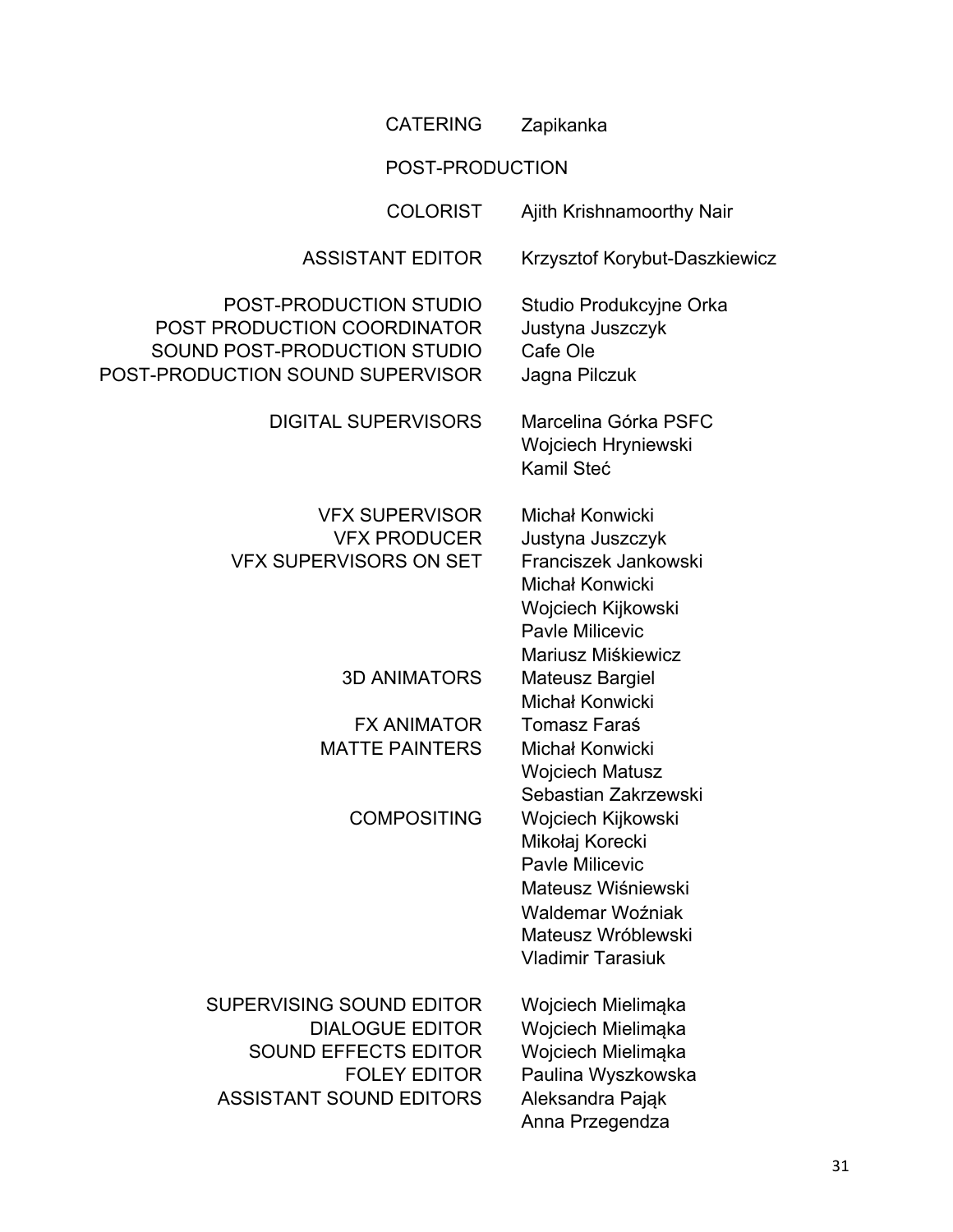| <b>SOUND DESIGNER</b><br>SOUND EFFECTS RECORDIST<br>FOLEY FACILITIES PROVIDED BY STUDIO<br><b>FOLEY RECORDIST</b>  | Wojciech Mielimąka<br><b>Marcin Matlak</b><br>Anna Przegendza<br>Dreamsound<br>Jacek Wiśniewski<br><b>Filip Stefanowski</b>  |  |
|--------------------------------------------------------------------------------------------------------------------|------------------------------------------------------------------------------------------------------------------------------|--|
| ADR FACILITIES PROVIDED BY STUDIO                                                                                  | Cafe Ole<br><b>SKN Studios</b><br><b>Mix One Studios</b>                                                                     |  |
| <b>ADR SUPERVISOR</b><br><b>ADR COORDINATORS</b>                                                                   | <b>Postmodern Postproduction</b><br>Jagna Pilczuk<br>Natalia Filippova<br>Zuzanna Maj<br>David Porter<br><b>Jack Whitney</b> |  |
| <b>ADR RECORDISTS</b>                                                                                              | Benjamin Darier<br>Wojciech Mielimąka<br><b>Maxim Ponomarchuk</b><br>Anna Przegendza<br><b>Adam Weiss</b>                    |  |
| <b>RE-RECORDING SUPERVISOR</b><br><b>RE-RECORDING STUDIO</b><br><b>RE-RECORDING MIXER</b>                          | Wojciech Mielimąka<br>Dreamsound<br>Filip Krzemień                                                                           |  |
| Music credit block                                                                                                 |                                                                                                                              |  |
| <b>ORIGINAL MUSIC BY</b>                                                                                           | Antoni Komasa-Łazarkiewicz                                                                                                   |  |
| <b>MUSIC CONSULTANT</b>                                                                                            | Paweł Juzwuk                                                                                                                 |  |
| <b>MUSIC RECORDINGS AND MIX</b>                                                                                    | Tadeusz Mieczkowski and Klementyna<br>Mieczkowska                                                                            |  |
| <b>MUSIC SCORE MIX STUDIO</b><br><b>FOLEY RECORDING</b><br><b>RE-RECORDING STUDIO</b><br><b>RE-RECORDING MIXER</b> | Dreamsound<br>Dreamsound, Jacek Wiśniewski, Filip Stefanowski<br>Dreamsound<br>Filip Krzemień                                |  |
| <b>CONDUCTOR</b>                                                                                                   | Rodosław Labauha                                                                                                             |  |
| <b>MUSIC ORCHESTRATION / PIANO</b><br>PERCUSSION INSTRUMENTS                                                       | Piotr Komorowski<br>Wojciech Kowalewski<br>າາ                                                                                |  |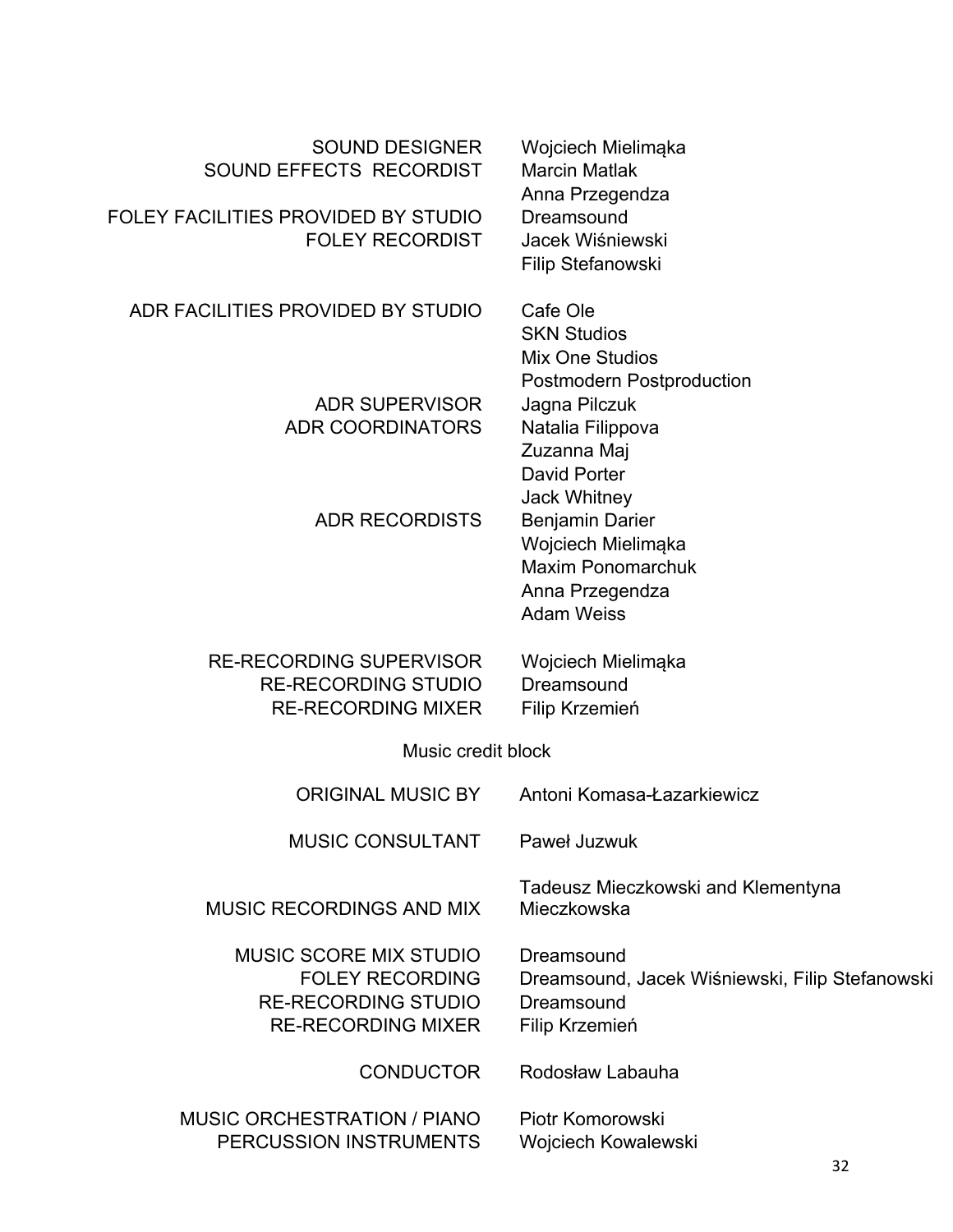|                                 | Monika Szulińska                        |
|---------------------------------|-----------------------------------------|
| <b>DRYMBA</b>                   | Joszko Broda                            |
| Polish Radio Symphony Orchestra |                                         |
| <b>DIRECTOR</b>                 | Krzysztof Kur                           |
| <b>ARTISTIC DIRECTOR</b>        | Michał Klauza                           |
| <b>FIRST VIOLINS</b>            | Magdalena Błaszczyk                     |
|                                 | Waldemar Dżwigaj                        |
|                                 | Michał Jarmuła                          |
|                                 | Sylwia Knap                             |
|                                 | Anna Lemiszka                           |
|                                 | Sylwia Mierzejewska                     |
|                                 | Walentyna Musij-Hołubowska              |
| <b>SECOND VIOLINS</b>           | Jan Doleżyczek                          |
|                                 | Elżbieta Grande                         |
|                                 | Mariusz Kielan                          |
|                                 | Marta Orzęcka                           |
|                                 | Urszula Ziemniewicz                     |
| <b>VIOLAS</b>                   | <b>Alfred Dahlen</b>                    |
|                                 | <b>Janusz Gubernat</b>                  |
|                                 | Agnieszka Jarzęcka                      |
|                                 | Andrzej Kupczyk                         |
|                                 | Urszula Rudnik                          |
|                                 | Marta Więcławska-Tkaczyk                |
| <b>CELLOS</b>                   | Joanna Citkowicz                        |
|                                 | Ewa Czekalla                            |
|                                 | Paweł Jarzęcki                          |
|                                 | Dominik Płociński                       |
|                                 | <b>Tomasz Słowikowski</b>               |
|                                 | Filip Syska                             |
| <b>DOUBLE BASSES</b>            | Adam Bogacki                            |
|                                 | Andrzej Gubernat<br>Jarosław Jekiełek   |
|                                 |                                         |
|                                 | Cyprian Komza<br><b>Tomasz Prawdzik</b> |
| <b>FLUTES</b>                   | Jagoda Krawczewska                      |
|                                 | Anna Włodarska-Szetela                  |
| OBOE                            | Joanna Żmijewska                        |
| <b>CLARINETS</b>                | Zenon Kitowski                          |
|                                 | Marcin Woźniak                          |
| <b>BASSOONS</b>                 | <b>Konrad Mrozek</b>                    |
|                                 | Katarzyna Piotrowska                    |
| <b>HORNS</b>                    | <b>Marek Michalec</b>                   |
|                                 | Igor Szeligowski                        |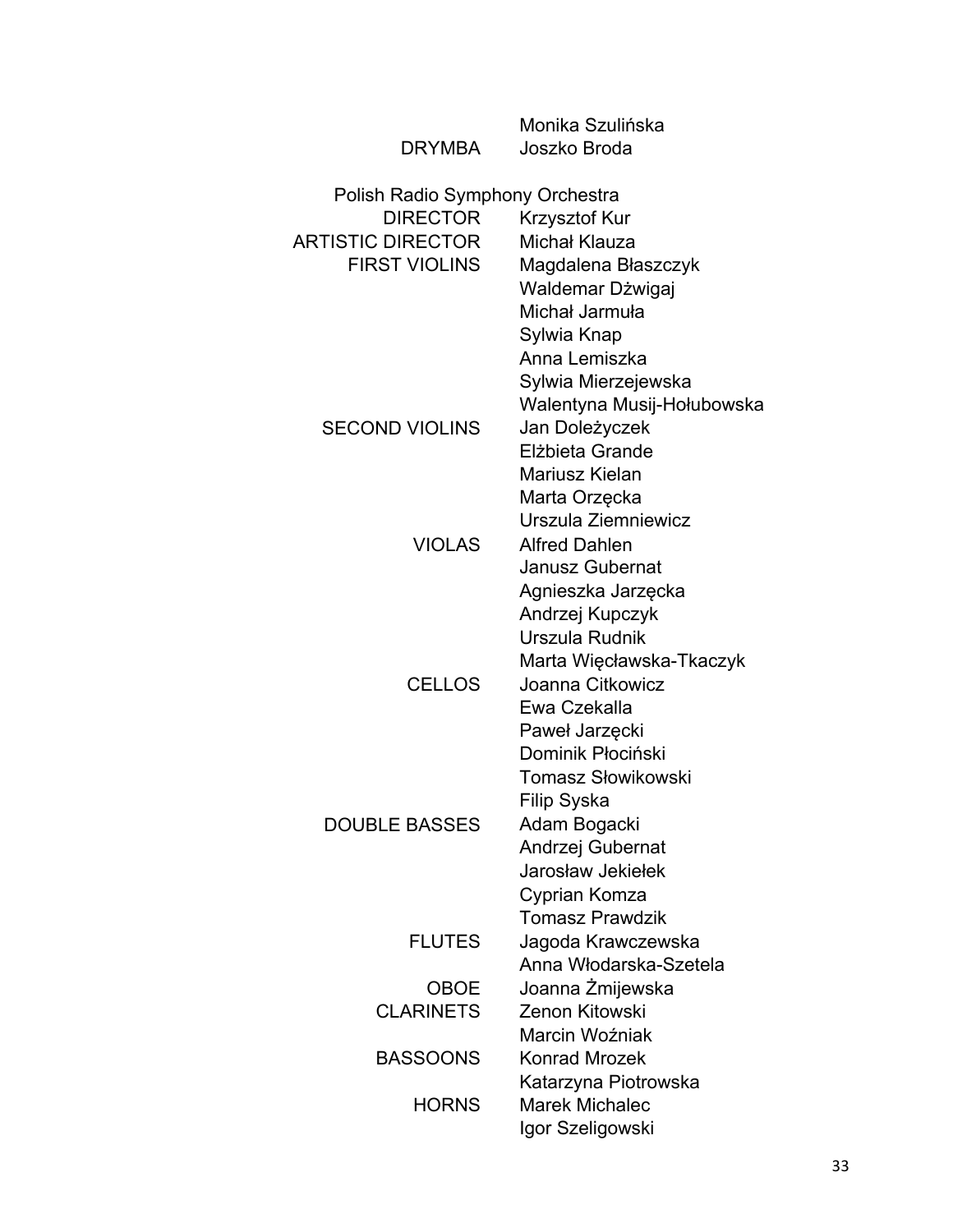| <b>TRUMPETS</b>  | Jan Harasimowicz            |
|------------------|-----------------------------|
|                  | Wojciech Komorzycki         |
| <b>TROMBONES</b> | Mariusz Opaliński           |
|                  | <b>Rafał Piłasiewicz</b>    |
|                  | Tomomasa Ueyama             |
| <b>TUBAS</b>     | <b>Mateusz Sejdak</b>       |
|                  | Lubomir Mulik               |
| <b>STAFF</b>     | <b>Wojciech Foland</b>      |
|                  | Paweł Krasnodębski          |
|                  | Agnieszka Sychowicz-Wachnik |
|                  | Ewelina Wojciechowska       |

RECORDING STUDIO MANAGER Bożena Mieczkowska STUDIO ASSISTANT Robert Żychliński

recorded at Polish Radio Studio + logo

| <b>BIG BAND MANAGER</b>                       | <b>Toinen Music Mariusz Nowicki</b> |
|-----------------------------------------------|-------------------------------------|
| <b>PIANO</b>                                  | <b>Marcin Masecki</b>               |
| <b>VOCALS AND MANDOLIN BANJO</b>              | Jan Emil Młynarski                  |
| <b>DRUMS</b>                                  | Jerzy Rogiewicz                     |
| <b>RECORDING PRODUCER</b>                     | Jacek Trzeszczyńśki                 |
| recorded and mixed at "W DOBRYM TONIE STUDIO" |                                     |
|                                               |                                     |

## **"CHOO-CHOO"**

(MATT MALNECK & FRANK TRUMBAUER) Copyright ©: EMI MILLS MUSIC INC.

Represented by: EMI Music Publishing Polska Sp. z o.o. Arranged by: Marcin Masecki Performed by: Marcin Masecki - piano Jerzy Rogiewicz - drums Jan Emil Młynarski - banjola, vocal

## **"NIGHT AND DAY"**

(Cole Porter) Publishing: WB Music Corp. Subpublishing: Warner/Chappell Music Poland Arranged by: Marcin Masecki Performed by: Marcin Masecki - piano Jerzy Rogiewicz - drums Jan Emil Młynarski - banjola, vocal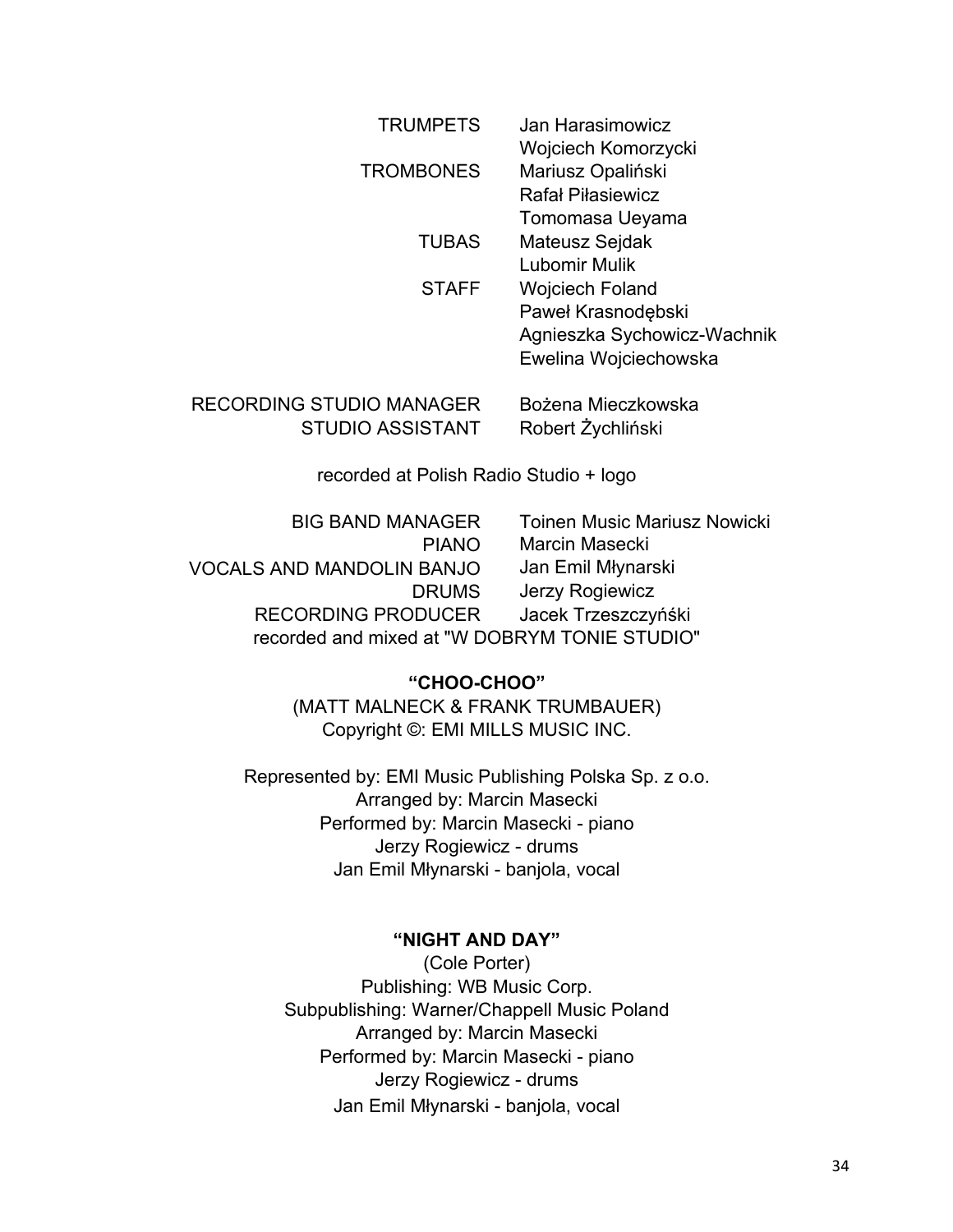## **"BEI MIR BIST DU SCHON"**

(Scholom Secunda / Jacob Jacobs / Saul Chaplin / Sammy Cahn)

Publisher: WB Music Corp. / Imagem CV Subpublisher: Warner/Chappell Music Poland / Schubert Music Publishing

Performed by: Ady Rosner & His Orchestra (DP) 1938

## **"THE SONG OF THE VOLGA BOATMEN"**

(well-known traditional Russian song - DP) Performed by: Oleh Drach & James Norton Copyright ©: FilmProdukcja Sp. z o.o.

# **"FOREST OF BABA YAGA"**

(Richard M. Lauw (BMI), Martin Laschober (AKM), Thomas Weilguny (PD), Juliana Neuhuber (PD)) Copyright ©: Edition Elbroar (GEMA) Subpublisher: Warner/Chappell Music Poland

# **''MINNIE THE MOOCHER''**

(CAB CALLOWAY / CLARENCE GASKILL / IRVING MILLS) Copyright ©: EMI MILLS MUSIC INC.

Represented by: EMI Music Publishing Polska Sp. z o.o. Arranged by: Marcin Masecki Performed by: Marcin Masecki - piano Jerzy Rogiewicz - drums Jan Emil Młynarski - banjola, vocal

### **"DANCE ALL NIGHT"**

(Marcin Masecki) Publishing: Toinen Music Arranged by: Marcin Masecki Performed by: Marcin Masecki - piano Jerzy Rogiewicz - drums Jan Emil Młynarski - banjola, vocal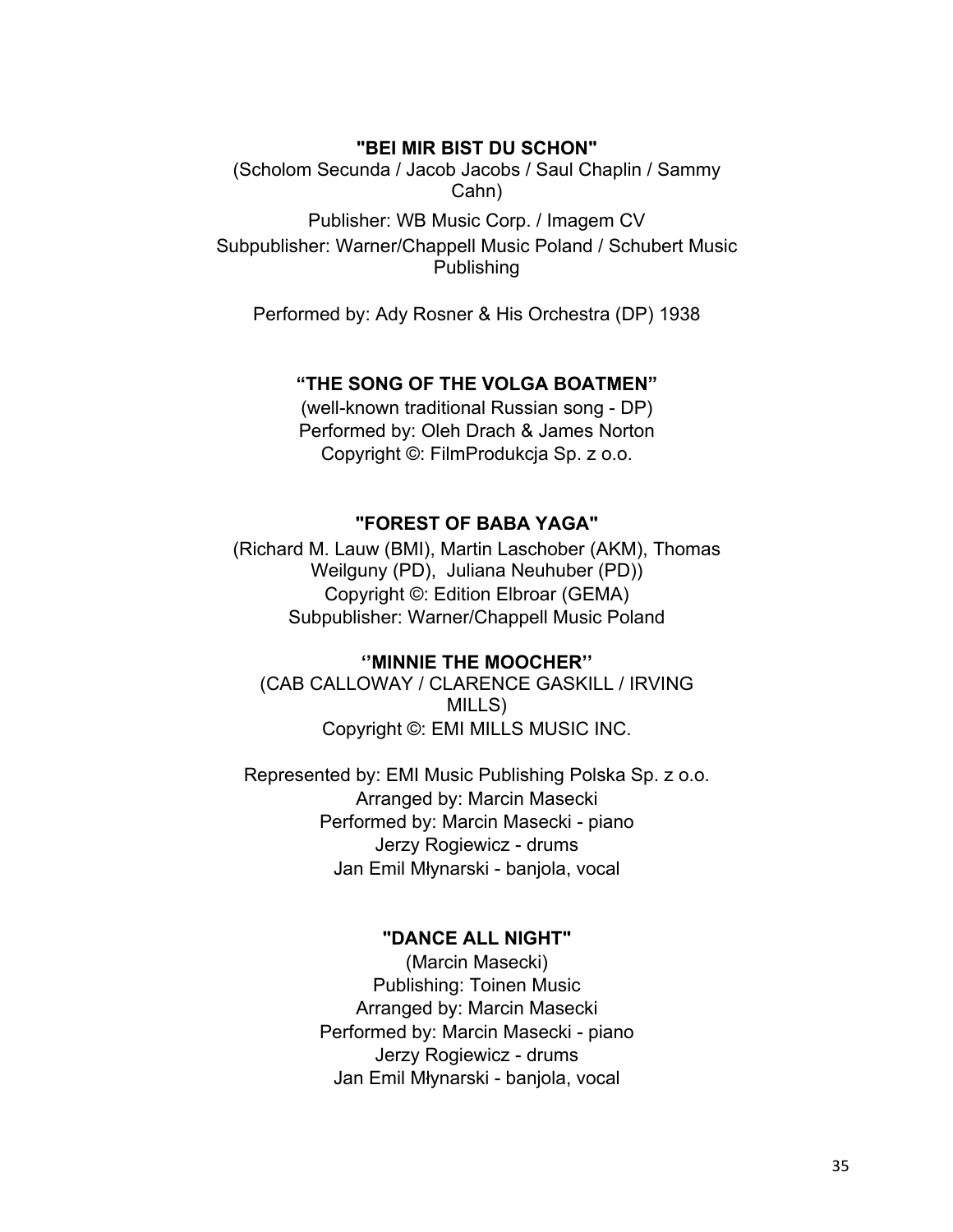# **"CARAVAN''**

Muzyka: Duke Ellington / JUAN TIZOL Copyright ©: EMI MILLS MUSIC INC.

Represented by: EMI Music Publishing Polska Sp. z o.o.

Performed by: Ady Rosner & His Orchestra (DP) 1944.

# **"PIOSENKA GŁODNYCH DZIECI"**

(Music: Antoni Komasa - Łazarkiewicz, Lyrics: DP) Copyright ©: FilmProdukcja Sp. z o.o. Performed by: Choir of Ukrainian Orphans

# **"WHEN DUTY CALLS"**

Richard M. Lauw (BMI), Andreas Bamberger (AKM), Martin Laschober (AKM) Copyright ©: Edition Elbroar (GEMA) Subpublisher: Warner/Chappell Music Poland

SPECIAL THANKS TO

James Temerty

With special thanks and in loving memory of Dr. Margaret Siriol Colley, the niece of Gareth Jones, and Nigel Colley, his great-nephew, for their tireless research and tending to his legacy.

Philip Colley

Thanks to the estate of the late Sonia Brownell Orwell for the use of quotations from Animal Farm by George Orwell.

Valentina Kuryliw, Marta Baziuk and Frank Sysyn of the Holodomor Research and Education Consortium

Silesia Film Commission Krakow Film Commission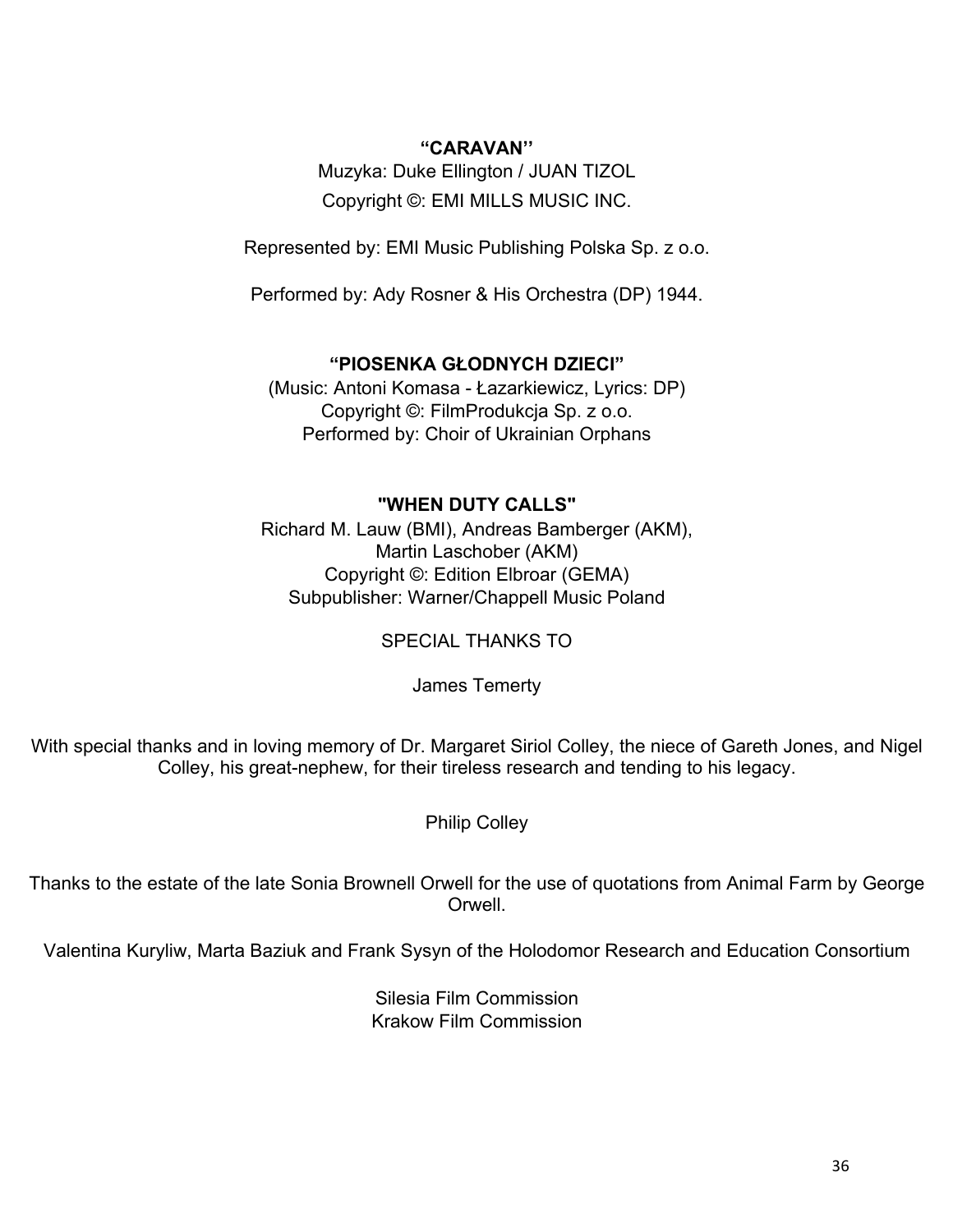Olexji Keis Julien Serdaru-Barbul Leo and Tanya Chalupa Andriy Maksymovych Adrian Karatnycky Vitalij and Tania Keis Samantha Racanelli Susan Lewis Zach Mandinach and the Independent Film Project US Committee for Ukrainian Holodomor-Genocide Awareness Michael Sawkiw Roman Czajkowsky Andrij Dobriansky Marta Zahaykevich The Horbachevsky Family Anatoli Murha Susanne Gabriele The Chelak Family The Gareth Vaughan Jones Papers at the National Library of Wales Paul Grod Tamara Olexy Suma Federal Credit Union Self Reliance Federal Credit Union Ukrainian Selfreliance Federal Credit Union Ukrainian Congress Committee of America The Former Committee for the Defense of Soviet Political Prisoners

Urząd Wojewódzki w Katowicach Urząd Miasta Krakowa Pałac Kultury Zagłębia w Dąbrowie Górniczej Pałac Dietla w Sosnowcu Pałac Goetz w Brzesku M.Y. Investments J.W. Construction Holding Wspólnota Mieszkaniowa Zyblikiewicza 5 w Krakowie Straż Miejska w Katowicach Komenda Miejska Państwowej Straży Pożarnej w Krakowie Ochotnicza Straż Pożarna w Rudzińcu Ochotnicza Straż Pożarna w Tyńcu Telegraph Media Group Limited Towarzystwo Ochrony Zabytków Kolejnictwa i Organizacji Skansenów Pyskowice Kopalnia Piasku Kotlarnia - Linie Kolejowe Kopalnia Piasku Kotlarnia S.A.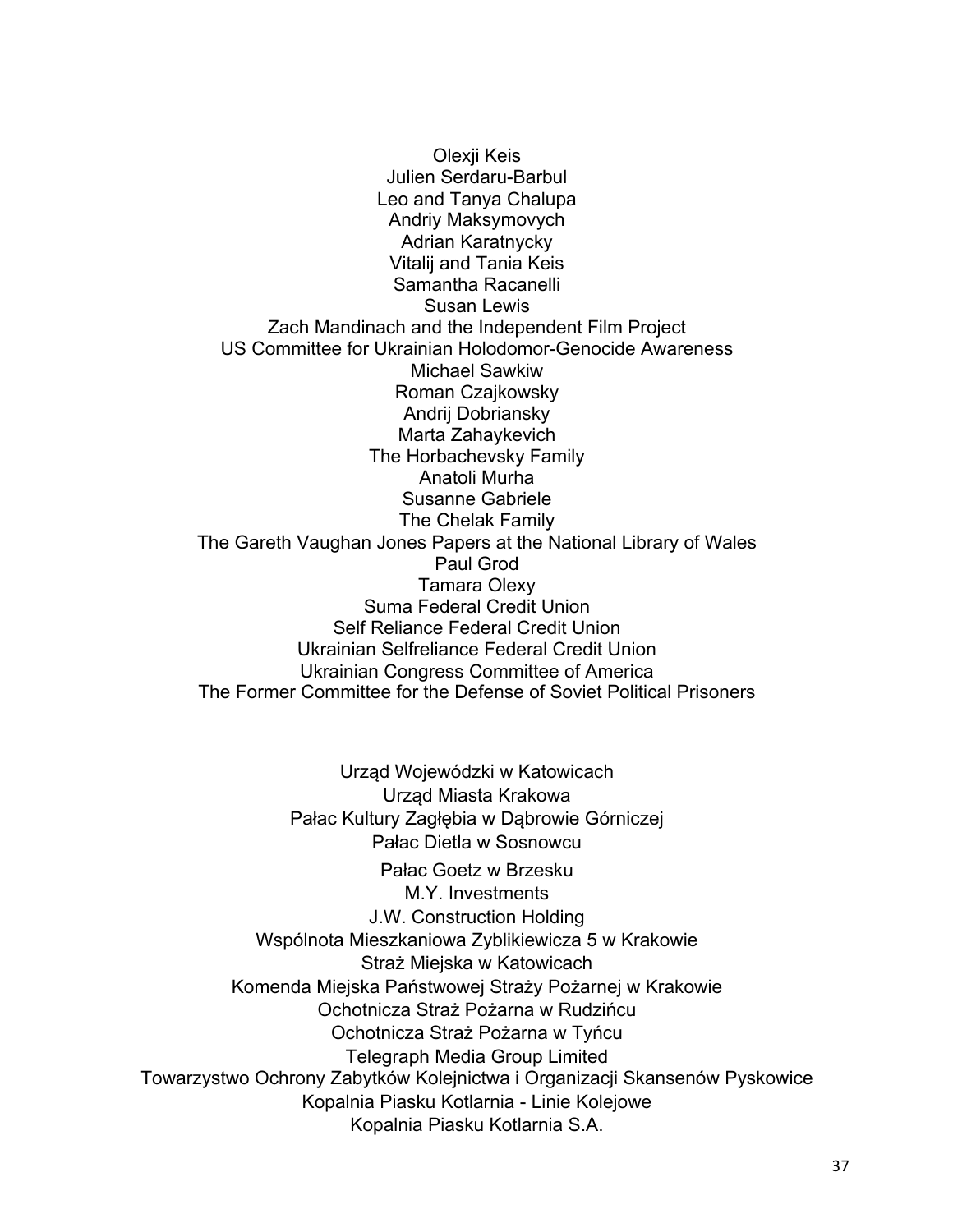Klub Sympatyków Kolei we Wrocławiu Nadleśnictwo Rudziniec Ela i Norman Ranke Zespół Weco-Travel Sp. z o.o.: Agnieszka Wędroch, Paulina Skowronek, Katarzyna Burdaś, Joanna Mańkowska, Joanna Mierzejewska, Barbara Radomska Magdalena Dochniak - Hotel Novotel Katowice

Titus Kreyenberg Mirosław Wlekły Monika Pruchniewicz

Mikkel Kastberg Jonas Bagger Steven Arvanites Nadia Guerrera Alex Leo Mykola Pekh Nelson George Felix Salmon Benjamin Ramm Ritesh Batra Christine Czoli Irka Mycak Sarah Kendzior Bill Browder Alexandra Chalupa Victor Rud Bob and Nadia McConnell Ukrainian Canadian Students' Union (SUSK) Razom Victor Rud Roxy Toporowych Oksana Kuryliw

The Oleksandr Dovzhenko National Center

Kharkiv City Council and personally Mayor Gennadiy Kernes Adolfovych, First Deputy Mayor Igor Terekhov, Deputy Mayor Konstantin Anatolyevich LOBOYCHENKO, head of the Department of Culture Svetlana I. BABYTSKIY, Head of the Infrastructure Department Sergey Borisovich DULFAN

The Main Directorate of the National Police in the Kharkiv region and personally to the general of the police Oleg Vladimirovich BEHU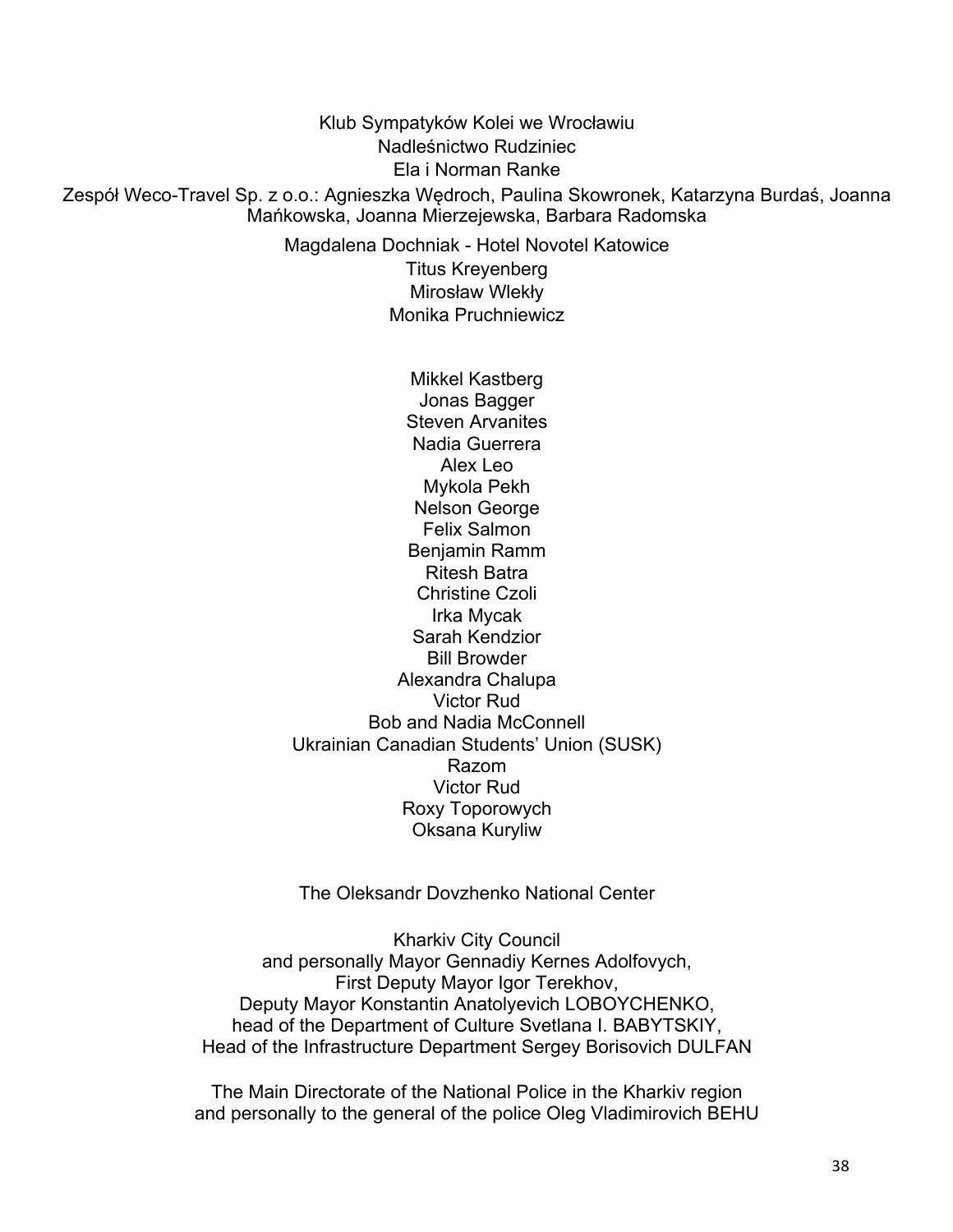The Patrol Police Department in the Kharkiv region and personally senior lieutenant of police Oleksiy Nikolayevich NIKOLAYEV

Communal enterprise "Kharkiv Metro" and personally general director Vyacheslav Vladimirovich STAMATINU

V. N. Karazin Kharkiv National University and personally to the rector Viley Savbanovich BAKIROV and head of the press service Anna GORADZE-SELIVERSTOV

> OK VEP "Gosprom" and personally Nikolai Vasilyevich CHEKHUNOV, Alexander Borisovich KALASHNIKOV, Tatyana Sergeevna DEVONINI, Oksana Oleksandrivna MELNICHUK

> > FILM WAS CO-FINANCED BY:

logo FILM PRODUKCJA Film Produkcja Sp. z o.o.

logo PARKHURST PARKHURST PRODUCED BY Leah Temerty-Lord LEGAL SERVICES Lon Hall, Hall Webber LLP

WEST END credit block

# WORLDWIDE SALES BY WESTEND FILMS

Westend Films static logo

For WestEnd Films Maya Amsellem Eve Schoukroun Sharon Harel Lucie Braverman

# CREATIVE SCOTLAND credit block

logo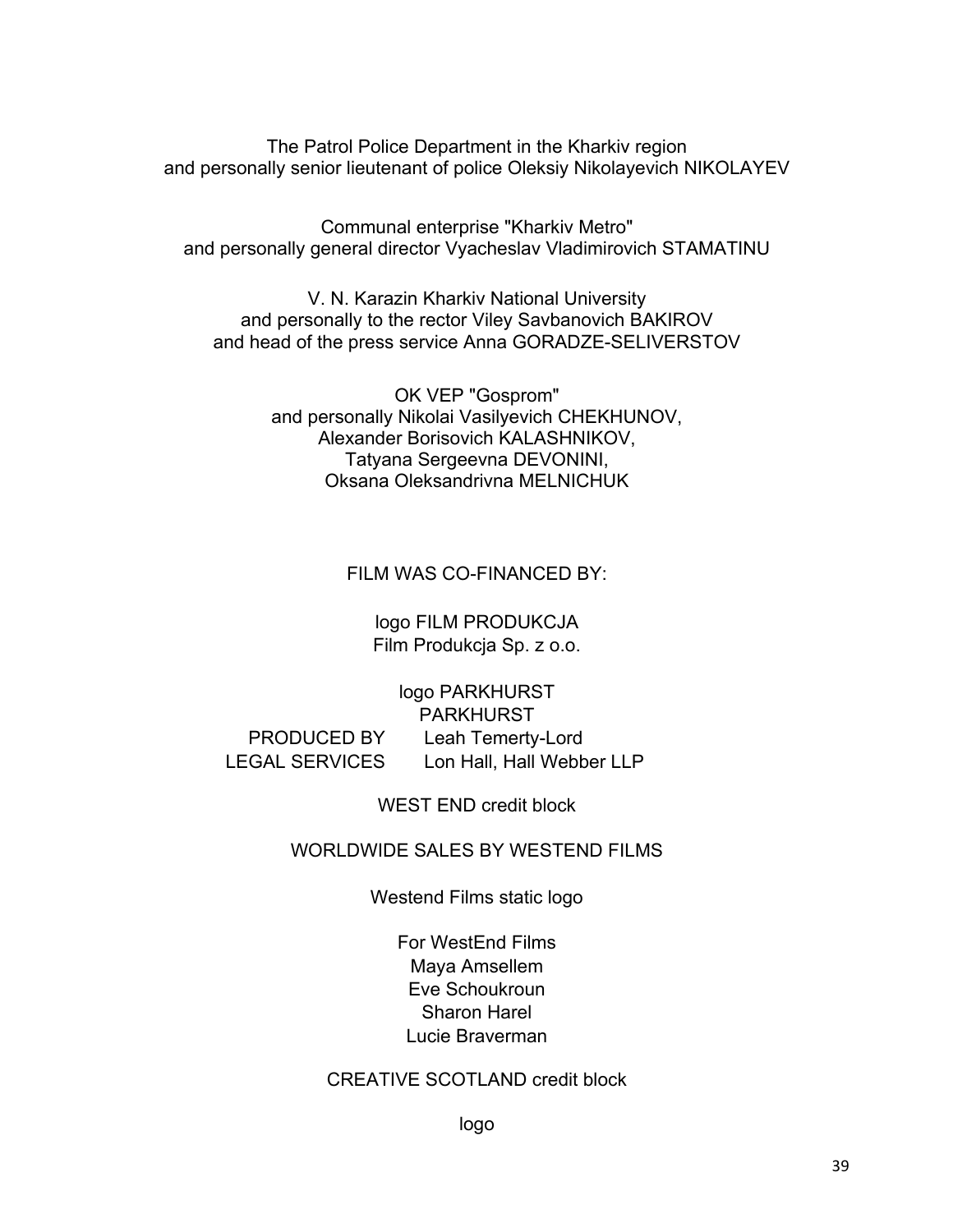Supported by the Scottish Government and the National Lottery through Creative Scotland's Production Growth Fund

> EXECUTIVE PRODUCER FOR CREATIVE SCOTLAND Robbie Allen BUSINESS AFFAIRS Mark Wilson LEGAL SERVICES Neil Gillard, Wiggin LLP

BFI credit block

logo Developed with the support of the BFI's Film Fund

ORKA credit block

Co-production logo Studio Produkcyjne Orka Sp. z o.o. Jacek Kulczycki Magdalena Zimecka

KINO SWIAT credit block

Co-production + logo Kino Świat Sp. z o.o. Marcin Piasecki Tomasz Karczewski

KRAKOW credit block

Co-production +logo KBF Krakow Festival Office Director Izabela Helbin

co-financed by the City of Krakow + logo gm. Kraków

Film supported by Krakow Film Commision + logo Krakow Film Commission

> Krakow Film Commision Manager Dariusz Nosal Krakow Film Commission Team: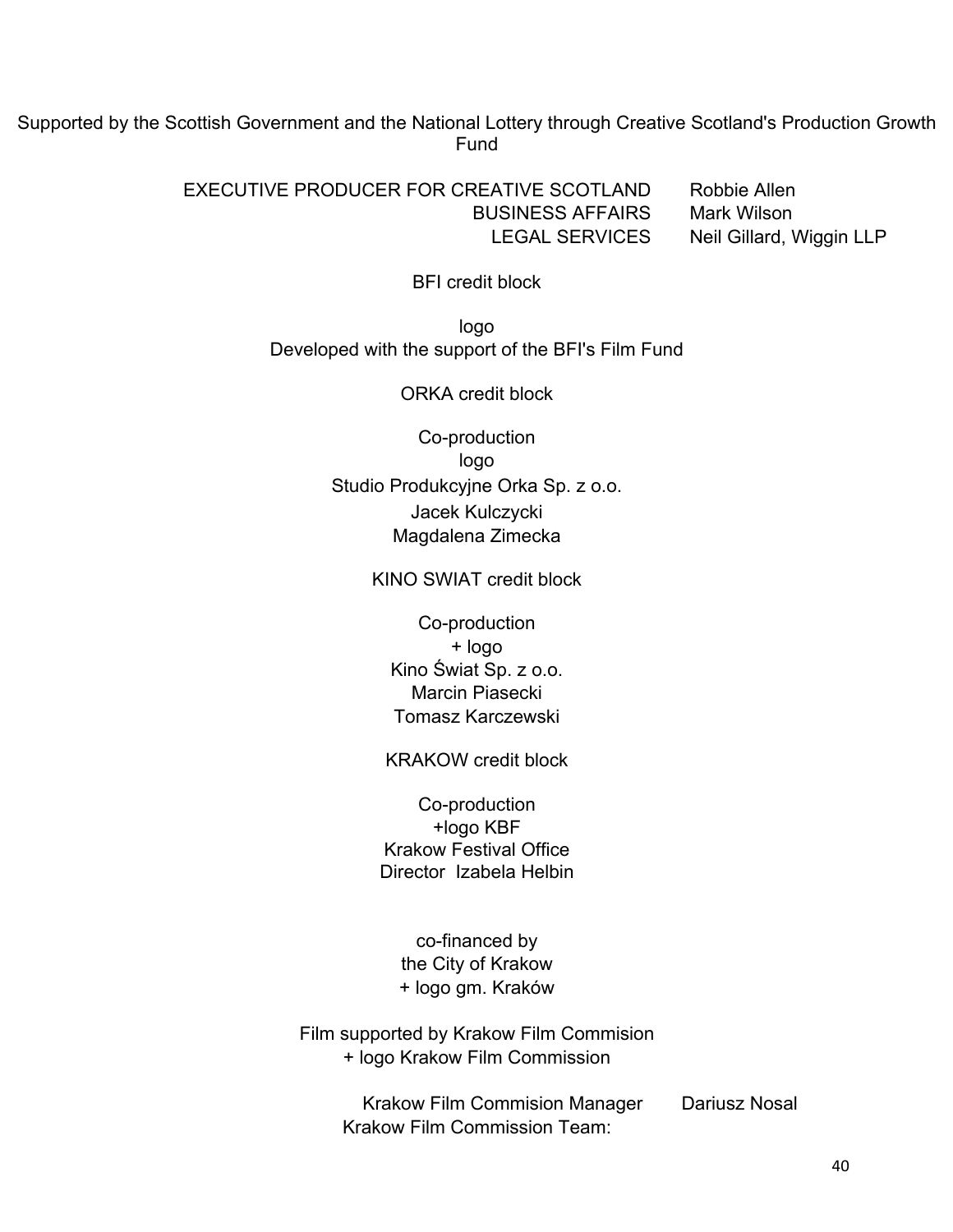# Dominika Dziubińska, Anna Krupiarz, Zuzanna Popik, Szymon Witkowski, Natalia Woda SILESIA credit block

Co-production Silesia Film Institute in Katowice Director Patryk Tomiczek

The film was co-financed by the Silesian Film Fund maintained by the Silesia Film Institute, an organisation established and funded by the Self-Government of the Silesian Voivodeship logo slaskie.pl + SF + SFF

> For Silesian Film Fund Patrycja Młynarczyk, Magdalena Rychła, Monika Domin-Podgórska

> > PISF credit block

A Polish Film Institute Co-financed Production + logo

Experts who recommended co-financing of the film Ryszard Bugajski

Mariusz Grzegorzek Maciej Karpiński Jan Jakub Kolski Alessandro Leone Wojciech Nowak Jacek Petrycki Magdalena Piekorz

# UFSA credit block

An Ukrainian State Film Agency Co-financed Production +logo

IFP credit block

Development support Independent Filmmaker Project +logo

# COPYRIGHT

FILM PRODUKCJA PARKHURST KINOROB JONES BOY FILM